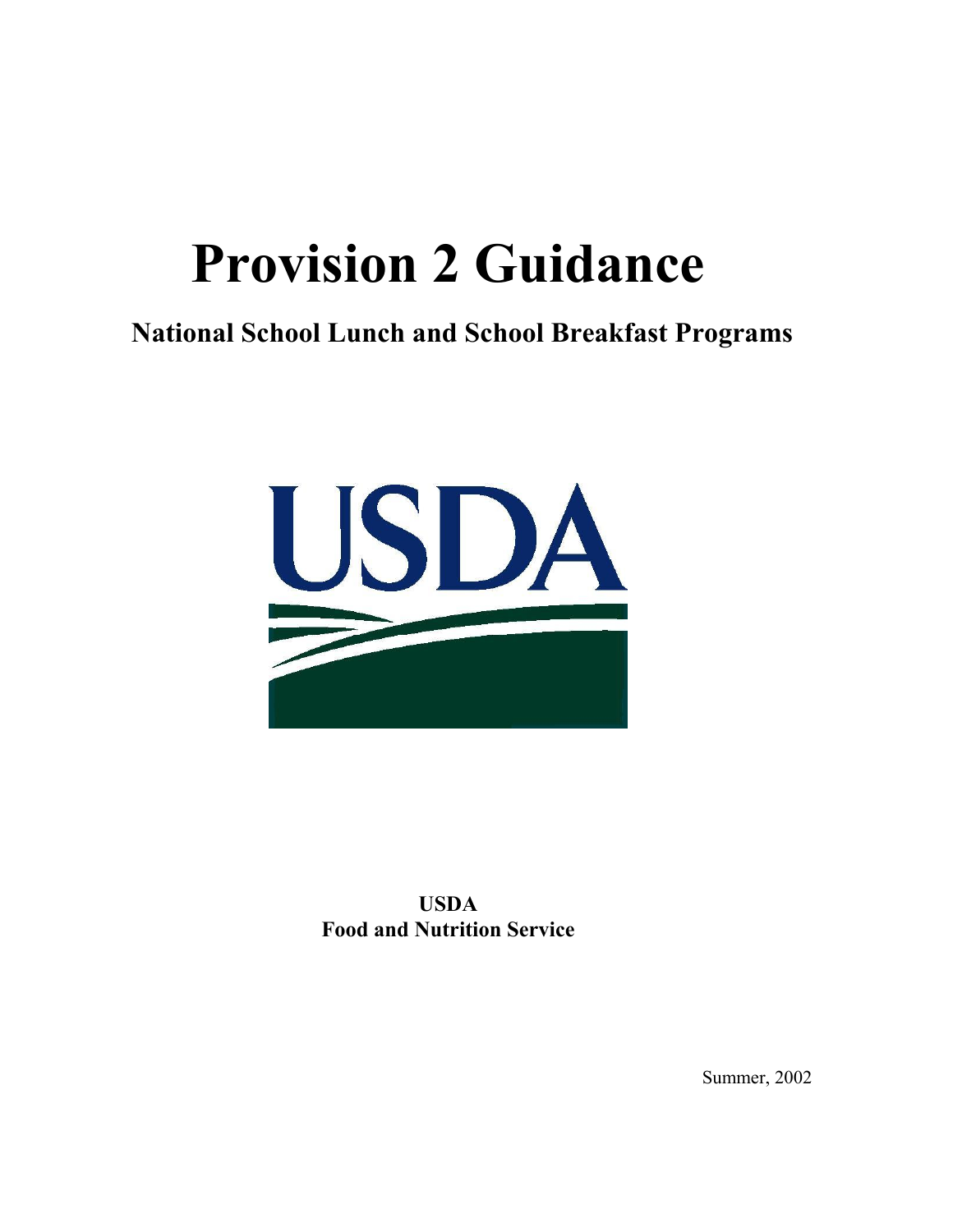### **Acknowledgments**

We would like to express appreciation for the contributions and support of the following individuals who helped develop this guidance material:

Rae Dalimonte Nutrition Services Division California Department of Education

Sandy Sheedy Child Nutrition Program Administration and Reimbursement New York Education Department

Rex Carey Southwest Regional Office Food and Nutrition Service, USDA

Sallie Ellner Mid-Atlantic Regional Office Food and Nutrition Service, USDA

In accordance with Federal law and U. S. Department of Agriculture (USDA) policy, this institution is prohibited from discrimination-discriminating \*on the basis of race, color, national origin, sex, age, and disability.

To file a complaint of discrimination, write USDA, Director, Office of Civil Rights, Room 326-W Whitten Building, 1400 Independence Avenue, SW, Washington DC 20250, or call (202) 720-7327 (voice) or (202) 720-1127 (TDD). USDA is an equal employment opportunity provider and employer.

**\*Revised 8/13/02**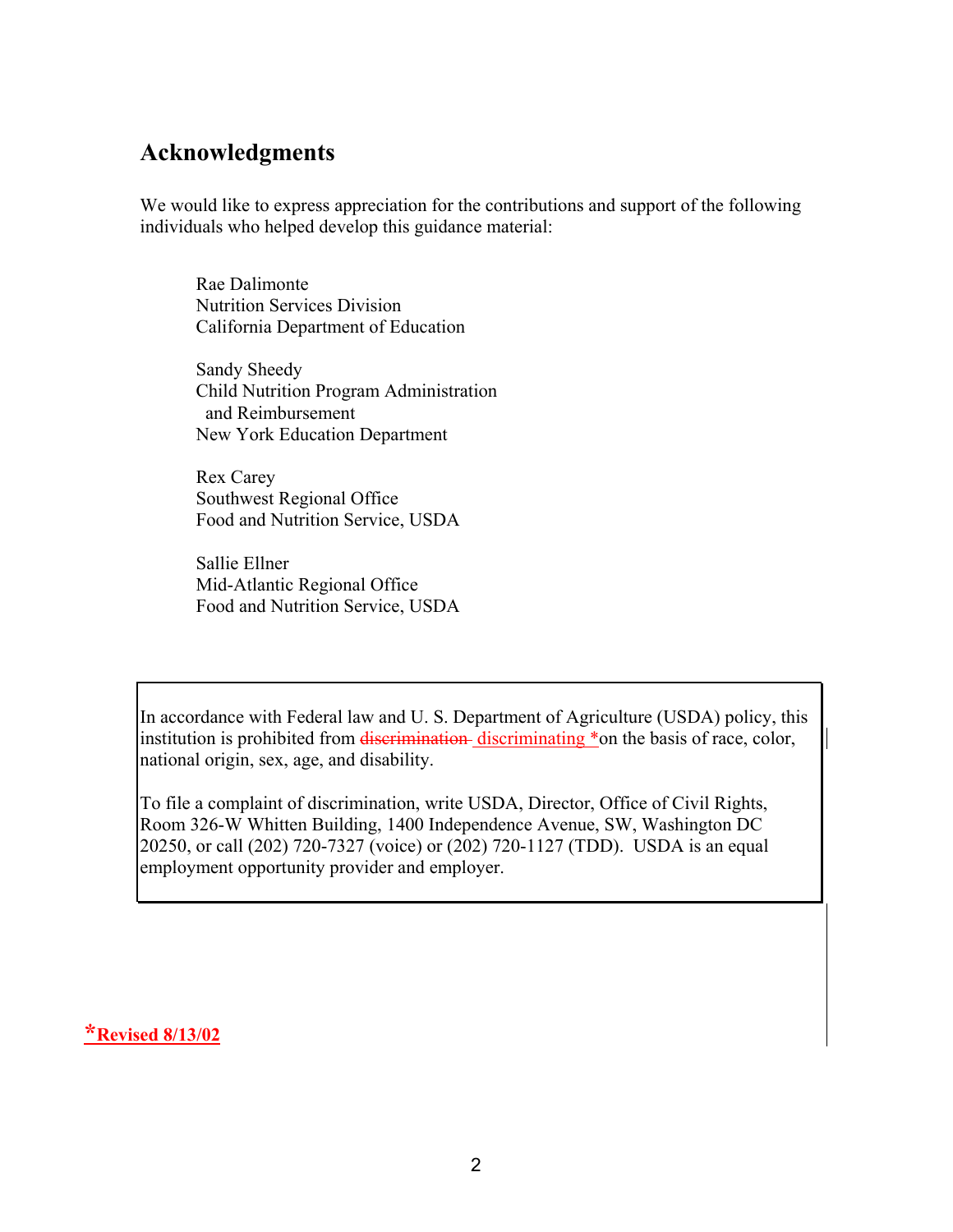## **Provision 2 Guidance**

#### **National School Lunch and School Breakfast Programs**

#### **TABLE OF CONTENTS**

Introduction Overview of Provision 2 Chapter 1 - Base Year – Getting Started

Chapter 2 - Non-Base Years

Chapter 3 - End of Provision 2 Cycles

Chapter 4 - Changes in the School Year

Chapter 5 - Afterschool Snacks and Summer School

Chapter 6 - Provision Transfers

Chapter 7 - State Agency Monitoring

Chapter 8 - Recordkeeping

Glossary of Terms

Appendix A – Summary of Special Assistance Provisions

Appendix B – Example of Claiming Percentages

Appendix C – Internal Control Requirements

Appendix D – Provision 2 Example Timeline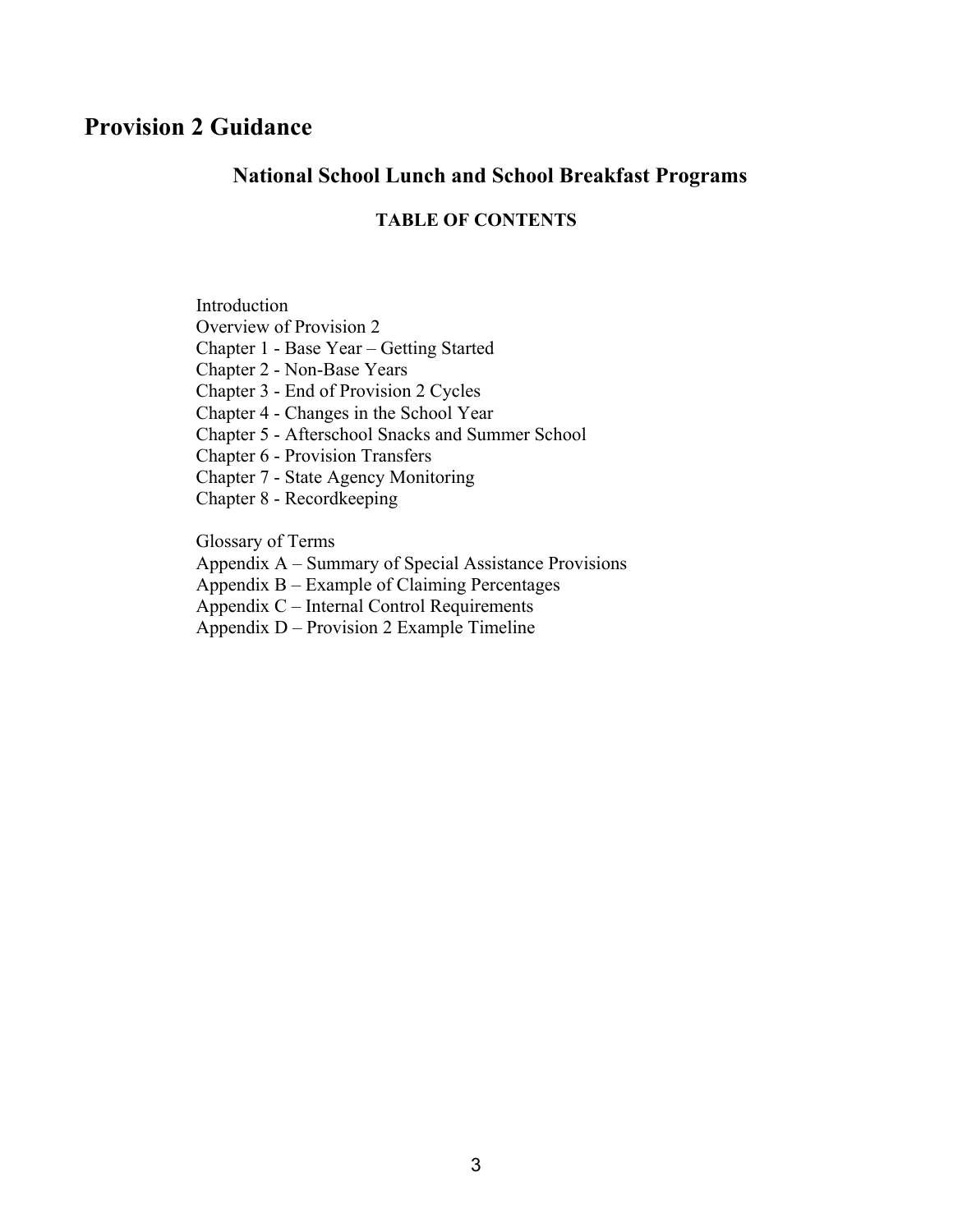# **Introduction – The Special Assistance Alternatives**

Traditionally, school officials annually distribute free and reduced price meal applications to households of all enrolled children and make determinations of eligibility for free and reduced price meals under the National School Lunch Program (NSLP) and School Breakfast Program (SBP). They also count the number of meals served by type (free, reduced price and paid meals) at the point of service on a daily basis to claim Federal reimbursement. In an effort to reduce paperwork and other administrative burdens at the local level, Congress incorporated into Section 11(a)(1) of the Richard B. Russell National School Lunch Act (42 USC 1759a) three alternative Provisions to the traditional requirements for annual determinations of eligibility for free and reduced price school meals and daily meal counts by type. These alternatives are commonly referred to as Provision 1, Provision 2, and Provision 3.

The Federal regulations for Provisions 1, 2, and 3 are found in 7 CFR 245, Determining Eligibility for Free and Reduced Price Meals and Free Milk In Schools. For a more detailed description of the Provisions, see Appendix A.

- Provision 1 reduces application burdens by allowing schools where at least 80 percent of the children enrolled are eligible for free or reduced price meals to certify children eligible for free meals for a 2 year period. Schools continue to take daily meal counts of the number of meals served to children by type as the basis for calculating reimbursement claims.
- Provision 2 requires that the school serve meals to participating children at no charge but reduces application burdens to once every 4 years and simplifies meal counting and claiming procedures by allowing a school to receive meal reimbursement based on claiming percentages. Additional 4-year extensions to Provision 2 are possible when certain conditions are met.
- Provision 3 requires that the school serve meals to participating children at no charge but reduces application burdens and meal counting and claiming procedures by allowing a school to receive a comparable level of Federal cash and commodity assistance as the school received in the last year in which free and reduced price eligibility determinations were made, adjusted for enrollment, inflation and operating days if applicable, for a period up to 4 years. Additional 4-year extensions to Provision 3 are possible when certain conditions are met.

This guidance addresses Provision 2. The guidance is intended for personnel in State agencies and school food authorities/schools currently participating in the federally assisted school nutrition programs who are familiar with traditional operating procedures. This would include determining free and reduced price meal eligibility and meal counting and claiming procedures for meal reimbursement and review and recordkeeping requirements.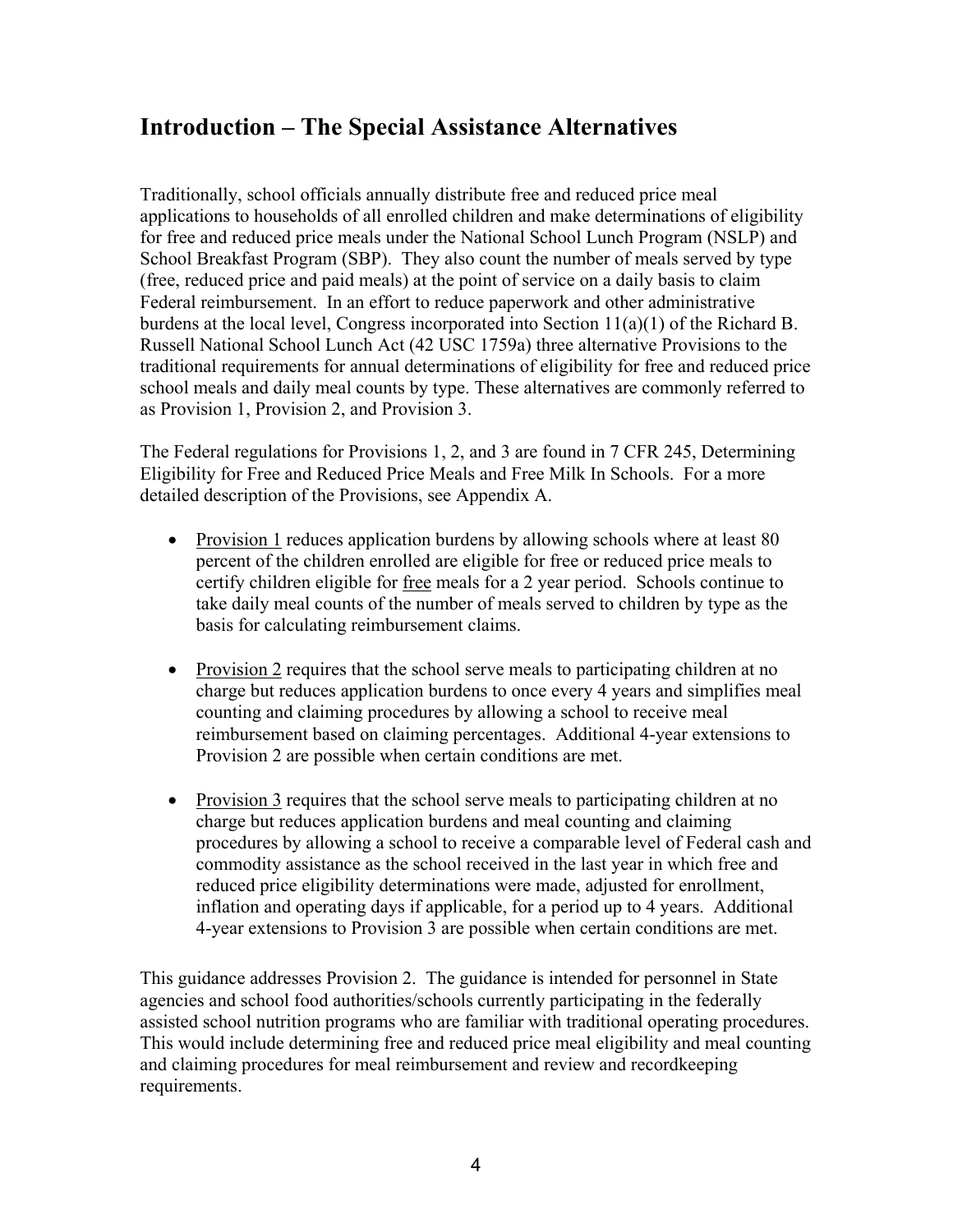#### **OVERVIEW OF PROVISION 2**

A school participating in Provision 2 must serve National School Lunch Program (NSLP) and/or School Breakfast Program (SBP) meals to all participating children at no charge for up to 4 consecutive years. In return, Provision 2 offers schools a reduction in some administrative burdens associated with the distribution of free and reduced price meal applications and the determination of household eligibility and eliminates meal counts by type for all but the base year of Provision 2. Households experience a reduction in burden since they are not required to complete the free and reduced price application material or pay for meals.

Provision 2 operates on a 4-year cycle. During the first year, known as the base year of Provision 2, there is no change in traditional procedures and administrative burden. The school distributes free and reduced price meal applications and makes eligibility determinations for participating children, takes daily meal counts by type (free, reduced price and paid) at the point of service, or approved alternate, reports these counts for claiming meal reimbursement, and receives Federal reimbursement based on these counts as it normally does. However, regardless of the children's free, reduced price or paid eligibility category, all children are served meals at no charge

During years 2, 3 and 4 of the cycle, the school makes no new eligibility determinations and continues to serve all children meals at no charge (this would continue to be the case as long as the school operates under the Provision). The school takes counts of only the total number of reimbursable meals served each day, instead of counting meals by type. Reimbursement during these years is determined by applying the percentages of free, reduced price, and paid meals served during the base year to the total meal count for the claiming period in subsequent years. Federal reimbursement is based on these percentages and the meals are reimbursed at the free, reduced price and paid rates.

Because all meals are served at no charge to children in Provision 2 schools, the school is no longer receiving payment from households who would normally be paying the reduced price and full price for meals. Therefore, the school must make up the difference between Federal reimbursement and meal costs. A school considering Provision 2 must evaluate whether the savings in administrative costs associated with reducing application burdens and simplifying meal counting and claiming procedures under Provision 2 offset the costs of providing meals to all children at no charge. There is no requirement that a minimum percentage of children enrolled are eligible for free or reduced price meals. However, Provision 2 may be a good alternative for schools in the school food authority with a very high percentage of children eligible for free and reduced price meals.

Schools may go back to standard procedures at any time. Also, the school may request a 4-year extension of Provision 2 if the income level of the school's population has remained the same or improved only negligibly.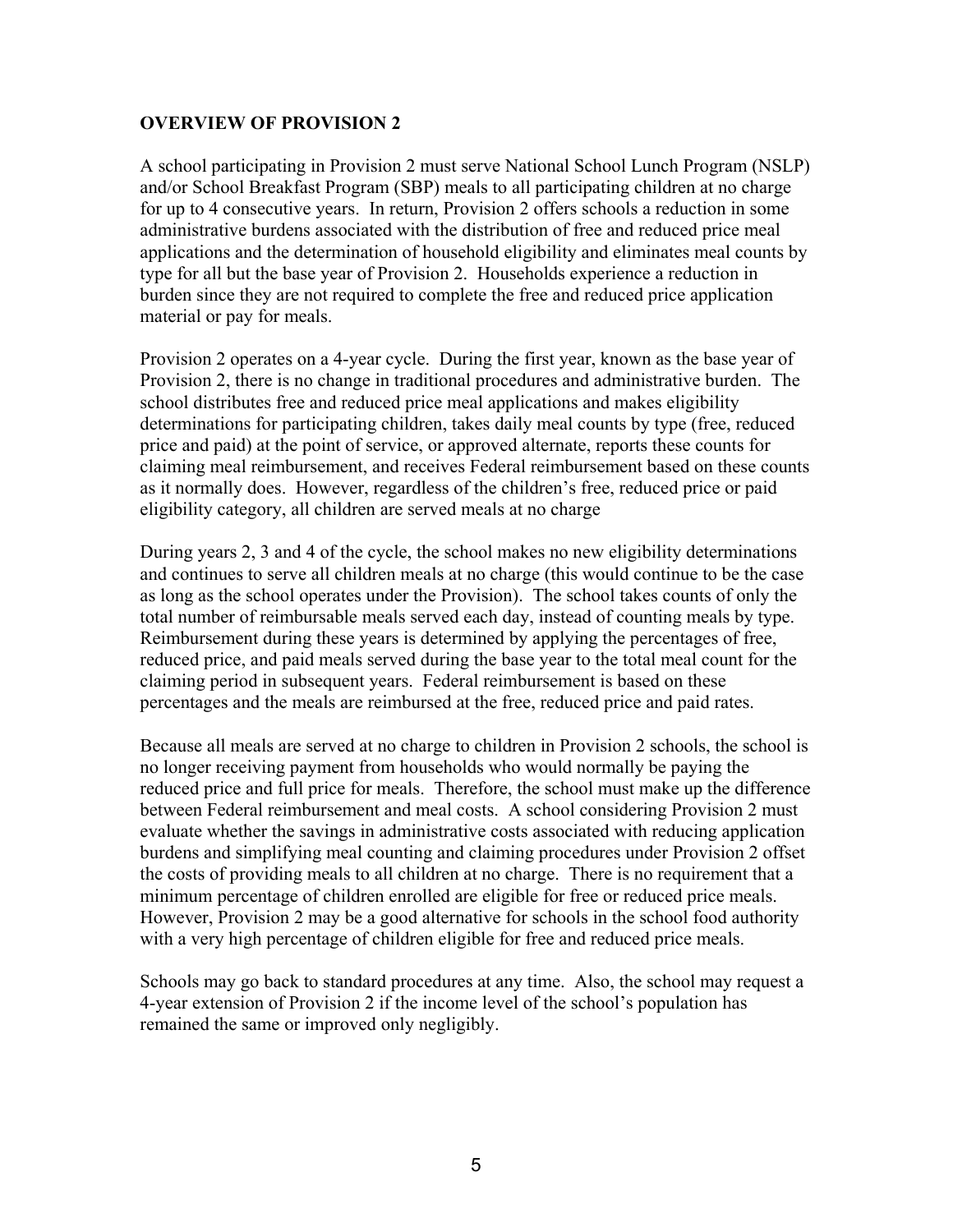# **Chapter 1 – Base Year - Getting Started**

Provision 2 operates on a 4-year cycle. During the first year of Provision 2, known as the **base year**, the school serves all children meals at no charge regardless of the children's free, reduced price or paid eligibility category, but otherwise operates the meal programs under standard procedures.

#### **General**

#### **How do Provision 2 procedures differ from those under standard meal counting/claiming procedures?**

The most significant difference between procedures in Provision 2 schools and those schools not operating under Provision 2 is that Provision 2 schools must offer reimbursable meals to all participating children at no charge for as long as they operate Provision 2. Except for offering all meals at no charge and associated adaptation of the household notification, other procedures in the first year of the Provision 2 cycle (base year) are the same as non-Provision 2 schools:

- Free and reduced price meal applications must be distributed;
- Eligibility determinations must be made;
- Meals must be counted and claimed by type at the point of service (or approved alternate), with Federal reimbursement based on these counts; and
- The verification of eligibility requirements must be met.

The major differences between Provision 2 schools and traditional schools occur in nonbase years. In the second, third and fourth years of the Provision 2 cycle, Provision 2 schools make no new eligibility determinations. Additionally, Provision 2 schools take point of service counts of only the total number of reimbursable meals served daily, rather than the number of meals by type (free, reduced price and paid). Reimbursement during these years is determined by applying the percentage of free, reduced price, and paid meals served during the base year to the total meal count for the month being claimed.

#### **Are there special criteria that a school or school food authority must meet to participate in Provision 2 and begin a base year?**

Yes. You must have approval from your administering State agency prior to beginning Provision 2. There is no requirement that a minimum percentage of children enrolled are eligible for free or reduced price meals. However, the school must be prepared to pay the difference between Federal reimbursement and the cost of providing all meals at no charge from sources other than Federal funds.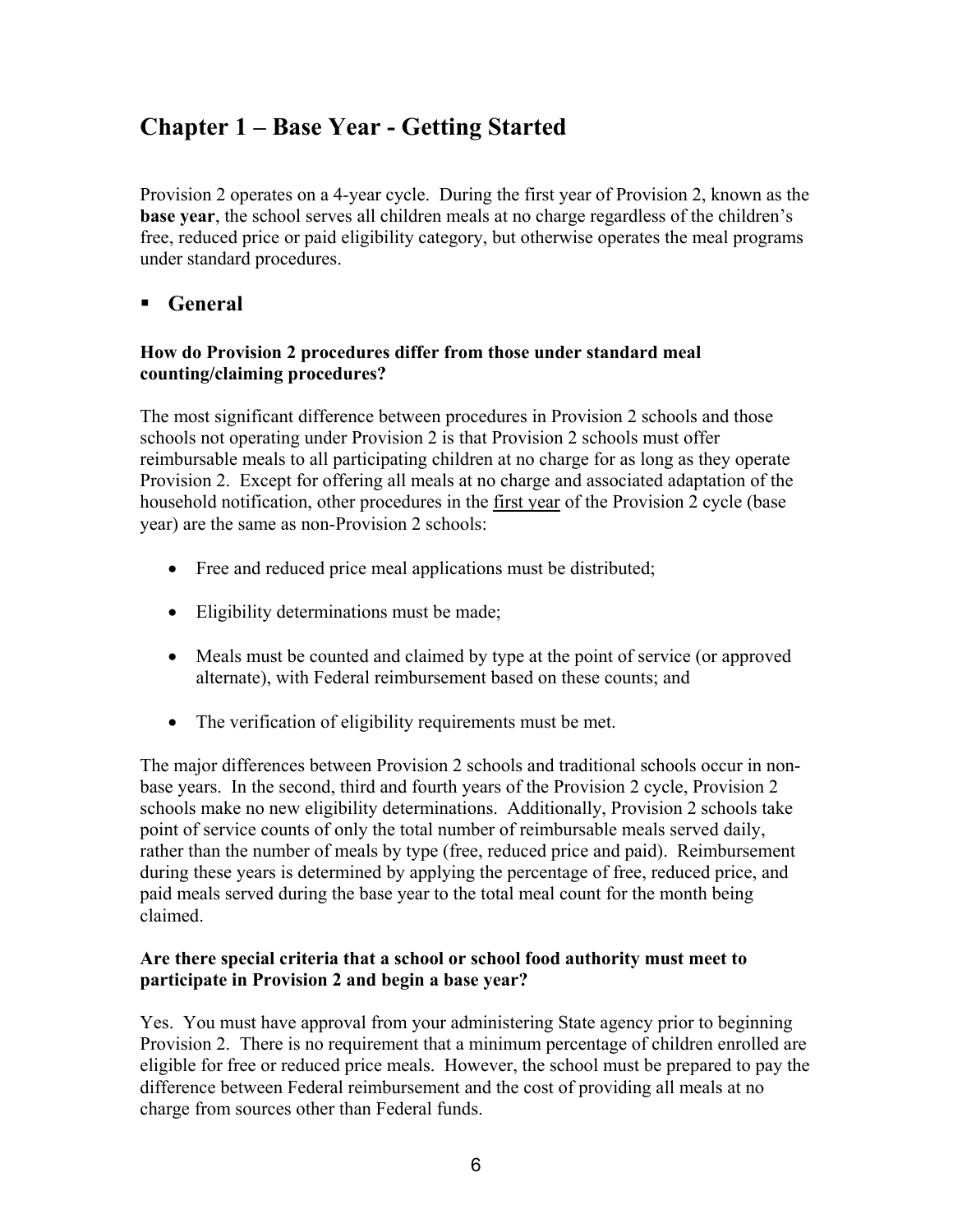#### **FILTER School Food Authority Requirements**

**May a school food authority** *or a State agency* **require all schools in a school food authority to go on Provision 2 in order for any of the schools to go on Provision 2?** 

#### Yes.

#### **May Provision 2 schools within a school food authority be on different four-year cycles?**

Yes. Provision 2 schools may have different base years.

#### **We operate both a breakfast program and a lunch program; must we implement Provision 2 in both programs?**

No. You may operate Provision 2 in the breakfast program only or the lunch program only. However, you will have to obtain new applications each year and continue to take categorical counts for the program not operating under Provision 2.

#### **Base Year Requirements**

#### **What must we do in the base year?**

For Provision 2 schools, the school food authority must:

- Obtain State agency approval to operate the breakfast and/or lunch program using Provision 2 procedures in some or all schools in the school food authority;
- Offer reimbursable breakfasts and/or lunches at no charge to all children, regardless of the children's eligibility status;
- Notify the public of the availability of school meals and distribute free and reduced price applications (If not using the delayed implementation – see "Implementation Dates" - the public notification must announce meals at no charge);
- Make free and reduced price meal eligibility determinations and ensure that applications from the Provision 2 school have an equal chance of being selected for verification in accordance with the school food authority's verification procedures;
- Count meals at the point of service (or approved alternate) and claim those meals according to the eligibility status of the children served;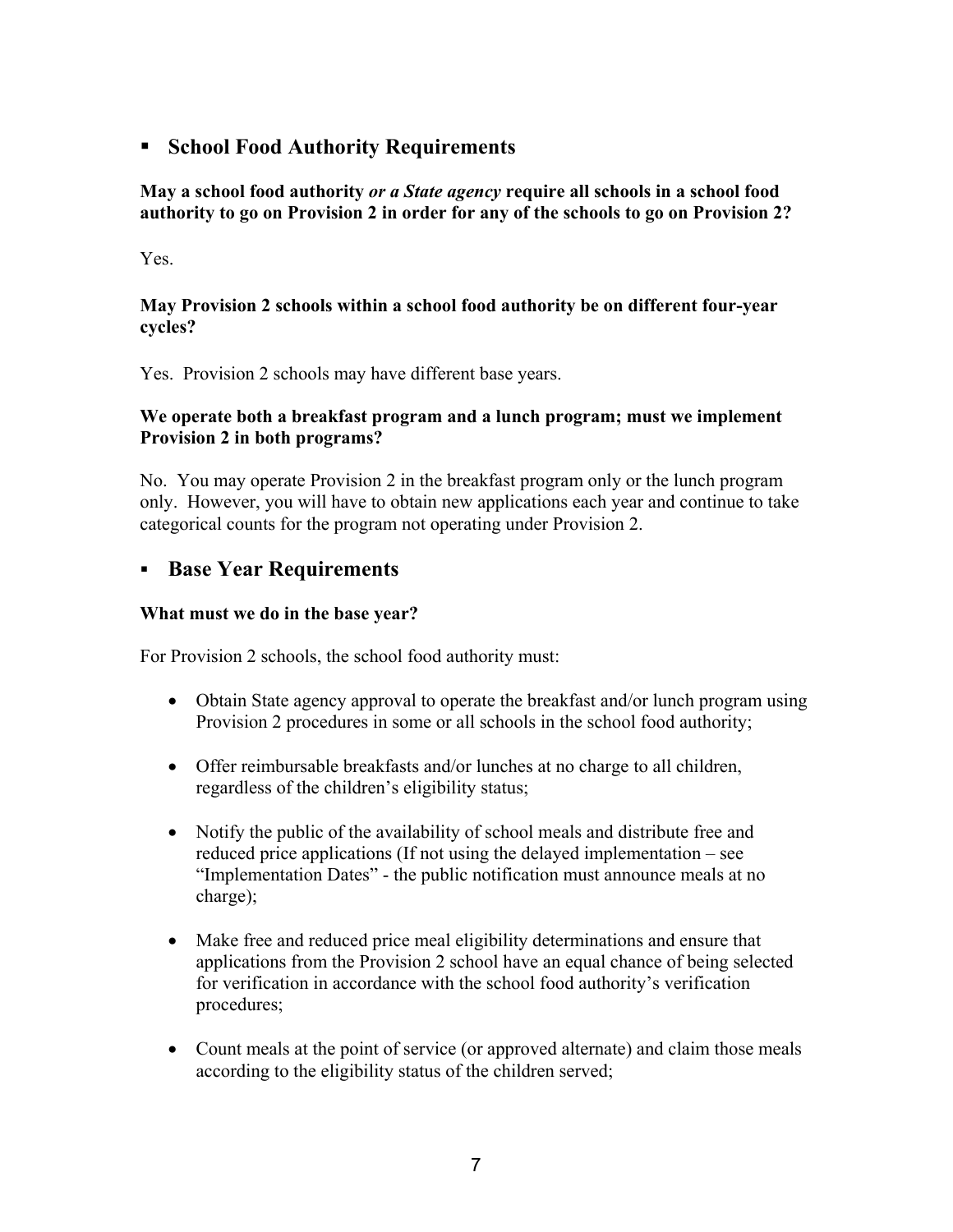- Calculate monthly or annual claiming percentages for use in the non-base years; and
- Retain specified base year records for the entire period that the school operates under Provision 2 (base year plus all extensions), plus three years, or longer if there are audit findings and until resolution of the findings.

#### **How do we obtain State agency approval to operate under Provision 2 procedures?**

In all cases, in order for your State agency to consider approval for Provision 2, you must operate a system that:

- Accurately determines the eligibility status of students;
- Accurately counts meals, by type, at the point of service or approved alternative; and
- Accurately reports and claims meals for reimbursement.

Each school food authority must have a current and approved Free and Reduced Price Policy Statement on file with the State agency by October 15. Prior to a school implementing Provision 2 procedures, the school food authority must amend its approved policy statement and obtain State agency approval for each of its schools choosing to operate under Provision 2. Check with your State agency for specific requirements and procedures to amend your approved policy statement.

#### **Why must we amend the free and reduced price policy statement for Provision 2?**

Regulations require that a school food authority amend its policy statement when there is a significant change in free and reduced price policy and submit the amendment to the State agency for approval.Changing from standard procedures to Provision 2 procedures represents a significant change in free and reduced price policy. Amendments to the policy statement must identify the school(s) that will implement Provision 2 and accurately reflect the meal counting and claiming procedures that will be used in that school(s).

#### **What must we include in the amendment to the policy statement?**

Your State agency may have specific requirements; check with them. At a minimum, for each school that will be operating under Provision 2, the policy statement must include:

- The name of the school:
- The program(s) (NSLP, SBP or both) operating under the Provision;
- The initial year and month of implementation;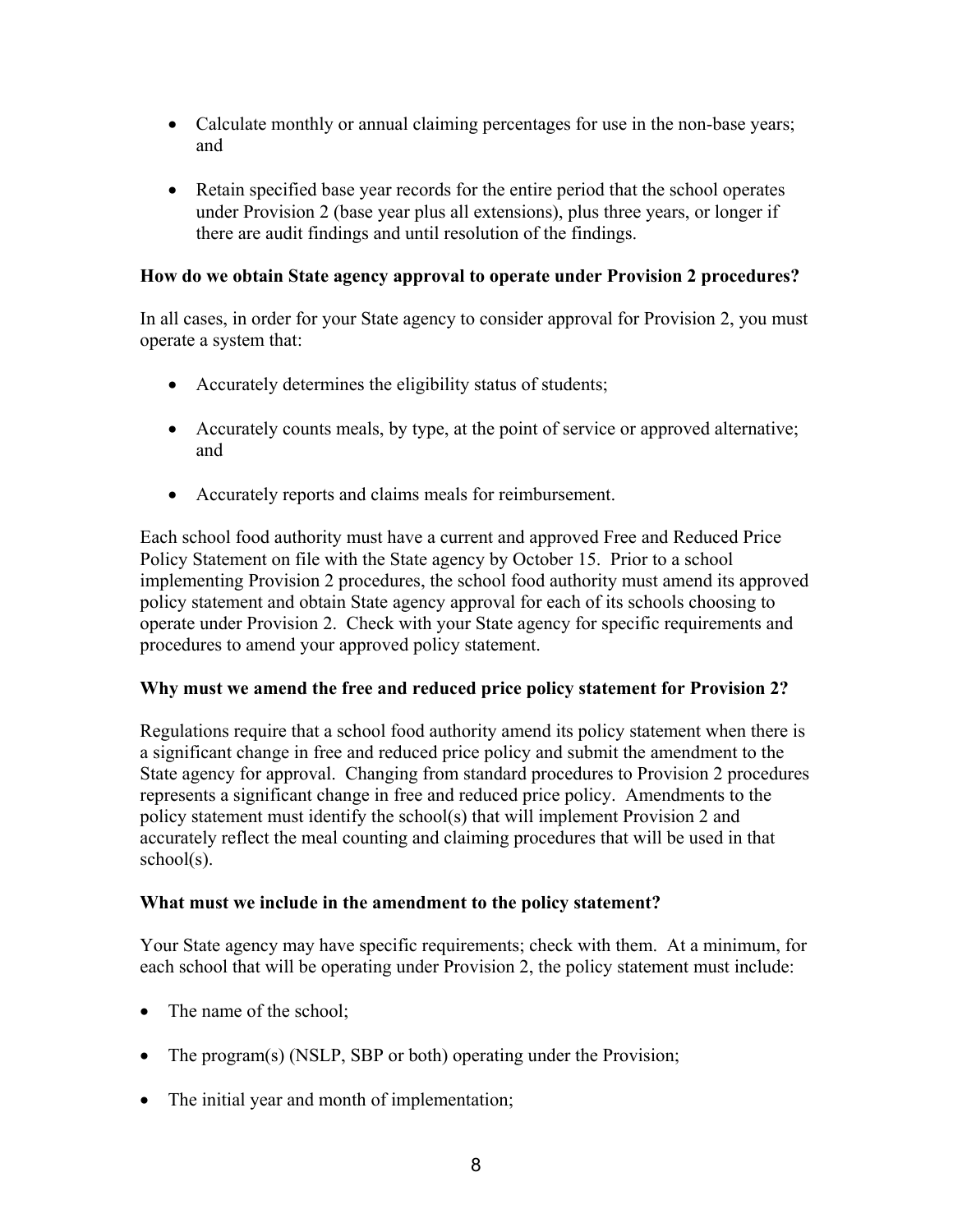- The years the cycle is expected to remain in effect;
- The year the Provision must be reconsidered;
- The socioeconomic data that will be used to support any extension of Provision 2; and
- Certification that the school(s) meet the criteria outlined in 7 CFR 245.9(b).

#### **Implementation Dates**

#### **Must Provision 2 start at the beginning of the school year?**

Yes, unless the State agency approves a delayed implementation.

#### **What is delayed implementation?**

Schools must implement Provision 2 at the beginning of the school year. However, the State agency may allow a school to delay implementing Provision 2 for a period not to exceed the first claiming period of the base year. Delayed implementation permits Provision 2 schools to charge participating students for reduced price and paid meals in the first claiming period of the base year. This exception is permitted to assist schools in securing completed free and reduced price applications from households which might not otherwise submit an application if there is no charge for meals. Annual claiming percentages (see Appendix B) are applied to the comparable claiming periods in the nonbase years.

#### **Can we carry over last year's eligibility during the delayed implementation period?**

Yes. However, carrying over last year's eligibility would undermine your ability to obtain the free and reduced price applications for the base year. If you choose to carry over prior year's eligibility status during a delayed implementation, consider using it for a shorter time frame (e.g., one week rather than 30 operating days). Remember, delayed implementation is only available for the first claiming period of the base year.

#### **What is considered the first claiming period?**

Generally, Claims for Reimbursement are filed for meal service provided in each month. Regulations allow that if the first or last month of Program operations for any school year contains 10 operating days or less, such month may be combined with the Claim for Reimbursement for the adjacent month. As an example, if a Provision 2 school starts mid-August with 8 operating days and there are 15 operating days in September, these two months could be considered the first claiming period (for a total of 23 operating days). In this example, the State agency could approve delayed implementation of Provision 2 from the August start of school through the month of September, 23 operating days. If there were 11 operating days in August, the State could only approve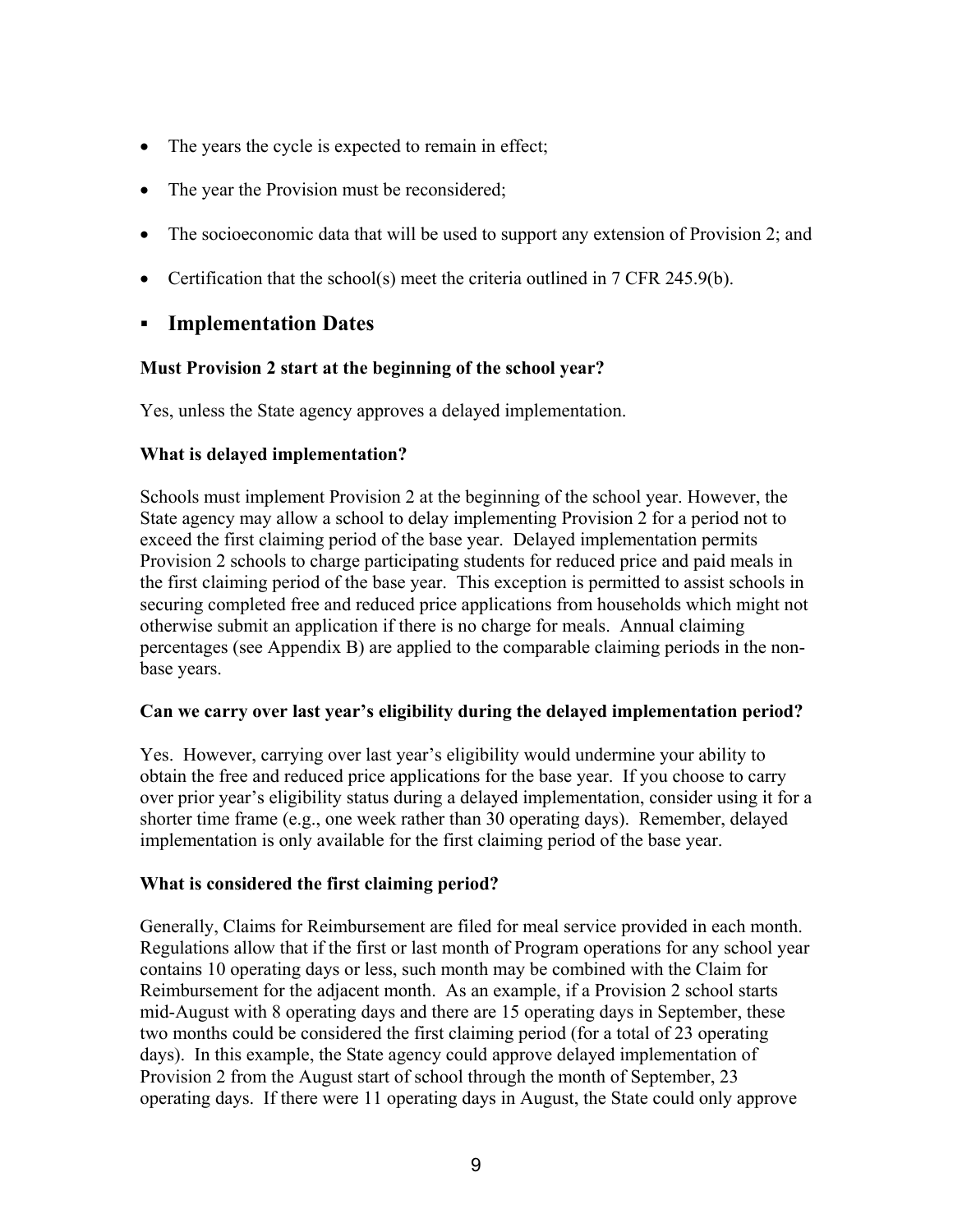delayed implementation for the month of August, 11 operating days.

#### **What is considered the first claiming period for schools that operate as a year-round school?**

For schools that operate on a year-round schedule the first claiming period begins with the first operating day that begins on or after July 1.

#### **When a year-round school has different tracks of students, can the school food authority stagger the delayed implementation to correspond to each track?**

No, the delayed implementation is only allowed for the first claiming period of the school year.

#### **Public Notification**

#### **What are the public notification requirements for Provision 2?**

When your school is implementing Provision 2, you must notify the media and distribute a letter to parents/guardians about the availability of school meals at no charge under the NSLP and, if applicable, the SBP. This would normally occur at the beginning of the school year unless you are delaying implementation. The school food authority may use the non-pricing public release, which indicates that the school will not be charging any child, regardless of eligibility category, for meals.

The school food authority also must distribute free and reduced price meal applications. The school food authority should modify the letter to parents/guardians, to request that households eligible for free and reduced price meals complete the application so that the school food authority can obtain proper reimbursement in order to continue providing meals to all children at no charge.

#### **If we delay implementation, what are the public notification requirements?**

If you delay implementation of Provision 2, you may delay informing households that schools will implement Provision 2. However, you must follow the standard public notification requirements for the period of time the school is not under Provision 2. The school food authority may want to use the standard media release and letter to parents/guardians with a free and reduced price application.

At or about the start of Provision 2 implementation (which must occur at the close of the first claiming period or sooner), schools **must** promptly notify the public and households of the availability of Provision 2 benefits. The public notification may be done through a media release. Each household must also be informed in writing of the availability of meals at no charge. This notice must be provided to all households regardless of eligibility category.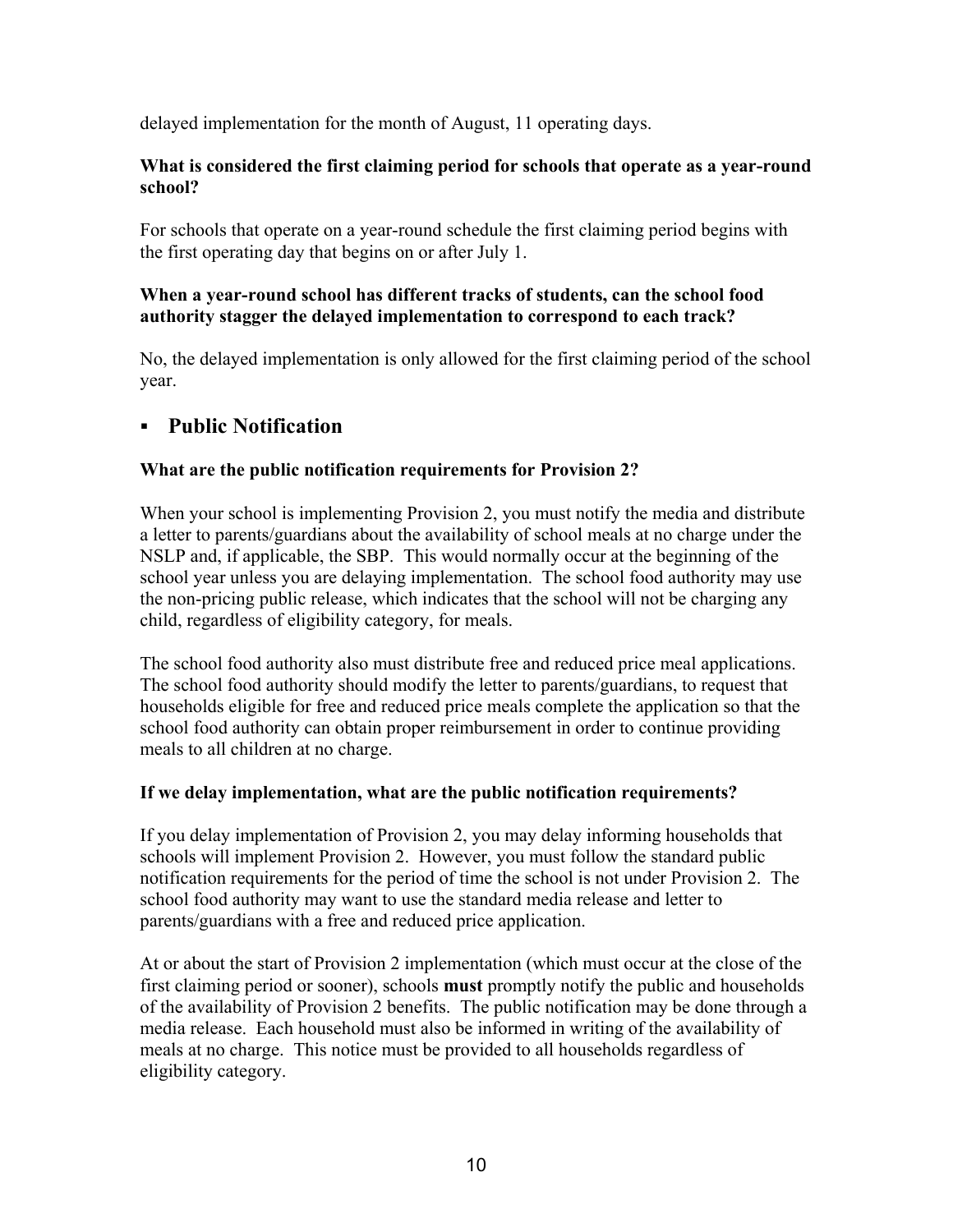#### **Determining Free and Reduced Price Eligibility**

#### **Why must we determine children's free and reduced price meal eligibility in the base year?**

The eligibility determinations will be used to count and claim meals during the base year and are the basis for claims for reimbursement in non-base years.

#### **How do we determine children's free and reduced price meal eligibility in the base year?**

Use standard eligibility determination practices:

- Applications are reviewed for completeness;
- Categorically eligible applications are approved for free benefits;
- Income applications are approved for free or reduced price benefits, or are denied based on the current Income Eligibility Guidelines; and
- Children matched through the direct certification process are approved for free meals.

#### **Must we notify households of their children's eligibility status?**

Yes. Households must be notified when they are approved for free or reduced price meal benefits and advised that they must contact the school when their circumstances change as required by regulations. Also, since applications are subject to verification, households need to know that they have been approved and may be selected for verification.

#### **Must we notify households of their child's eligibility status if we delay implementation for the first claiming period?**

Yes. You must notify households of their eligibility determination. Households have the right to appeal the eligibility determination of the school food authority. When a household requests an appeal, the hearing procedures outlined in the school food authority's Free and Reduced Price Policy Statement must be followed. However, if an appeal is not resolved at the point the Provision 2 procedures begin, you should continue the hearing procedures even though all meals will be at no charge. In this way, the meals for such students will be claimed in the proper eligibility category during the base year.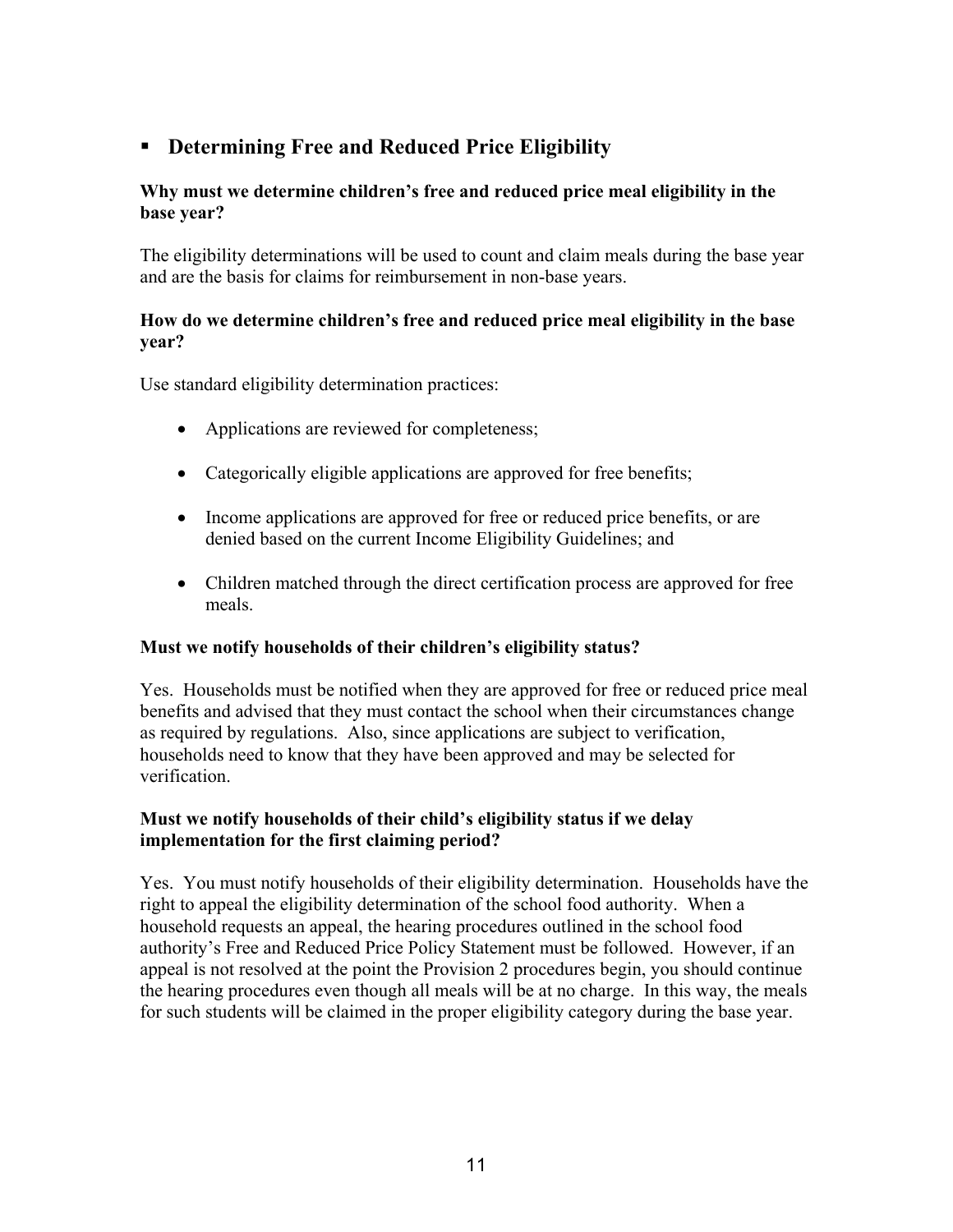#### **Verification**

#### **Must we verify free and reduced price meals applications in the base year?**

Yes. School officials must ensure that the applications in all schools in the school food authority have an equal chance of being included in the verification pool, including the base year Provision 2 schools. The school food authority is not required to conduct additional verification efforts for these schools. You must make necessary eligibility adjustments as a result of verification and these adjustments must be reflected in the claiming percentages developed for subsequent year usage.

Verification efforts must include all activities as required under standard verification procedures. (You may refer to Part 9 of the USDA Eligibility Guidance for School Meals Manual, August 2001, for detailed information regarding verification.)

#### **Meal Counting**

#### **How are meals counted and claimed in the base year?**

During the base year, you must offer reimbursable meals at no charge to all enrolled children. Point of service (or approved alternate) meal counts must still be obtained by meal type (free, reduced price, and paid). The meal counts must be taken on a daily basis for each meal service (breakfast and/or lunch). Therefore, Provision 2 schools must use tickets, tokens or other approved methods to identify children's eligibility status at the point of service.

#### **Is the reimbursement rate the same for Provision 2 schools?**

Schools on Provision 2 receive the same rate of reimbursements as schools not on Provision 2.

#### **Does Provision 2 require changes to my meal count system?**

No. In the base year, the meal counts for the Provision 2 schools are totaled, by type, as in standard meal counting and claiming procedures. The meal count totals are submitted to the State agency through the established claim system. Provision 2 schools will use the number of meals served by type to develop claiming percentages for reimbursement purposes during non-base years, as discussed in Chapter 2.

#### **Can second meals be counted and claimed for reimbursement during the base year?**

No. As in standard operations, schools choosing to offer students a second meal may not claim such meals for Federal reimbursement under any category.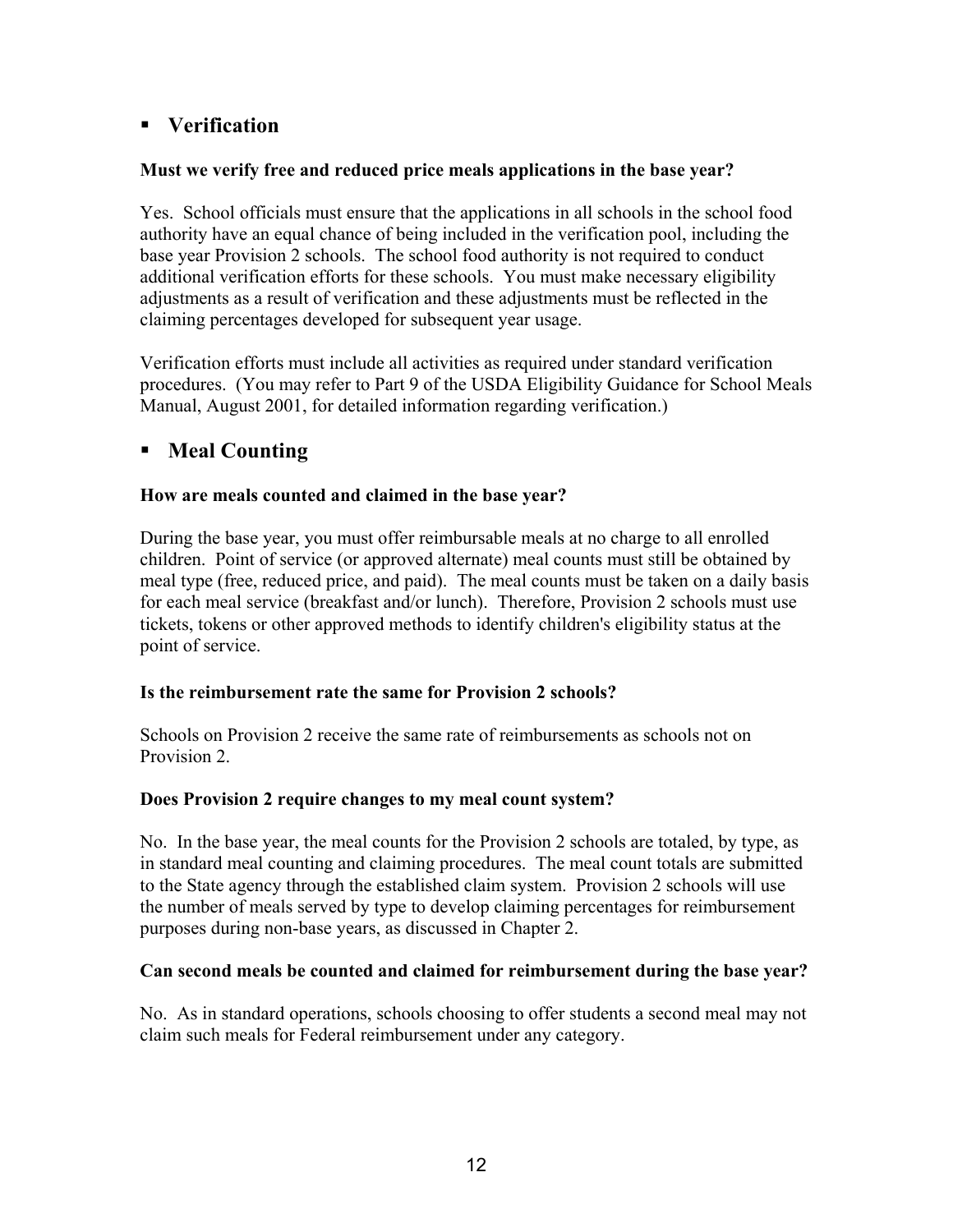#### **Internal Controls**

#### **What types of internal controls must be in place for Provision 2 schools?**

School food authorities with schools under Provision 2 must continue to meet the requirements of 7 CFR 210.8, Claims for Reimbursement. (You may refer to Appendix C for these requirements.)

#### **What are the base year claims review responsibilities?**

At a minimum, claims review procedures must be conducted in the base year as required under 7 CFR 210.8. Check with the State agency for guidance on claims review procedures/edit checks.

If the claims review procedures identify problems with a school's counting and claiming procedures, the school food authority must ensure that the meal counts are corrected prior to submission of the monthly Claim for Reimbursement and that improvements are made to ensure that the meal counting system consistently results in lunch counts of the actual number of reimbursable free, reduced price and paid meals served for each day of operation. Schools with meal counting and claiming problems cannot use the year in question as a base year for Provision 2.

#### **What are the base year on-site review requirements?**

If your school food authority has more than one school, you must perform no less than one on-site review of the meal counting and claiming system employed by each school under your jurisdiction by February 1 of each year. This is the same review that is required in any school participating in the NSLP. It is recommended that the on-site reviews of the Provision 2 schools be conducted early in the base year. Check with your State agency for additional on-site review requirements.

If the review discloses problems with a school's counting and claiming procedures, the school food authority must ensure that the school implements a corrective action plan within 45 days of the review, and conduct a follow-up on-site review to determine whether the corrective action has solved the problems. If accurate claims cannot be determined, the school cannot use the year in question as a base year for Provision 2.

#### **Reporting Data**

#### **How is October enrollment and eligibility data reported to the State during the base year?**

Enrollment and eligibility numbers for each Provision 2 school in its base year are reported for October, just as they are during standard meal counting and claiming procedures. The State agency may have more frequent reporting requirements for enrollment and eligibility data.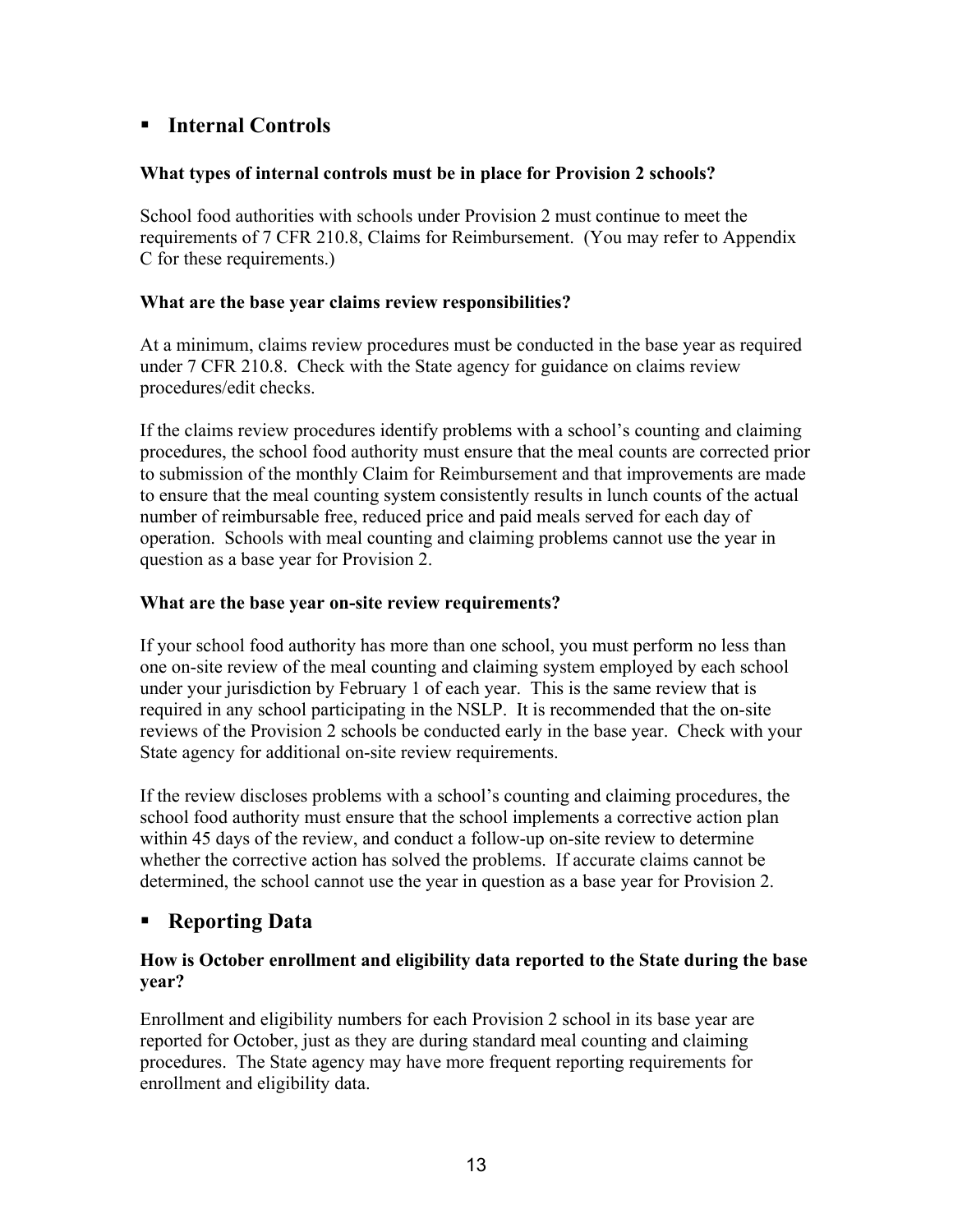#### **Severe Need Funding For SBP And Extra Reimbursement For NSLP.**

#### **How is receipt of severe need funding for the SBP calculated in the base year?**

Severe need funding in the base year is calculated the same as the standard method prescribed by your State agency to document receipt of severe need funding. However, since students no longer pay for meals, there are no student payments to reduce the cost of producing a breakfast

#### **How is receipt for the extra 2 cents NSLP reimbursement calculated in the base year of Provision 2?**

Eligibility for extra reimbursement in the NSLP for the base year is calculated the same as the standard method prescribed by your State agency.

#### **End of Base Year and Development of Claiming Percentages**

#### **What are "claiming percentages"?**

Claiming percentages represent the ratio of each meal category (free, reduced price, or paid) to the total reimbursable lunches and/or breakfasts served. Each claiming percentage is applied to the total lunch and/or breakfast count respectively for the claiming period during the non-base years.

#### **When do I calculate claiming percentages for reimbursement purposes in the nonbase year?**

At the end of the base year after the final Claim for Reimbursement has been filed, all of the data is available to calculate the claiming percentages. These claiming percentages will be used for the remainder of the Provision 2 cycle or longer if Provision 2 is extended to subsequent 4-year cycles.

#### **Are there general rules for calculating percentages?**

Yes. They are:

- Each category (free, reduced price and paid) must be calculated.
- Carry the calculation to a minimum of two decimal places before rounding (e.g., 86.15%).
- Round the percentages to one decimal place using standard rounding; numbers five and above round to the next higher number, numbers four and below round down (e.g.,  $86.15\% = 86.2\%$ ). The percentages rounded to one decimal place will be used to calculate the Claims for Reimbursement.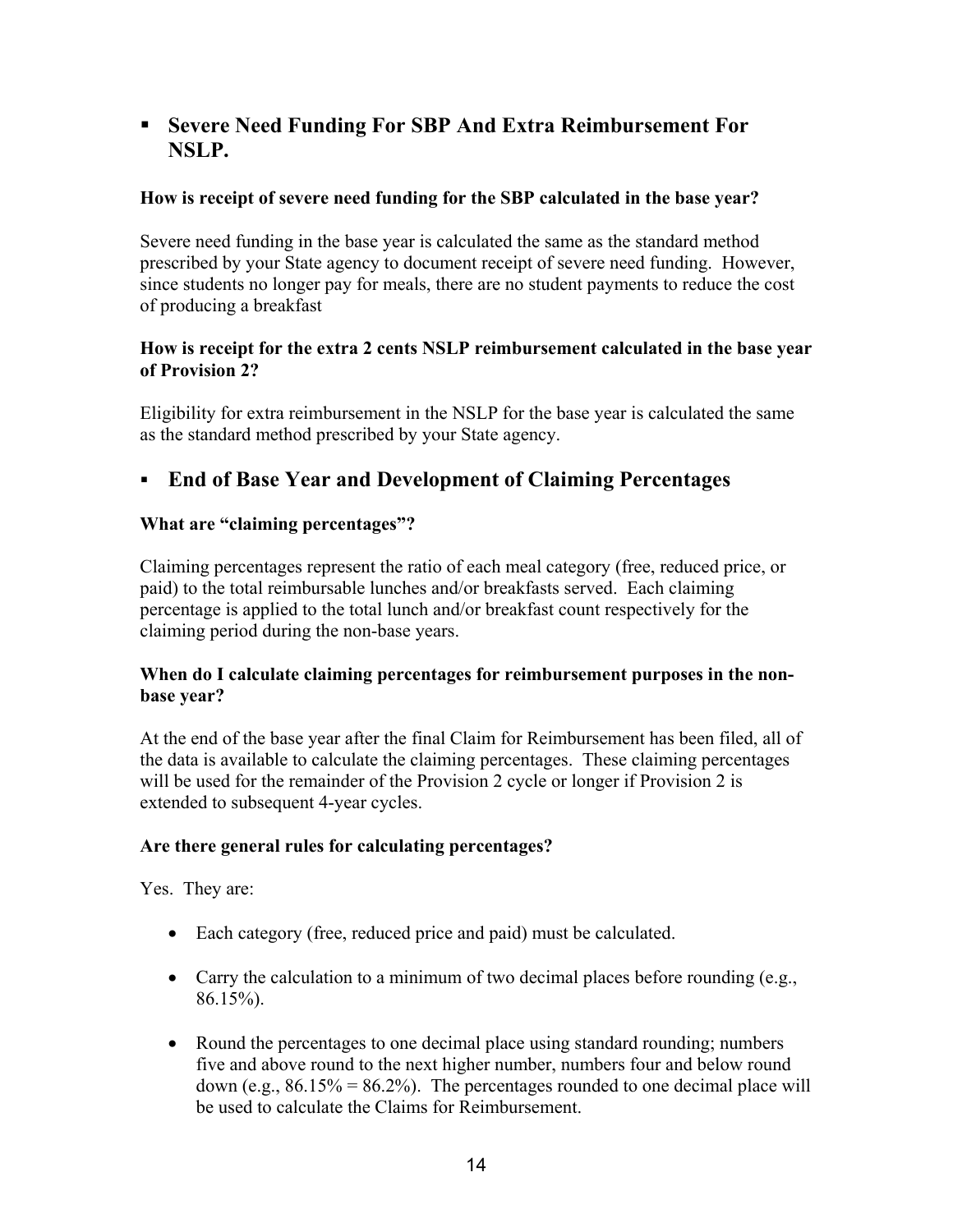- If the total percentages for free, reduced price and paid meals do not equal 100, the paid category must be adjusted to make it 100 percent.
- Calculate monthly or annual claiming percentages for each Provision 2 school.

#### **Can we have one set of percentages for all our Provision 2 schools?**

No. Each Provision 2 school must have its own set of percentages.

#### **Must a separate set of claiming percentages be developed for each type of meal service?**

Yes. The breakfast service must have a set of claiming percentages that are separate and distinct from the lunch service claiming percentages. If a school has an afterschool program that is not area eligible, see Chapter 5.

#### **How are monthly claiming percentages calculated and used in the non-base year?**

Monthly claiming percentages are based on the number of reimbursable lunches, by type, served in the Provision 2 school for each month during the base year. Therefore, each month of the base year may have a different percentage of lunches claimed in each category.

The free lunch percentage is derived by dividing the monthly total number of reimbursable free lunches served by the total number of reimbursable lunches served in the same month (free, reduced price and paid). The percentages for the reduced price and paid lunches are calculated using the same method as for free lunches.

These three percentages are applied to corresponding monthly lunch count totals of all reimbursable lunches served in the second, third and fourth consecutive school years, and applicable extensions, in order to calculate reimbursement claims for free, reduced price and paid lunches each month.

The free, reduced price and paid percentages for breakfasts are calculated using the same method. See Chapter 5 for calculating percentages for summer school and afterschool snacks.

#### **How are annual claiming percentages calculated and used in the non-base year?**

Annual claiming percentages are based on the total number of all reimbursable lunches by type for the Provision 2 school served over the entire base year. Annual percentages must be calculated using the actual meal counts. Monthly percentages may not be added together and averaged to develop annual percentages. Note: While an annual percentage is always used for the first claiming period in the years following delayed implementation, it need not be limited to delayed implementation situations. An annual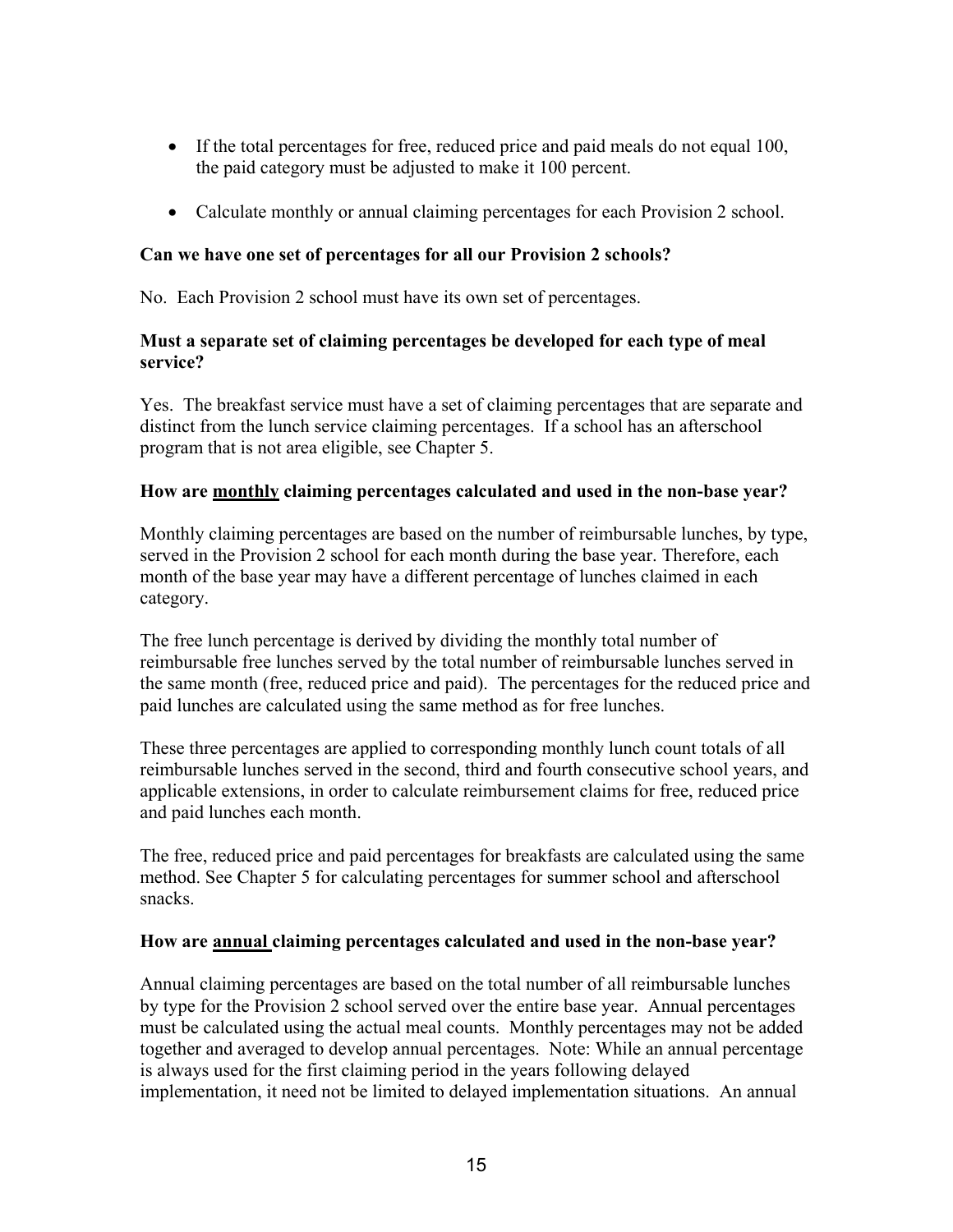claiming percentage is also useful in certain summer school/afterschool snack situations, as discussed in Chapter 5.

To determine annual percentages, each month's lunch counts for each meal type (free, reduced price and paid) are added together and claiming percentages are calculated. The free lunch percentage is derived by dividing the annual total number of reimbursable free lunches served by the annual total number of reimbursable lunches served for all meal types (free, reduced price and paid). The percentages for the reduced price and paid lunches are calculated using the same method as for free lunches.

These three annual percentages are calculated at the end of the base year after the final Claim for Reimbursement has been submitted to the State agency. The claiming percentages are multiplied by the total number of reimbursable lunches served in each month of the second, third and fourth consecutive school years, and applicable extensions, in order to calculate reimbursement claims for free, reduced price and paid lunches each month.

The free, reduced price and paid percentages for breakfasts are calculated using the same method.

**Examples of monthly and annual claiming percentage calculations are provided in Appendix B.**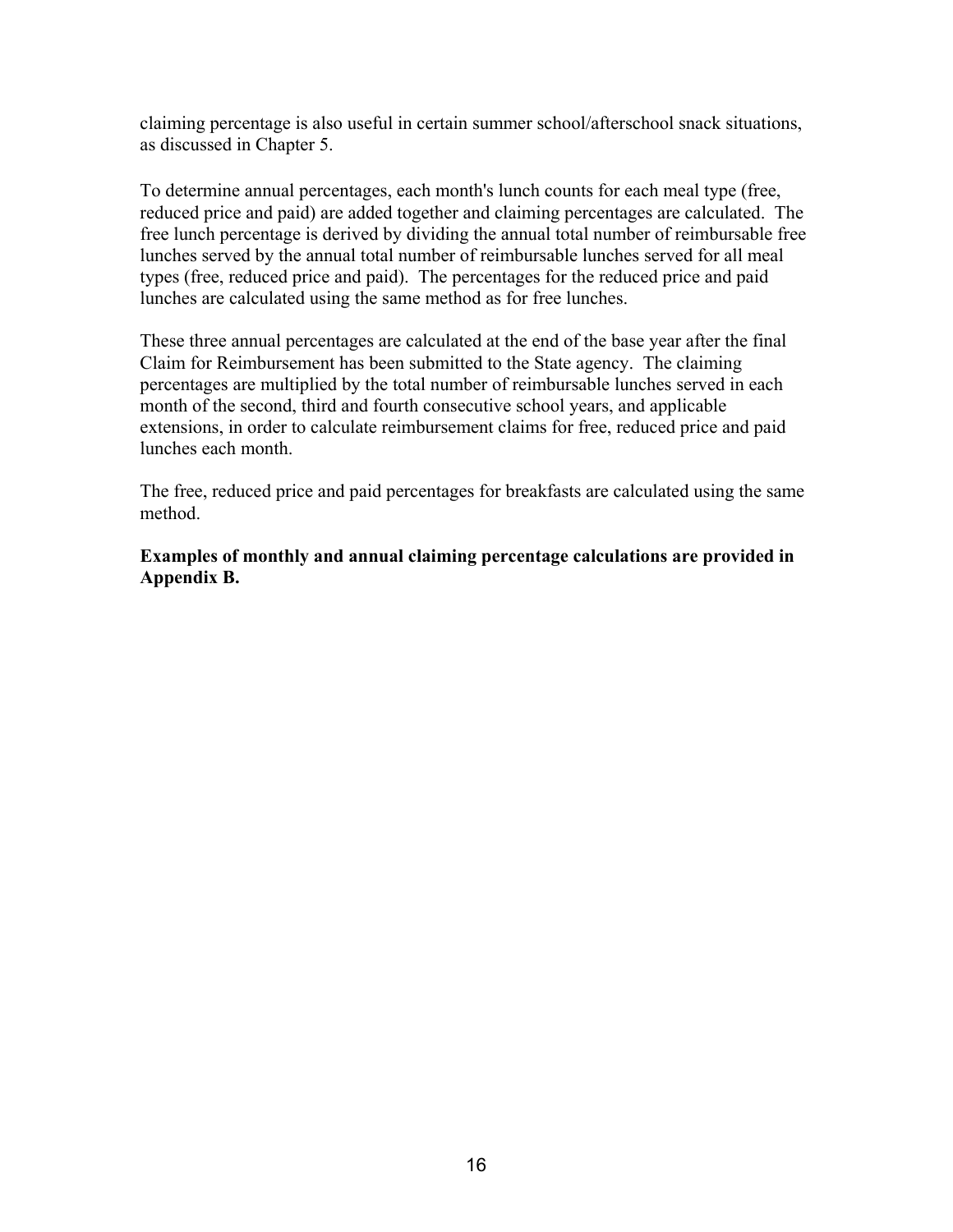# **Chapter 2 - Non Base Years**

Years two, three, and four of the Provision 2 cycle and any years beyond year four in which Provision 2 has been extended are referred to as non-base years. During the nonbase years, Provision 2 schools continue to offer meals at no charge to all children and count only the total number of meals served to children. In non-base years, Provision 2 schools do not conduct the application or direct certification processes or count meals by type (free, reduced price and paid) for the meal services on Provision 2.

#### **Public Notification**

#### **Must we amend our free and reduced price policy in non-base years?**

Generally no. An amendment to the prior year's policy is usually not required for Provision 2 schools. The school food authority would amend the prior year's policy statement only when there is a significant change in free and reduced price meal policy, such as the Provision 2 schools returning to standard counting and claiming procedures or a change in the point of service counting system used to obtain total daily meal counts.

#### **What are the public notification requirements in non-base years?**

The school food authority must continue to notify the public that nutritious meals are available at school, but may use a simplified public release for the Provision 2 schools. Since all meals are served to children at no charge, there are no meal charges or free and reduced price meal eligibility criteria to announce.

#### **Free and Reduced Price Applications**

#### **Do we distribute applications and make eligibility determinations?**

School officials do not distribute applications, conduct direct certification, or make eligibility determinations of children in Provision 2 schools in the non-base years for the meal services on Provision 2.

#### **Do we provide applications or conduct direct certification for new students in nonbase years?**

No. Meals served to new students in the non-base years are included in the total daily meal counts and, therefore, included in the claiming percentages when calculating the monthly claim for reimbursement.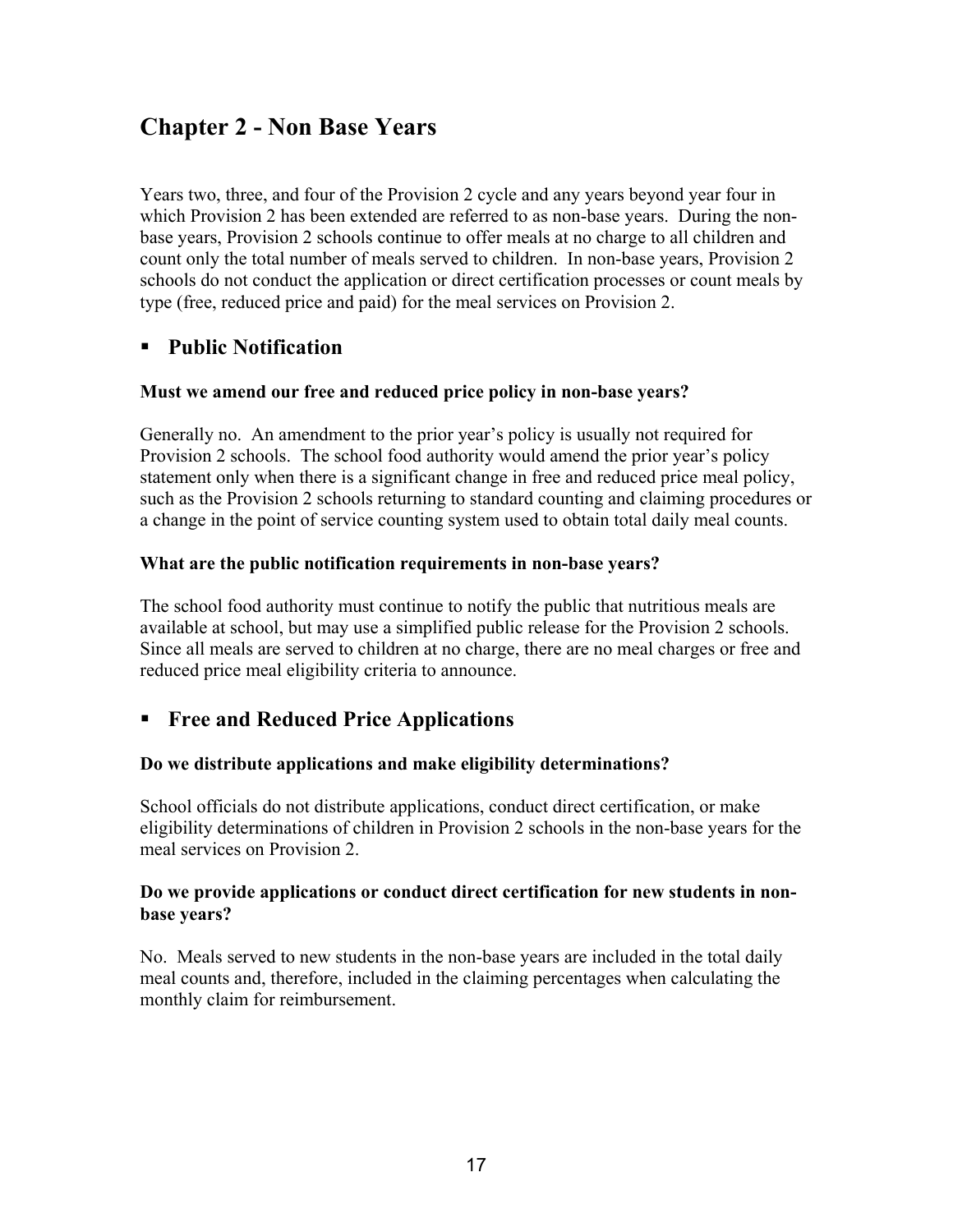#### **Can we collect meal applications in non-base years so that households do not get out of the habit of completing applications or for other program reasons, such as for Title I funding?**

No. If you distribute meal applications in a non-base year, you must use the information provided by families to develop claiming percentages (by conducting an entire new base year), or return to standard counting and claiming procedures. The only exception would be for a school taking new applications in the last year of a cycle in order to develop socioeconomic data of the school's population for purposes of requesting an extension (see Chapter 3).

If, however, your school continues to collect household size and income information from enrolled students for other purposes (i.e., Title I, textbook assistance, etc.) during non-base years, applications for these purposes cannot be labeled as meal applications or give any indication that meal benefits are contingent on a return of the application. Additionally, the cost of the application process and staff time cannot be paid for out of the school food service account.

#### **Can we conduct direct certification in non-base years?**

No. The National School Lunch Act authorizes schools to obtain information from Food Stamp Program and Temporary Assistance for Needy Families officials only for use in determining eligibility for the NSLP and SBP. During the non-base years, such information is not necessary for operation of the NSLP or SBP and direct certification may not be conducted under National School Lunch Act authority. The only exception would be for schools conducting direct certification in the last year of a cycle in order to develop socioeconomic data of the school's population for purposes of requesting an extension.

#### **If we collect applications or conduct direct certification in the last year of a cycle in order to develop socioeconomic data for purposes of requesting an extension, must we also take meal counts by category and redo our claiming percentages?**

No. Schools and school food authorities may collect free and reduced price meal applications and/or conduct direct certification to develop socioeconomic data of the school's population for purposes of requesting an extension. This is a data collection process to establish the socioeconomic level of the school's population and does not require meal counts by category or a recalculation of claiming percentages.

#### **Can I collect applications or conduct direct certification to develop socioeconomic data for extension purposes in the second or third year of a cycle?**

No. The collection of free and reduced price meal applications and/or direct certification for extension purposes must be limited to the final school year in the Provision 2 cycle.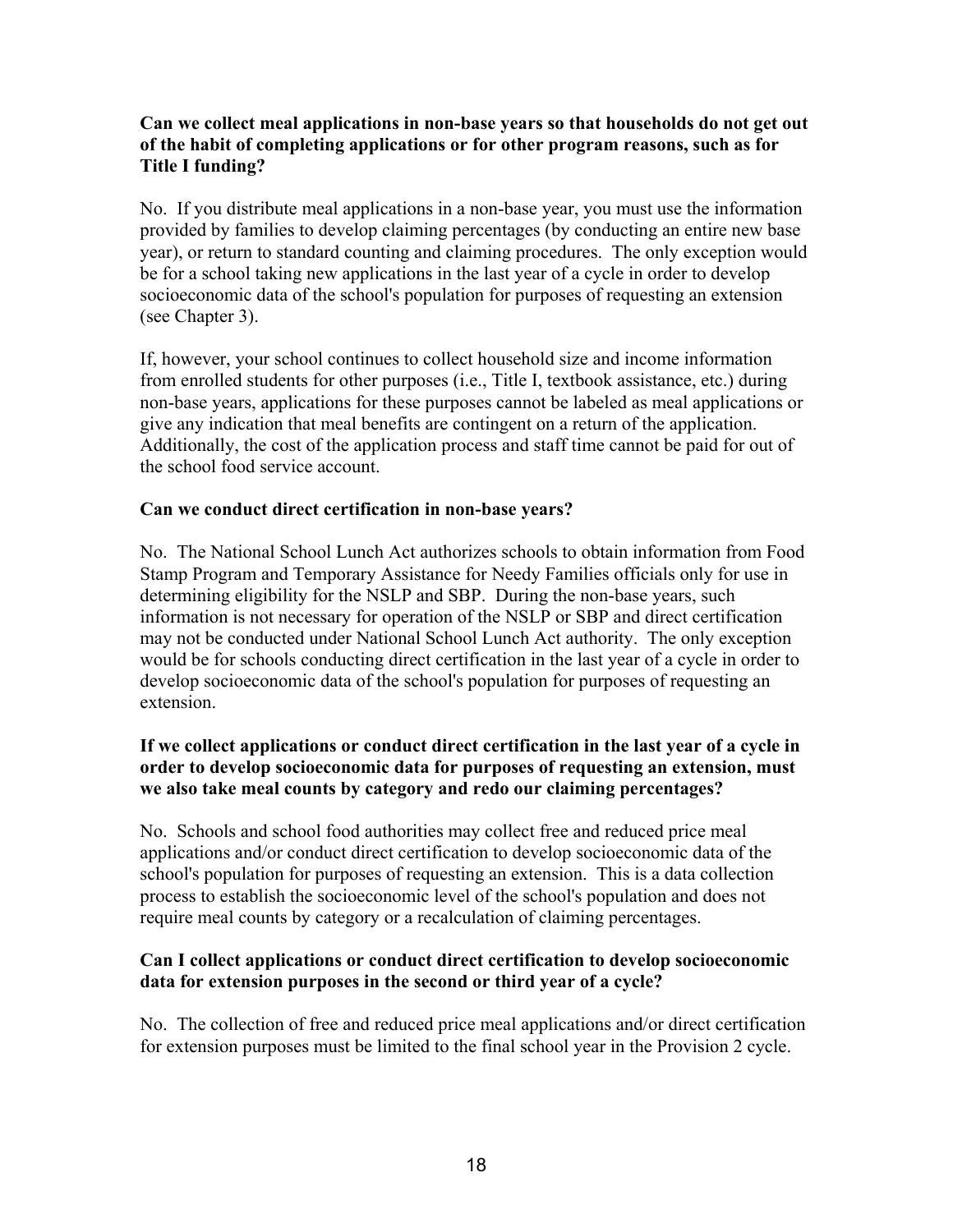#### **Verification**

#### **Is verification required in the non-base years?**

The answer depends on the school's participation in Provision 2. If the school only administers one program (NSLP or SBP) and that program is operating under Provision 2, the school is not subject to verification in the non-base years of the Provision 2 cycle. If the school administers both the NSLP and SBP and both of those programs are operating under Provision 2, the school is not subject to verification in the non-base years of the Provision 2 cycle. However, if the school is administering both the NSLP and SBP, but only one of those programs is operating under Provision 2, the school is subject to verification annually for the non-Provision 2 programs.

For any school starting a new base year or a streamlined base year, as discussed in Chapter 3, or returning to standard counting and claiming procedures, standard verification procedures must be followed.

#### **Meal Counting**

#### **How are meals counted and claimed for reimbursement in the non-base years?**

During the non-base years, Provision 2 schools count the total number of reimbursable meals at the point of service (or approved alternate) on a daily basis. Meal counts by type, i.e., free, reduced price and paid, are not required. Therefore, tickets, tokens and other forms of exchange that identify a child's eligibility status to the cashier are not required.

At the end of the month, the daily meal counts for the Provision 2 school are totaled by program (NSLP/SBP). The meal count totals are then prorated into categories, free, reduced price or paid by applying the base year monthly or annual claiming percentages. See Appendix B for an example of prorating meals by category. After allocating meals to the proper category, the meal counts are consolidated with the meal counts of other schools (both Provision and non-Provision schools) at the school food authority level and submitted to your State agency through the established Claim for Reimbursement system.

#### **What type of medium of exchange must I use under Provision 2 to identify students?**

Usually, schools can continue to use their current system with some simplification since there is no need for categorical classification. In fact, continuing to use a medium of exchange (tickets, token, roster, electronic) helps to prevent claiming second meals for reimbursement. For example, if you use theater-style tickets, you can continue using them without the need to track the tickets by eligibility code. For schools that have electronic systems such as a swipe card or personal identification number (PIN) keypads, Provision 2 does not require eligibility status by child in the non-base year but the system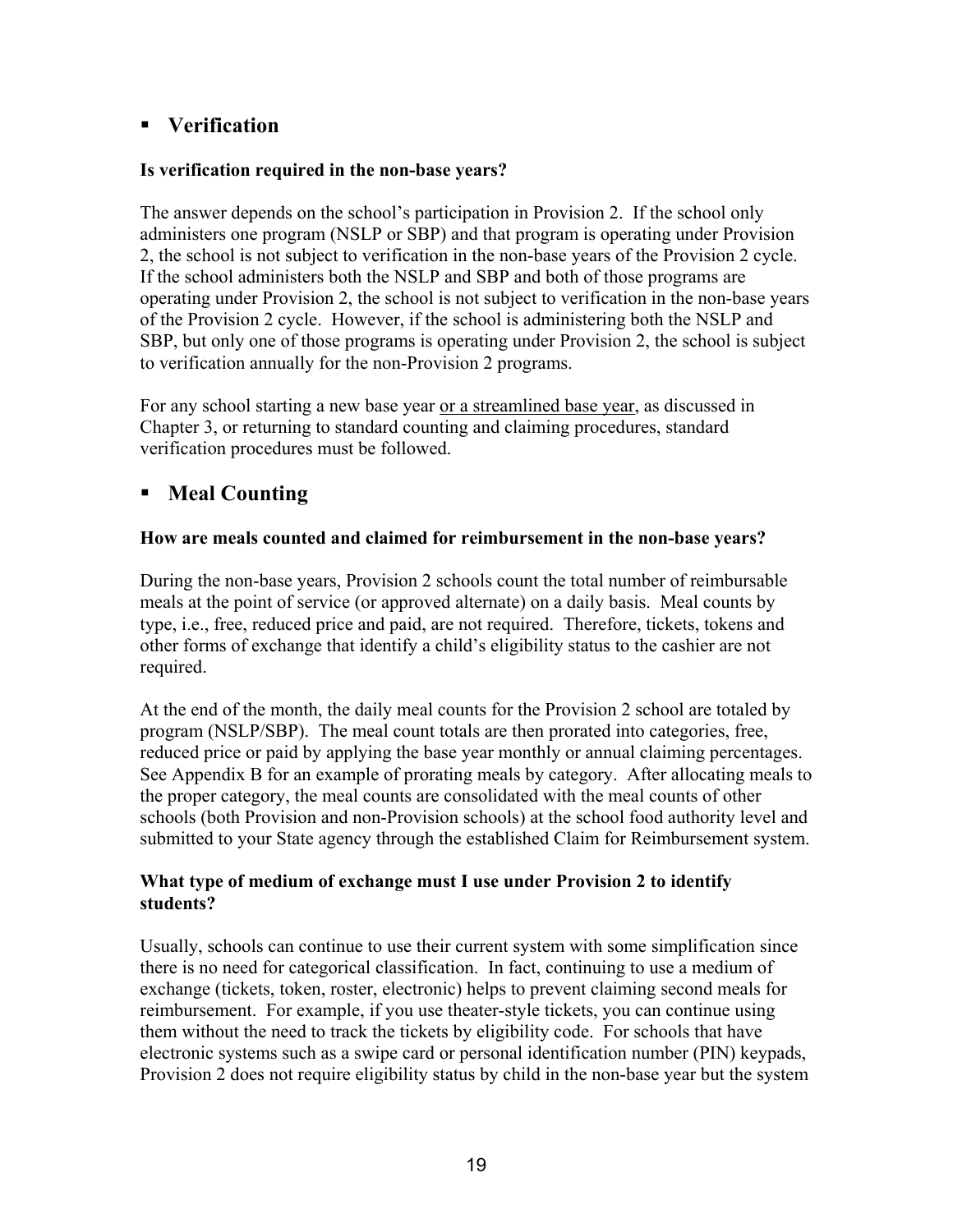can still be used to count daily participation, prevent claiming of second meals and allow for students to purchase second meals or a la carte items if available.

In all cases, if you plan significant changes in the free and reduced price policy, including counting and the medium of exchange, the changes must be approved by your State agency.

#### **Can second meals be claimed for reimbursement during Provision 2 non-base years as part of the total meal count?**

No, second meals may not be included in the total meal counts which are used to develop the Claim for Reimbursement.

#### **Can second meals or a la carte meals be offered to students during the non-base years?**

Yes. Schools under Provision 2 may offer students second meals or a la carte meals during the non-base years of operation. These meals may not be included in the total meal count used for reimbursement.

#### **Internal Controls**

 $\overline{a}$ 

#### **What is the school food authority claims review process in non-base years?**

The claims review process is a simplified system for non-base years and streamlined base years of Provision 2. You only need to compare the daily total number of meals served to the attendance-adjusted enrollment. Comparisons by meal type (free, reduced price and paid) are not required.

- First, determine the enrollment, i.e., the total number of students with access to the lunch program, as of the last serving day in October. You may also use the highest number of students enrolled during the month for internal control purposes.
- Then apply an attendance factor to enrollment to determine the average daily attendance for your Provision 2 school.<sup>[1](#page-19-0)</sup>
- Each day's total student meal count is compared to the attendance-adjusted enrollment.
- If the comparison shows more total meals claimed than attendance-adjusted enrollment, you need to follow-up with the school to determine the cause prior to submitting the Claim for Reimbursement to your State agency.

<span id="page-19-0"></span><sup>&</sup>lt;sup>1</sup> While it is not required that the attendance factor be derived for the individual school, since Provision 2 differs from standard procedures it is strongly recommended that the Provision 2 schools develop their factors from their own population.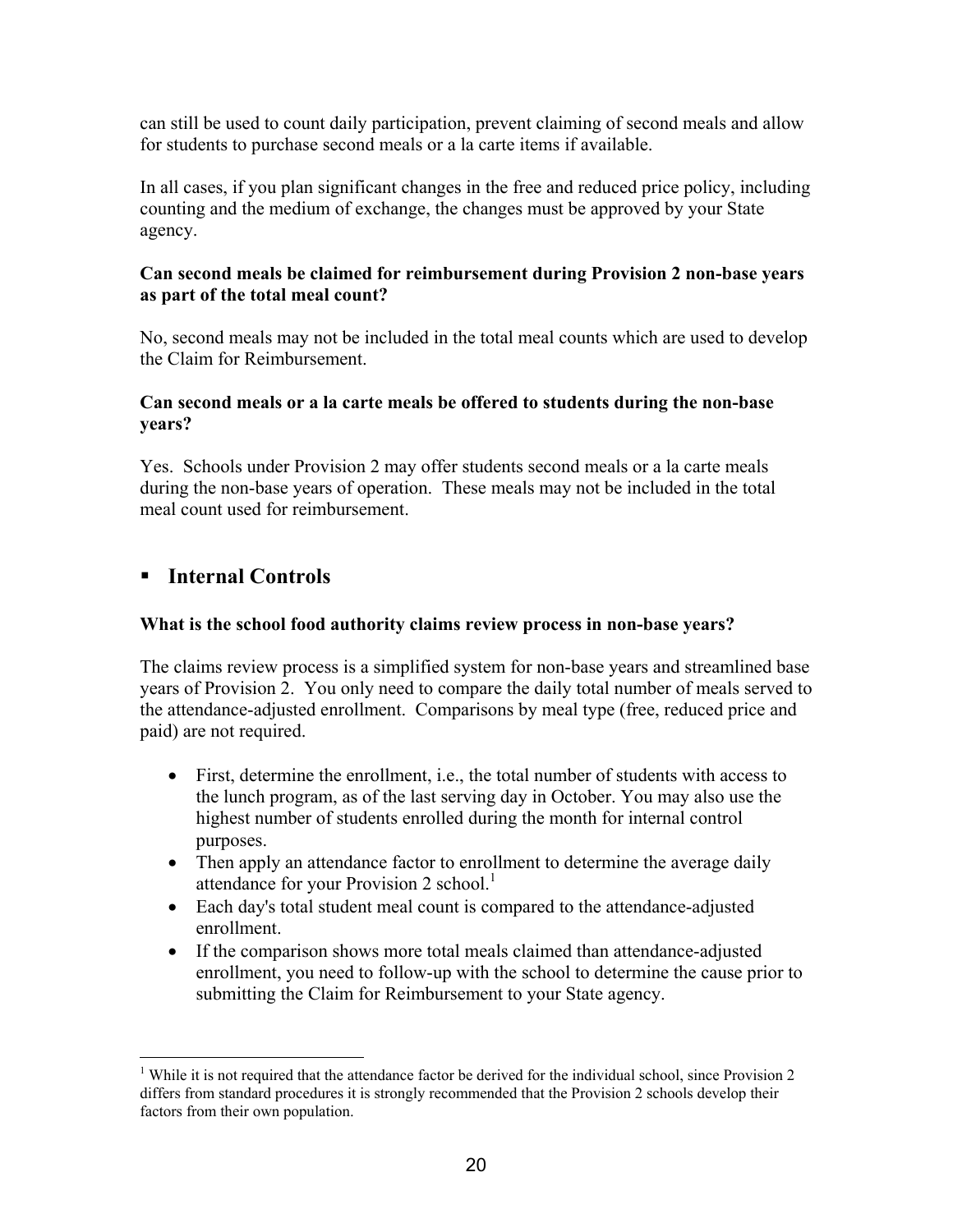#### **How do we calculate our edit check numbers for Provision 2?**

The following calculations provide the information necessary to conduct the daily edit check for Provision 2 schools:

 $X =$  # Students with Attendance Attendance-Adjusted Access to Program Factor Factor Enrollment

Next compare the attendance-adjusted enrollment to the total number of meals claimed for that day:

|                     | Compared to |                    |
|---------------------|-------------|--------------------|
| Attendance-Adjusted |             | <b>Total Daily</b> |
| Enrollment          |             | Meal Count         |

If the total daily meal count exceeds the attendance-adjusted enrollment, you need to research the reason(s) why the day's meal counts exceeded the attendance-adjusted enrollment. Prior to submitting the Claim for Reimbursement, you must make corrections or, if necessary, justify the numbers to the State agency. It should be determined if the counting system needs to be changed, and if so, the proper corrective action must be taken.

#### **Do we have to perform the annual on-site review in schools participating in Provision 2 during the non-base years of the Provision or extension?**

Yes. You must perform the annual on-site review of all schools in your school food authority, regardless of Provision 2 status or year of cycle, to ensure that meal counts at the point of service (or approved alternate) are being accurately counted and claimed. The exception is that a one-school school food authority does not have to complete the on-site review.

#### **Reporting Data**

#### **How do we report the October enrollment and eligibility numbers in non-base years?**

Federal regulations require that States gather the enrollment and eligibility numbers for each school food authority at least once a year and report it on the October Claim for Reimbursement. The Provision 2 school data are reported for October just as they are during standard meal counting and claiming procedures. However, since eligibility determinations were not made during the non-base years, adjustments are made to the base year numbers of students eligible based on the percentage increase or decrease in enrollment. The following example demonstrates that if the enrollment increased by 20%, the reported number of free and reduced price eligible students should each be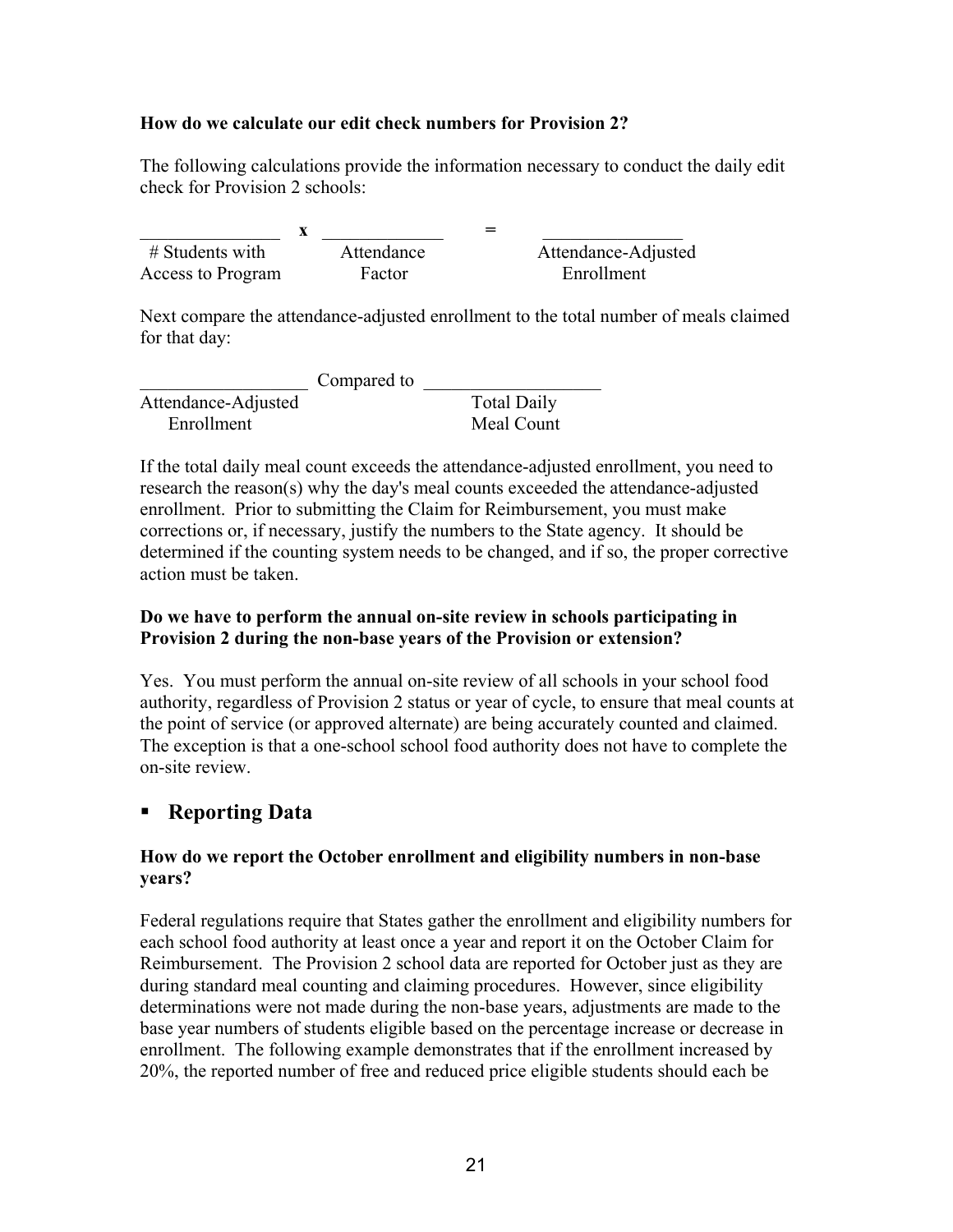increased by 20% (making sure that the totals do not exceed the new enrollment numbers).

#### **Example:**

In the base year, a school has the following enrollment and eligibility data that were reported as part of the base year's October Claim for Reimbursement:

**Enrollment:** 100 (actual number as of last operating day in October)

**Eligible Free:** 80 (actual number determined free as of last operating day in October)

**Eligible Reduced Price:** 10 (actual number determined reduced price as of last operating day in October)

**Eligible Paid:** 10 (enrollment minus the sum of free and reduced price eligibles)  $100$  (Enrolled) – 90 (80 free and 10 reduced price) = 10 paid eligibles

In the following year, the first non-base year, enrollment has increased to 120 children. This represents a 20% increase in enrollment  $(20 \div 100 = 20\%)$ . Since the eligibility determinations are not made in a non-base year, adjustments are made to the base year numbers of children eligible for free and reduced price meals. As a result, the non-base year October Claim for Reimbursement numbers for this school would be:

**Enrollment:** 120 (actual enrollment on last operating day in October during the nonbase year)

**Eligible Free:** 96 80 free from base year x .20  $(20\%) = 16$ .  $16 + 80 = 96$  free for non-base year October reporting

**Eligible Reduced Price:** 12 10 reduced price from base year x .20  $(20\%) = 2$ .  $2 + 10 = 12$  reduced price for non-base year October reporting

**Eligible Paid:** 12  $120 - 96 - 12 = 12$  paid from base year October reporting.

**Final Check:** 96 free + 12 reduced price + 12 paid = 120 enrollment If on the final check, the number of free plus reduced price plus paid does not equal the enrollment, an adjustment is made to the paid category. Use standard rounding procedures for calculations.

For each non-base year for schools operating under Provision 2, adjustments (upward or downward) are made to the base year numbers of students eligible based on the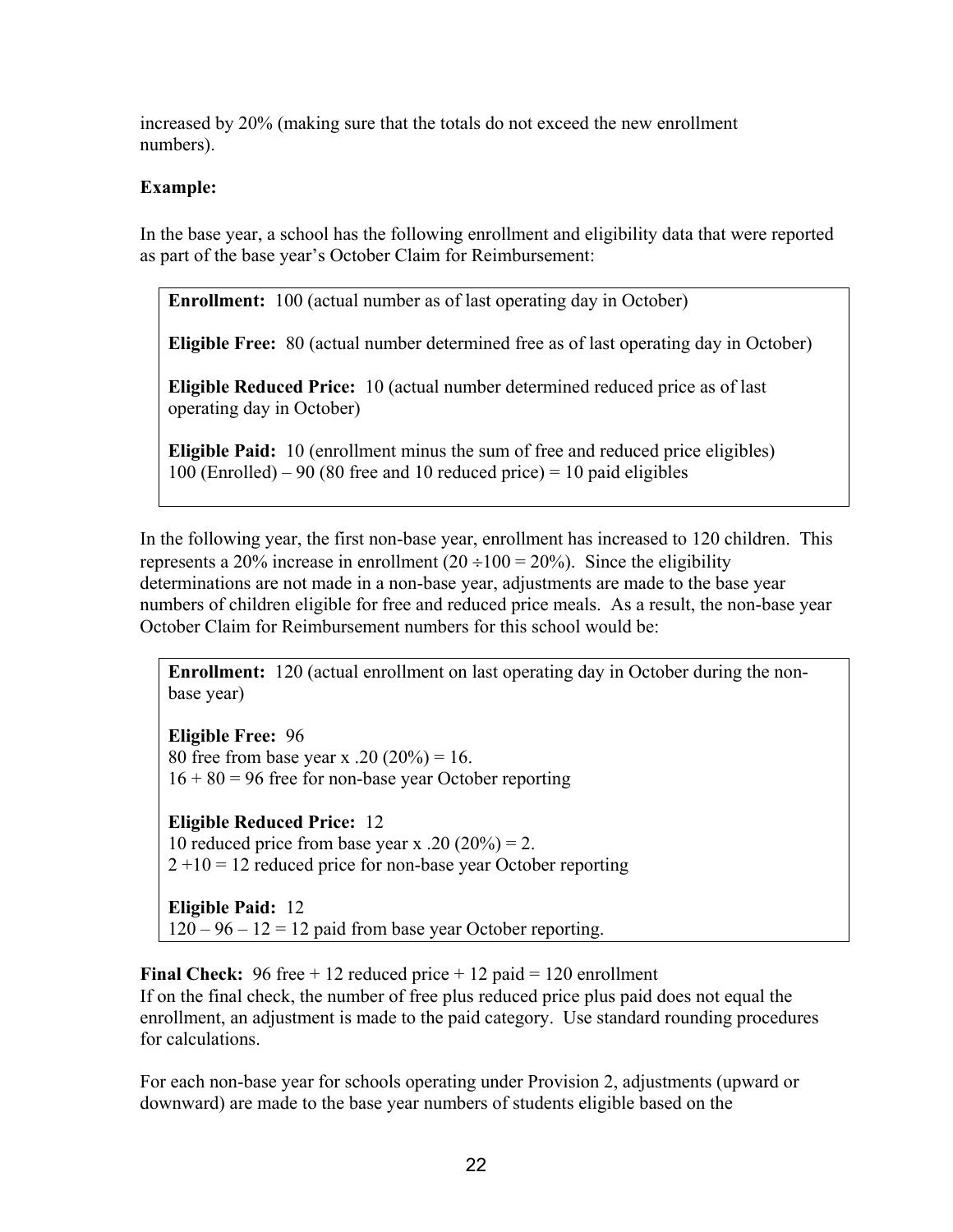percentage increase or decrease in enrollment from the base year. Your State agency may have more frequent reporting requirements for enrollment and eligibility data requiring adjustments to the numbers of students eligible for meal benefits.

#### **Severe Need Funding For SBP And Extra Reimbursement For NSLP.**

#### **How is receipt of severe need funding for the SBP calculated in the non-base years?**

Generally, severe need reimbursement in non-base years is calculated in the same manner for Provision 2 schools as for non-Provision 2 schools.

Schools are eligible for severe need reimbursement if 40% or more of lunches were served free and reduced price in the second preceding school year, and if the cost of producing free and reduced price breakfasts, less the payments received from students for reduced price breakfasts, exceeds the regular free and reduced price reimbursement received for these meals. The ratio of free and reduced price lunches claimed to total lunches claimed in the second preceding year is used to determine if the school meets the 40% requirement. Therefore, in the base year and the second year of a Provision 2 cycle, severe need eligibility will be based on the lunch claims for the school in the second year before the base year and the year before the base year, respectively. Beginning in the third year of a Provision 2 cycle, SBP eligibility is determined based on the free/reduced price to total lunches ratio calculated from the base year data, which would remain the same for the each year of the rest of the cycle plus any extensions. In addition, since a school which operates Provision 2 in the breakfast program does not collect any payments from students for reduced price breakfasts, it does not have to subtract any income from the cost of producing free and reduced price breakfasts when determining if it meets the cost requirement for severe need eligibility.

#### **How is receipt for the extra 2 cents NSLP reimbursement calculated in the non-base year of Provision 2?**

Eligibility for the 2 cents extra reimbursement for NSLP meals is determined at the school food authority (SFA) level; an SFA is eligible for the extra reimbursement if 60% or more of lunches are served free or reduced price in the second preceding year. The same principle applies as for severe need eligibility. The eligibility is determined based on actual meal claims for the SFA for the second preceding year; meals from Provision 2 schools are included in this calculation in the categories in which they were claimed, as determined based on each schools' claiming percentages.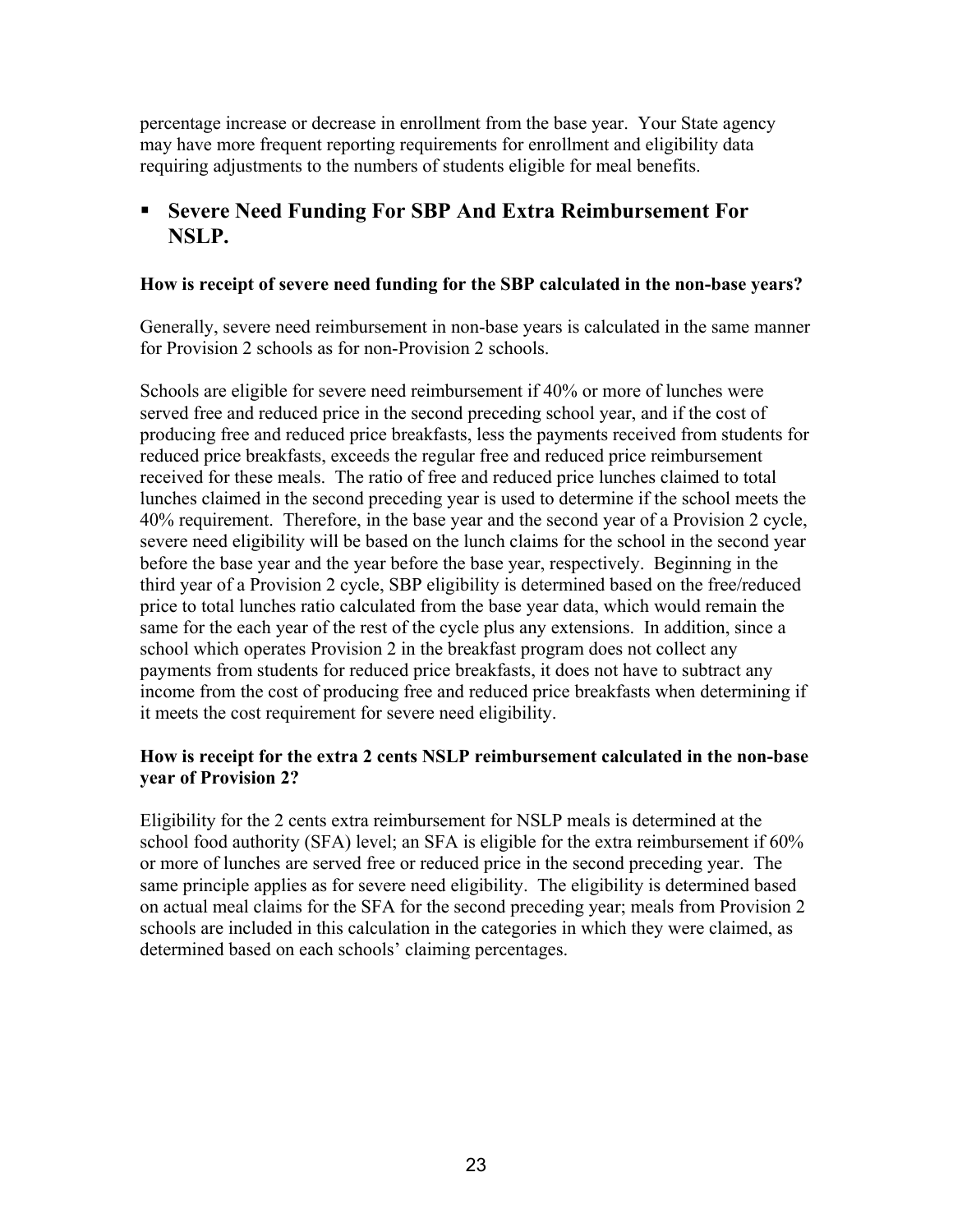# **Chapter 3 - End of Provision 2 Cycles**

You may operate the Provision for up to four successive years. At the end of the initial four-year cycle and each subsequent four-year cycle, you have several options to consider.

#### **General**

#### **What are my options at the end of a 4-year cycle?**

In general, at the end of each four-year cycle, schools on Provision 2 must choose to do one of the following:

- Revert to standard meal counting and claiming procedures;
- Apply to the State agency for an extension of Provision 2;
- Apply to the State agency to operate a new Provision 2 base year in the next school year;
- Apply to the State agency to operate a Provision 3 base year in the next school year; or
- Apply to the State agency to convert to Provision 3 using the original Provision 2 base year as the base year for Provision 3.

Regardless of the option chosen, you must inform your State agency of your planned activity at the end of the Provision 2 cycle. In addition, extensions, new base years or streamlined base years require the approval of your administering State agency prior to conducting these activities. The timeline diagram in Appendix D describes the procedures available to schools as the cycle ends.

#### **What does it mean to get an extension to my current Provision 2 cycle?**

An extension allows you to continue Provision 2 for a new cycle, or to convert to Provision 3 using the original Provision 2 base year as the base year for Provision 3. You continue offering meals to all children at no charge without the need to return to a base year; i.e., without having to take new free and reduced price applications, make eligibility determinations, or conduct standard counting and claiming procedures.

At the end of each four-year cycle, the school food authority may apply to the State agency for an extension. The State agency may approve four-year extensions if the income level of the school's population, as adjusted for inflation, has remained stable, declined or had only negligible improvement since the base year. If an extension is not approved, you may apply to operate a streamlined base year, start a new base year or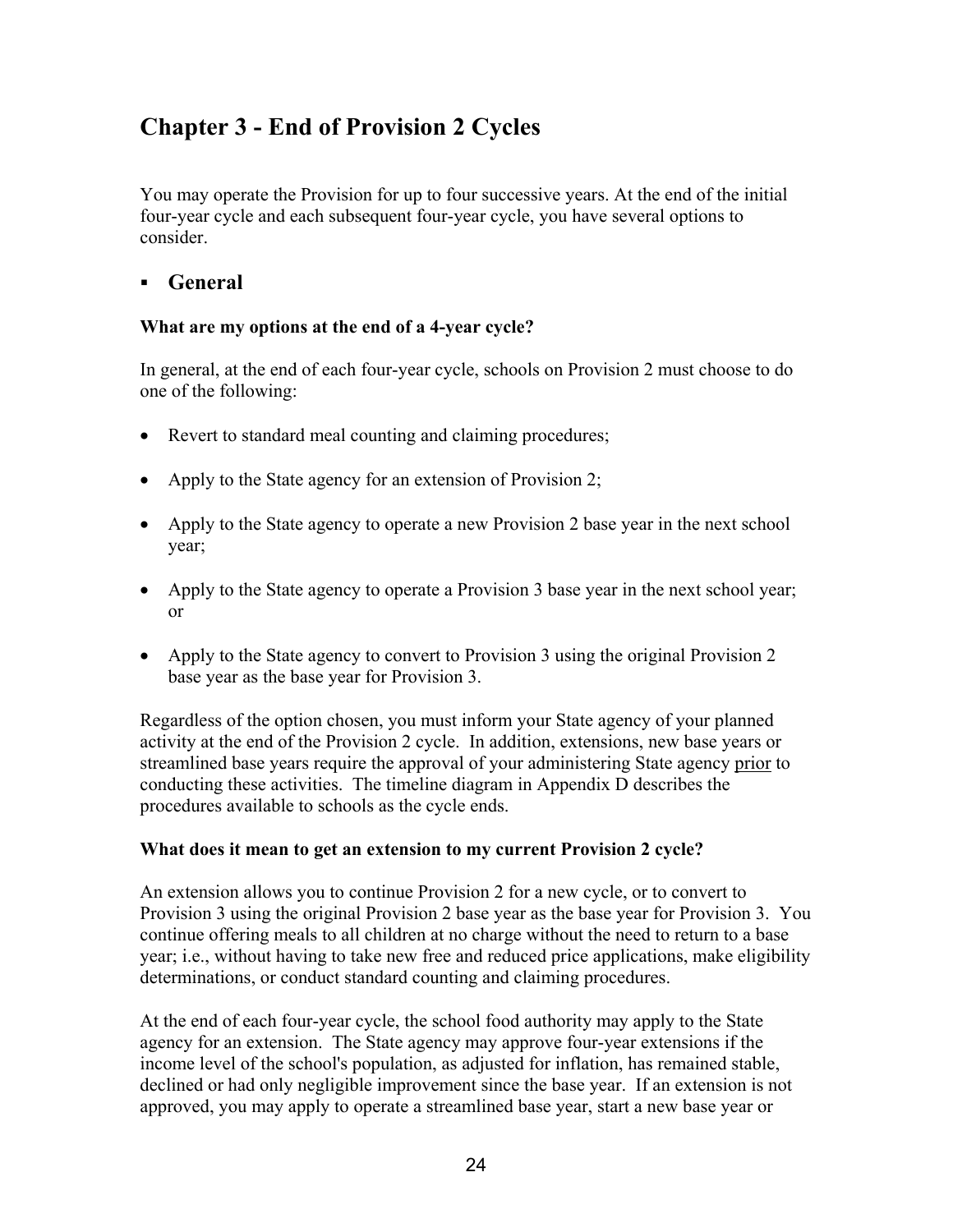revert back to standard meal counting/claiming procedures.

#### **What claiming percentages are used during the four years of an extension?**

During an approved extension, the claiming percentages that were calculated during the most recent base year are used for reimbursement purposes.

#### **Obtaining an Extension**

#### **How do we obtain an extension of the current Provision 2 cycle?**

You must apply to your State agency in writing for an extension of your Provision 2 cycle.

#### **How many extensions can we get?**

You may apply for an extension every four years. You may continue to be granted an indefinite number of extensions, as long as you can demonstrate that the income level of your school's population has remained the same, declined, or had only a negligible improvement, when comparing the originally approved base year data and comparable current data for the year in which you are requesting the extension.

#### **What information must we submit to the State agency to be considered for an extension?**

You must establish to the State agency, through available and approved socioeconomic data, that the income level of the school's population, adjusted for inflation, remained stable, declined, or had only negligible improvement since free and reduced price applications and counts by meal type were taken in the most recent base year.

#### **Negligible Improvement**

#### **What is considered "negligible improvement"?**

Negligible improvement is defined as an improvement in the base year income level of the school's population that is **five percent or less**, as adjusted for inflation.

#### **How is "negligible improvement" applied to an extension request?**

If the income level of your school's population improves by more than 5 percent, after adjusting for inflation, between the base year and the comparison year, that is an indication of significant change either in the school's population or in the income level of the population. Such changes preclude the continued use of the original claiming percentages, an extension cannot be approved, and new claiming percentages must be developed in order to continue operating under the Provision.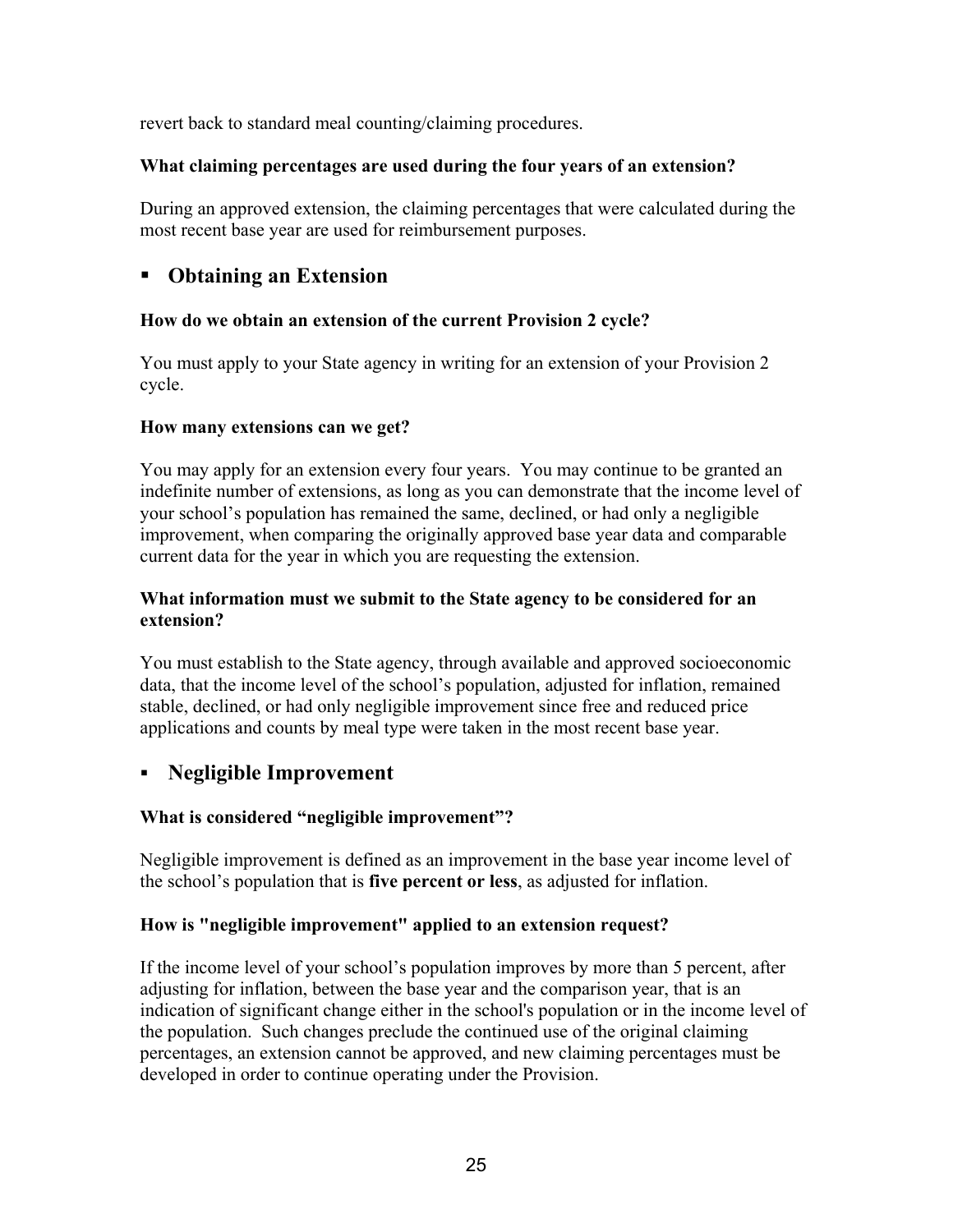#### **How is the 5% calculated?**

When the socioeconomic data indicates an increase in the income level of the school's population, calculate the percentage by dividing the difference in the improvement by the base year socioeconomic data.

For example:

A Provision 2 school has a base year enrollment of 350 students with access to the meal program. When the school conducted the direct certification process in the base year, 250 of the 350 students were directly certified. Thereby indicating that 71.4% of the base year enrollment was eligible for free meals through direct certification.

 $250 \div 350 = 71.4285$  rounded to 71.4% of enrollment directly certified

The  $4<sup>th</sup>$  year of the cycle (extension year) the school's enrollment increased to 425 students with access to the meal program. The school conducts the direct certification process and identifies 289 students as directly certified. Thereby indicating that 68% of the enrollment is eligible for free meals through direct certification.

 $289 \div 425 = 68.00\%$  of enrollment directly certified

In this example, the direct certification process indicates an improving economic situation in the school (a lower percentage of students (68%) are approved for food stamps when compared with the base year (71.4%)). Since the direct certification process indicates improved socioeconomic conditions, the percent change must be calculated using the difference of the change divided by the base year number.

 $68\% - 71.4\% = -3.4\%$ 

3.4% ÷ 71.4% = **4.76% improvement**

Since the improvement of 4.76% is less than the 5% allowed, the State has the option to consider this school's request for an extension. The result should not be rounded up since rounding has already taken place in the calculation.

#### **Socioeconomic Data**

#### **What is considered "available and approved socioeconomic data"?**

Socioeconomic data is the approved source you identified to the State agency on the Free and Reduced Price Policy Statement during the most recent base year. The socioeconomic data used must be equivalent for the most recent base year and the last year, or the year you are requesting the extension, of your current Provision 2 cycle.

At a minimum, any socioeconomic data that is used to request an extension (including the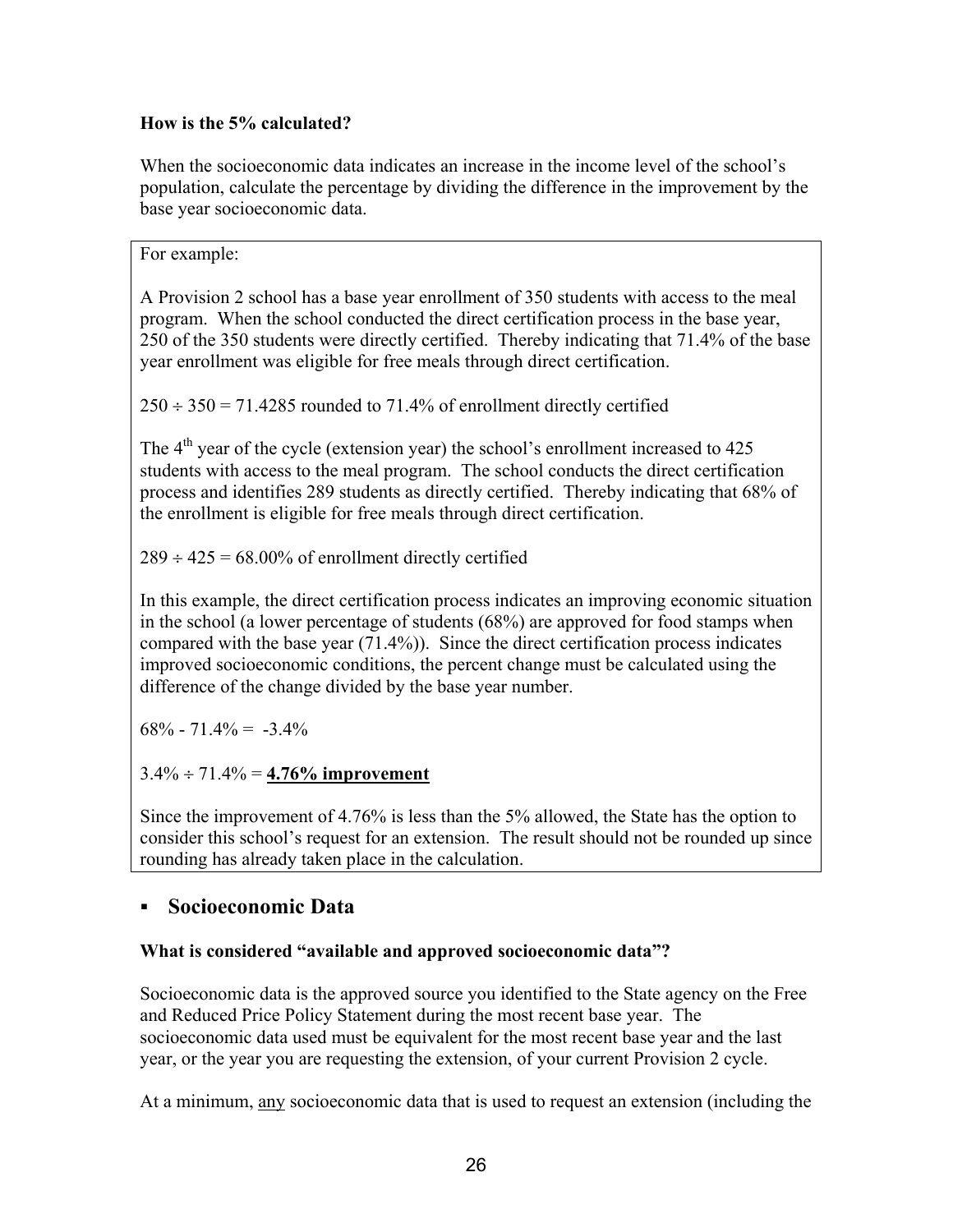pre-approved sources listed below) must meet the following criteria:

- Be reflective of the school's population;
- Be equivalent data for both the base year and the last year of the cycle; and
- Effectively measure whether the income level of the school's population (adjusted for inflation) has remained stable, declined or had only negligible improvement.

Provided that the above criteria are met, pre-approved sources of socioeconomic data include: information collected by the city or county zoning and economic planning office; unemployment data; local Food Stamp Program certification data including direct certification; Food Distribution Program on Indian Reservations data; statistical sampling of the school's population using the application or equivalent income measurement process; and Temporary Assistance for Needy Families (TANF) data, provided that the eligibility standards were the same or more restrictive in the base year as the current year with allowance for inflation

The USDA Food and Nutrition Service must approve any other data. The type of data used for comparison must be the same for the base year and for the last year of the current cycle.

#### **If a school identifies a socioeconomic data source that exceeds the five (5) percent threshold, may the school select another pre-approved socioeconomic data source that does not exceed the five (5) percent threshold?**

Yes, as long as the school can provide data from the same data source for the base year to compare against.

#### **May the school select a data source other than one that is pre-approved?**

Yes, this is allowed if the State agency and USDA Food and Nutrition Service approve.

#### **Can citywide or countywide data, such as county unemployment data, be used toward granting an extension?**

Data sources such as county or city data may be used in consideration for an extension if the data are reflective of the school's population, equivalent for both the base year and the last year of the cycle, and effectively measure whether the income level of the school's population (adjusted for inflation) has remained stable, declined or had only negligible improvement. To be considered reflective of the school's population, the data must directly correspond to the area covered under the school's attendance area. For example, city data that cannot be disaggregated to the school's attendance area is not considered reflective of a school's population.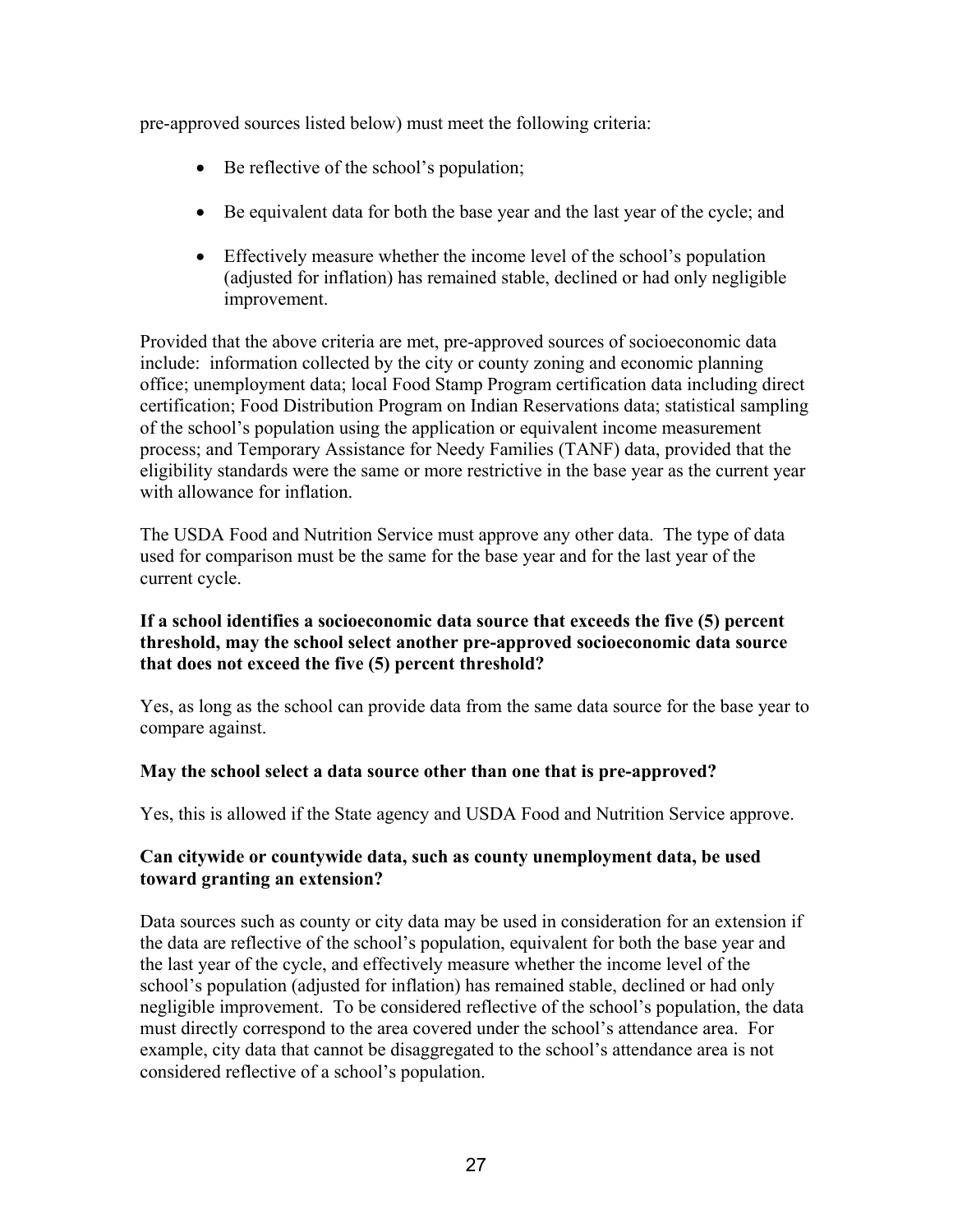#### **What data sources should be used for schools that have no defined attendance area, such as a private school or magnet school?**

The school must develop a method of establishing the socioeconomic status of their enrolled population. In such cases a statistical sample, utilizing applications, of the eligibility status of the school's population could be conducted utilizing the application process and the current income eligibility guidelines or direct certification process and comparing the results to the base year data.

#### **Extension Denied**

#### **What happens if my request for an extension is not approved?**

You must do one of the following:

- Return to standard counting and claiming procedures;
- Conduct a new base year for Provision 2 or a base year for Provision 3; or,
- Request approval from your State agency to conduct a streamlined base year.

#### **Return To Standard Procedures**

#### **Can we decide not to renew the Provision 2 cycle, and return to standard counting and claiming procedures?**

Yes. You may opt to return to standard counting and claiming procedures at any time during or at the end of the current Provision 2 cycle.

#### **What must we do if we decide to return to standard meal counting and claiming?**

You must amend your policy statement on file at the State agency, informing them of changes to the meal counting and claiming system. In general, your tasks will be the same as the standard operating procedures for all non-Provision schools who participate in the NSLP and SBP. Timely public notification is especially important.

#### **Conduct A New Base Year**

#### **What if we decide to establish a new Provision 2 base year?**

You will be required to amend your policy statement, provide a public notice and parent letter, collect and approve applications and direct certification if applicable, conduct verification and count reimbursable meals at the point of service (or approved alternate) by category to establish new claiming percentages. All meals must be served at no charge to participating students (with the exception of the first claiming period if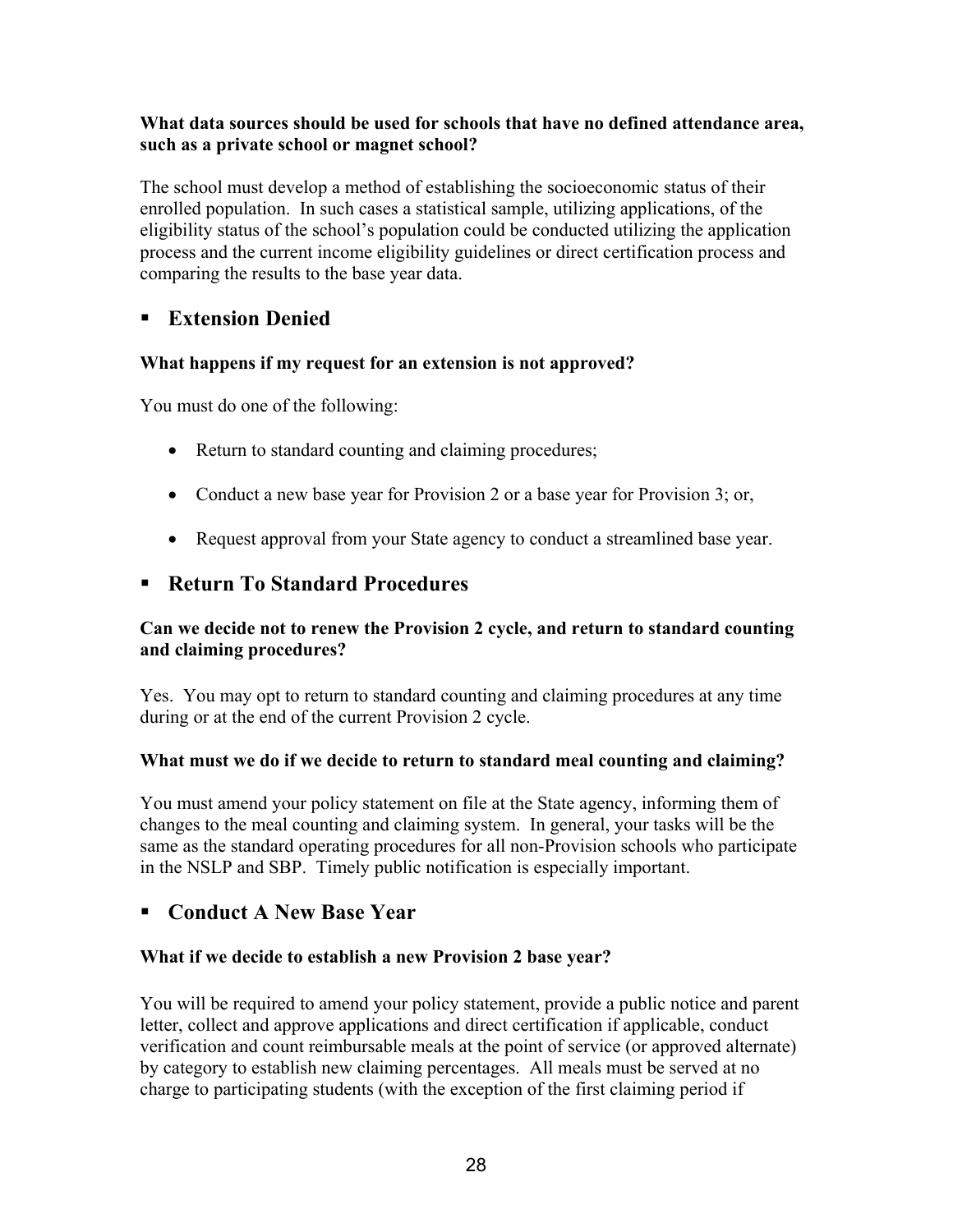approval for delayed implementation is granted).

#### **What if we decide to change to Provision 3?**

When socioeconomic data does not support an extension, you must conduct a Provision 3 base year in accordance with the Provision 3 regulations and guidance material. Contact your State agency for information on Provision 3.

#### **Streamlined Base Year**

#### **What is a streamlined base year?**

The State agency has the option whether to approve the use of a streamlined base year for schools that applied for, and did not receive, an extension. In a streamlined base year, the school determines program eligibility for a statistically valid sample of either 1) all enrolled students with access to the applicable meal program as of October 31 or other date approved by the State agency (enrollment-based) or 2) enrolled students participating in the applicable meal program (participation-based). All children must be offered meals at no charge during a streamlined base year.

Using the data obtained, enrollment-based or participation-based claiming percentages representing the proportions of the school's population eligible for free, reduced price and paid meals must be developed and applied to total daily meal counts of reimbursable meals at the point of service. These percentages must be used for claiming reimbursement for each year of the new cycle, including the base year, and any extensions. As with the original base year, separate claiming percentages must be developed for the NSLP and SBP if both programs are operating under Provision 2. The use of a streamlined base year is subject to approval by the State agency.

#### **When can we use a streamlined base year?**

A streamlined base year can only be used by Provision 2 schools that have a system to accurately count total meals and which have:

- Completed a minimum of one four-year Provision 2 cycle,
- Requested an extension, and
- Failed to get an extension to the cycle.

#### **How do we determine eligibility for a sample of households?**

If your school uses direct certification, the students in the sample who are directly certified are determined eligible for free meals. Applications must be provided to all students in the sample who are not directly certified; eligibility determination for these students are made based on the information on the completed application. The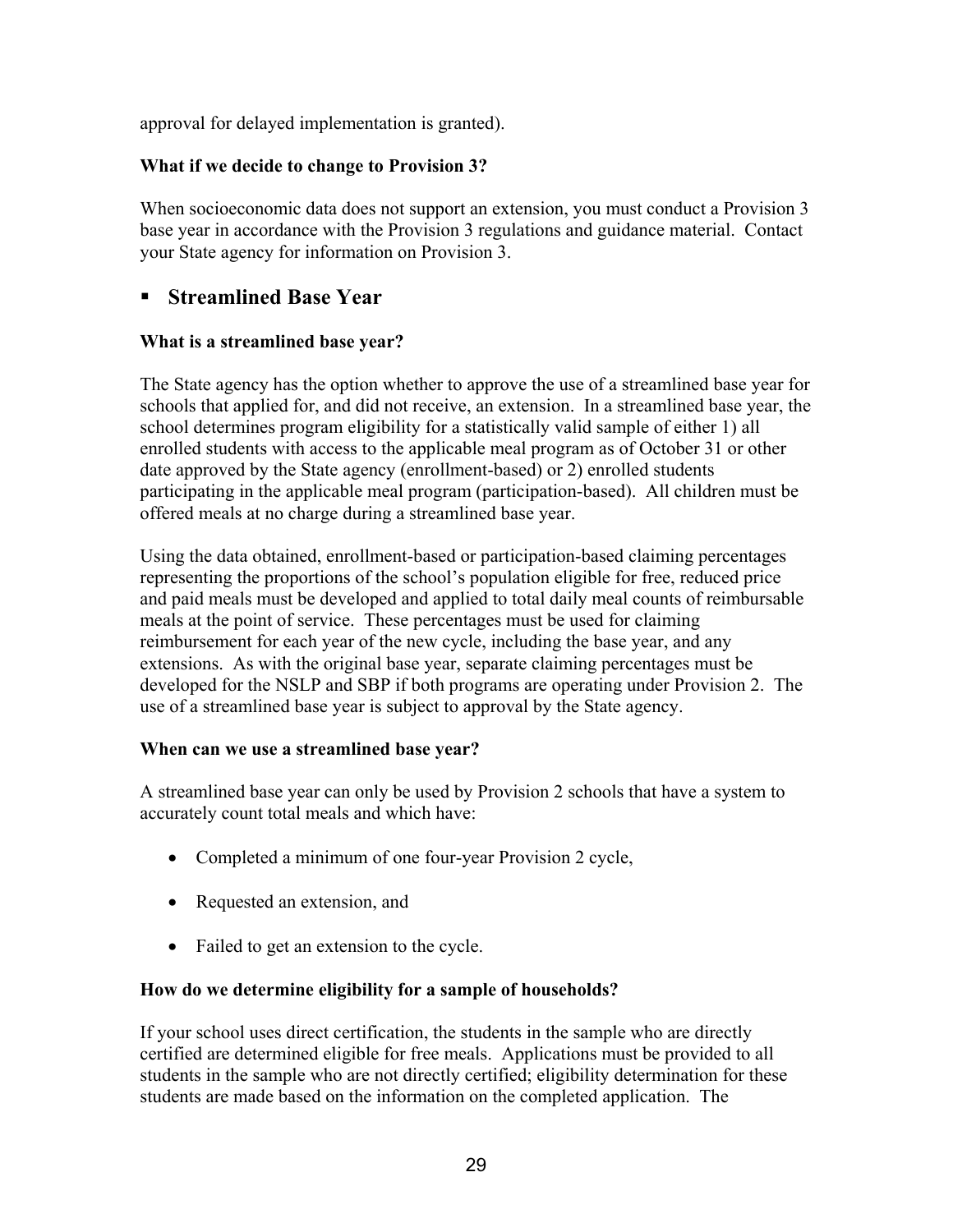applications are subject to verification in the base year. The results of the eligibility determinations for the students in the sample are used to calculate claiming percentages.

#### **What is considered a statistically valid sample?**

In order to be considered statistically valid, the sample must meet the following standards:

- The sample frame, or pool of students from which the sample of students will be selected, must be limited to enrolled students who have access to the school meals program.
- The students must be randomly selected from the sample frame, using the appropriate procedure for the selected type of sample (enrollment or participation based).
- The response rate to the survey must be at least 80 percent. This means that all information necessary to compute household income as a percentage of the poverty level must be collected from at least 80 percent of the students in the sample.
- The number of households that complete the survey must be sufficiently large so that it can be asserted with 95 percent confidence that the true percentage of students participating in, or who are enrolled in the school that have access to school meals, and are eligible for free, reduced price and paid \*meals, is within plus or minus 2.5 percentage points of the point estimate determined from the sample.

#### **What if less than 80% of my sample responds to the survey or application request?**

You may not use the results of the survey or income measurement to determine claiming percentages since the response rate did not meet the 80% minimum. To continue on Provision 2, a new base year is required.

#### **What if more than 80% of my sample responds to the survey or application request?**

To minimize statistical bias, all data from all households that complete the survey instrument must be used when calculating claiming percentages. For example, if 92 percent of randomly selected children's households responded, the school could not discard 12 percent of the respondents to bring them to the minimally acceptable response rate of 80 percent.

#### **\*Revised 8/13/02.**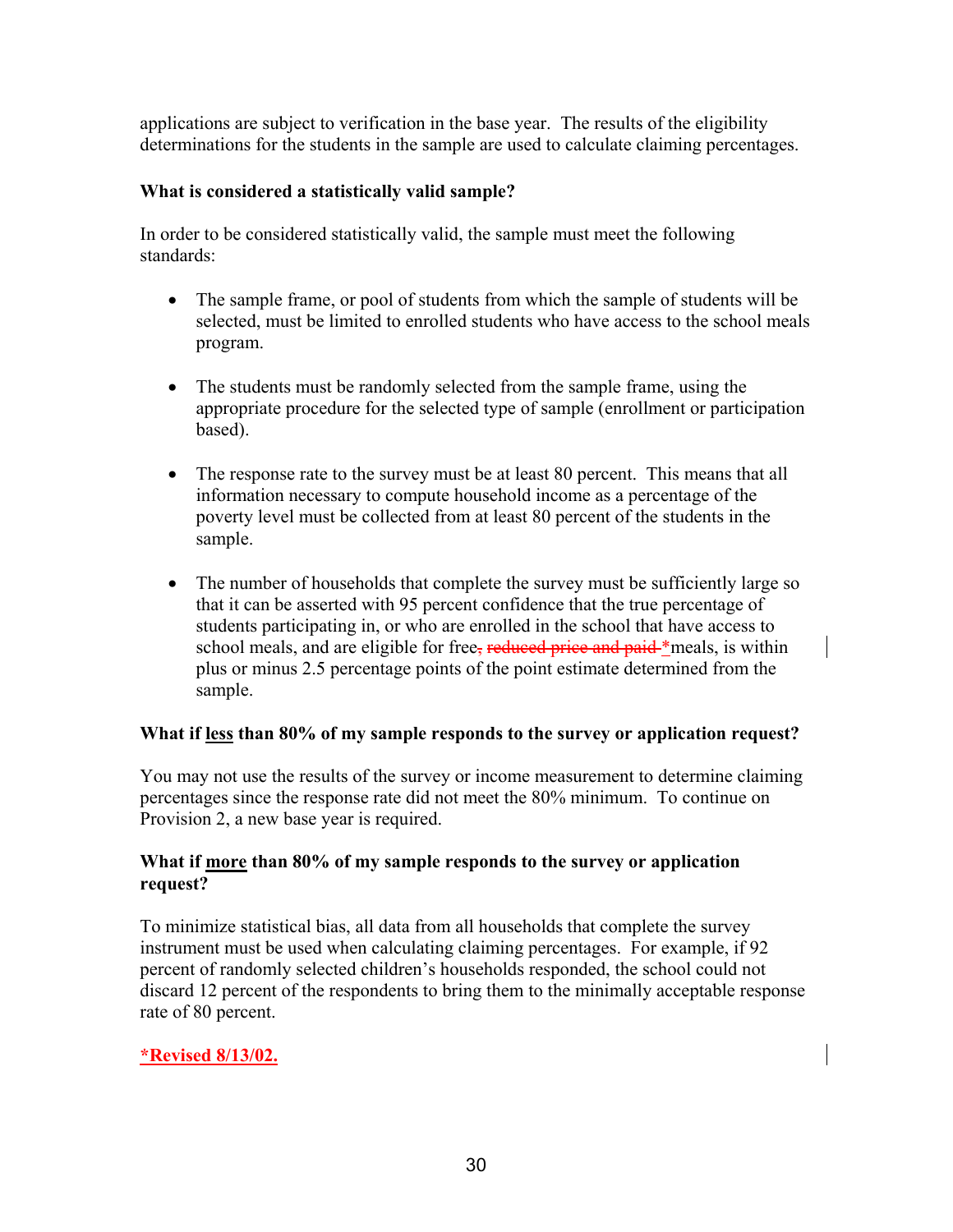#### **How many households must I sample?**

| <b>SAMPLE SIZE CHART</b> |                    |                 |                    |  |  |  |
|--------------------------|--------------------|-----------------|--------------------|--|--|--|
| <b>UNIVERSE</b>          | <b>SAMPLE SIZE</b> | <b>UNIVERSE</b> | <b>SAMPLE SIZE</b> |  |  |  |
| $1 - 100$                | All                | 1251-1500       | 420                |  |  |  |
| 101-619                  | 50%                | 1501-1750       | 440                |  |  |  |
| 620-700                  | 310                | 1751-2000       | 460                |  |  |  |
| 701-800                  | 335                | 2001-3000       | 490                |  |  |  |
| 801-900                  | 355                | 3001-4000       | 520                |  |  |  |
| 901-1000                 | 380                | 4001-5000       | 535                |  |  |  |
| 1001-1250                | 400                | $5001+$         | 550                |  |  |  |

Use the sample size chart to identify the number of households to select for your sample.

#### **How do I select the sample for enrollment-based claiming percentages?**

To collect the sample for an enrollment-based claiming percentage:

- A. Identify the children enrolled in the school who have access to the applicable meal program as of October 31 (or other date if approved by your State agency).
- B. Identify the sample size based on the "sample size chart" included in this guidance manual.
- C. Determine the sampling interval  $(A \div B)$
- D. Select children from a list of enrolled students based on the sampling interval; remember to randomly pick the starting point. *(A random starting point can be determined by writing down each of the numbers in the sample interval, on a piece of paper, beginning with the number 1. Put the pieces of paper in a container. Mix or shake the container. Select one piece of paper. The number on the paper represents the random starting point.)*
- E. Conduct direct certification (if applicable) of selected households and provide meal eligibility applications to the households of the remaining children selected.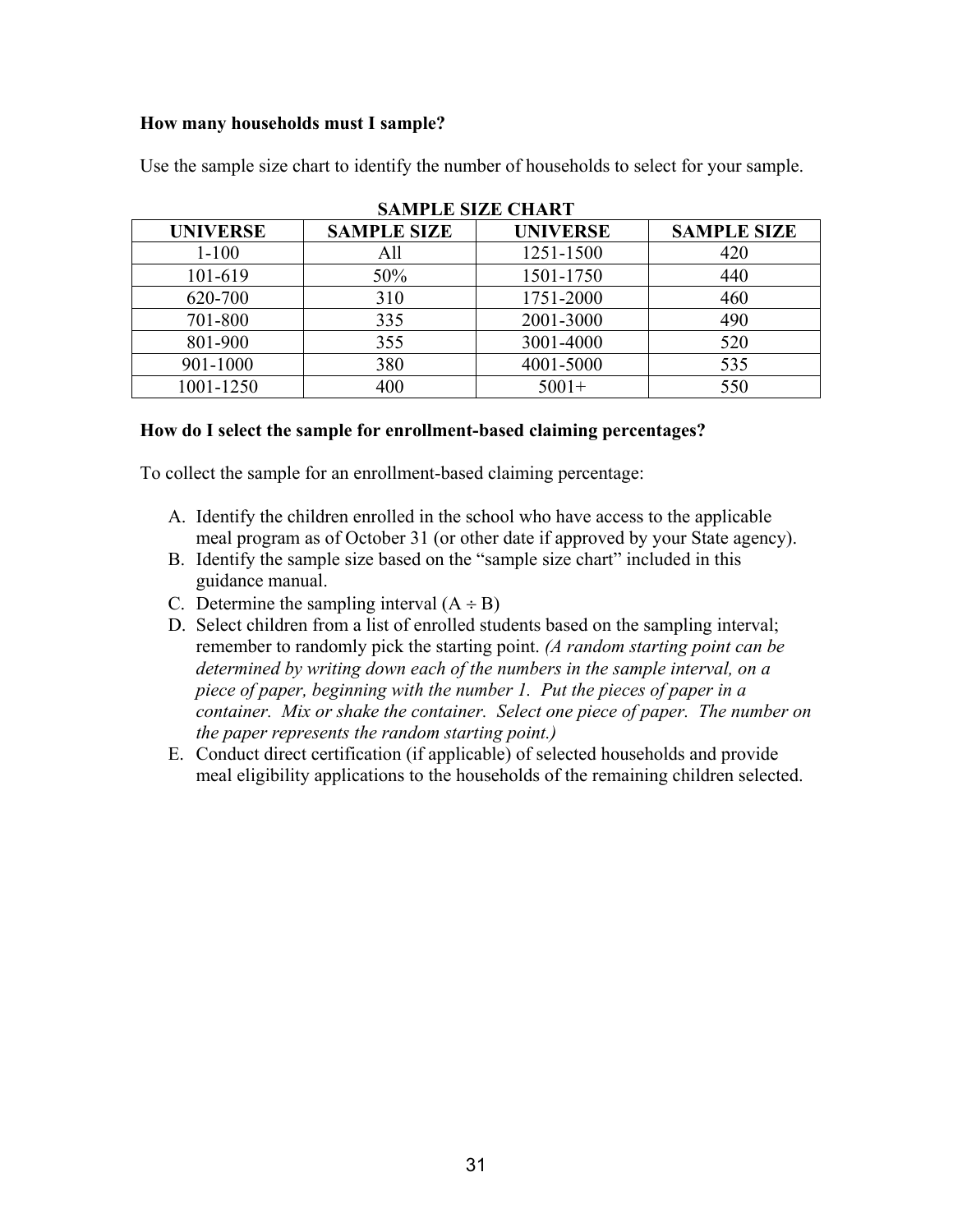#### **Example of selecting a sample for enrollment-based streamlined base year for NSLP:**

- A. Enrollment with access to the NSLP as of October 31: 850 children (determined by school enrollment records).
- B. Required sample size: 355 (from sample size chart)
- C. Sampling interval:  $2(850 \div 355 = 2.39$  standard rounding = 2)
- *D.* Randomly pick a starting point and select every 2nd child from the enrollment list (A). To determine the random starting point, write on a piece of paper, #1 and on another piece of paper, write #2. Put the two papers in a container, shake, and then select one of the papers. The number on the paper represents the randomly selected starting point. Continue sampling until the full required sample has been selected. *Note: if you reach the end of the enrollment list, before the full sample is selected, go back to the beginning of the list.*
- E. Provide each selected child's household with a family size and meal application.\*

\*If your school conducts direct certification, you should conduct direct certification first using the list of selected students, count the directly certified children as "free", then provide applications to the households of students who were not directly certified.

#### **How do I select the sample for participation-based claiming percentages?**

To collect the sample for an participation-based claiming percentage:

- A. Identify the total average daily participation (ADP) for reimbursable meals for the first claiming period of the school year for the applicable program (NSLP or SBP).
- B. Identify the sample size for the ADP universe based on the "sample size chart".
- C. Record the name of each participating child **each day** for a minimum of 10 consecutive operating days for the affected program (NSLP/SBP).
- D. Develop a cumulative list that includes the name of each child each time the child participated and received a reimbursable meal. For example, if Johnny Doe ate 9 of the 10 days, you must include "Johnny Doe" on the list 9 times. Count the number of names on the cumulative list. (Count all names individually each time they appear.)
- E. Determine the sampling interval  $(D \div B)$
- F. Select student names from the cumulative list by picking a random starting point, then selecting student names based on the sampling interval. *(A random starting point can be determined by writing down, on pieces of paper, the numbers in the sample interval, beginning with the number 1. Put the pieces of paper in a container. Mix or shake the container. Select one piece of paper. The number on the paper represents the random starting point.)*
- G. Conduct direct certification (if applicable) of selected households and provide meal eligibility applications to the households of the remaining children selected.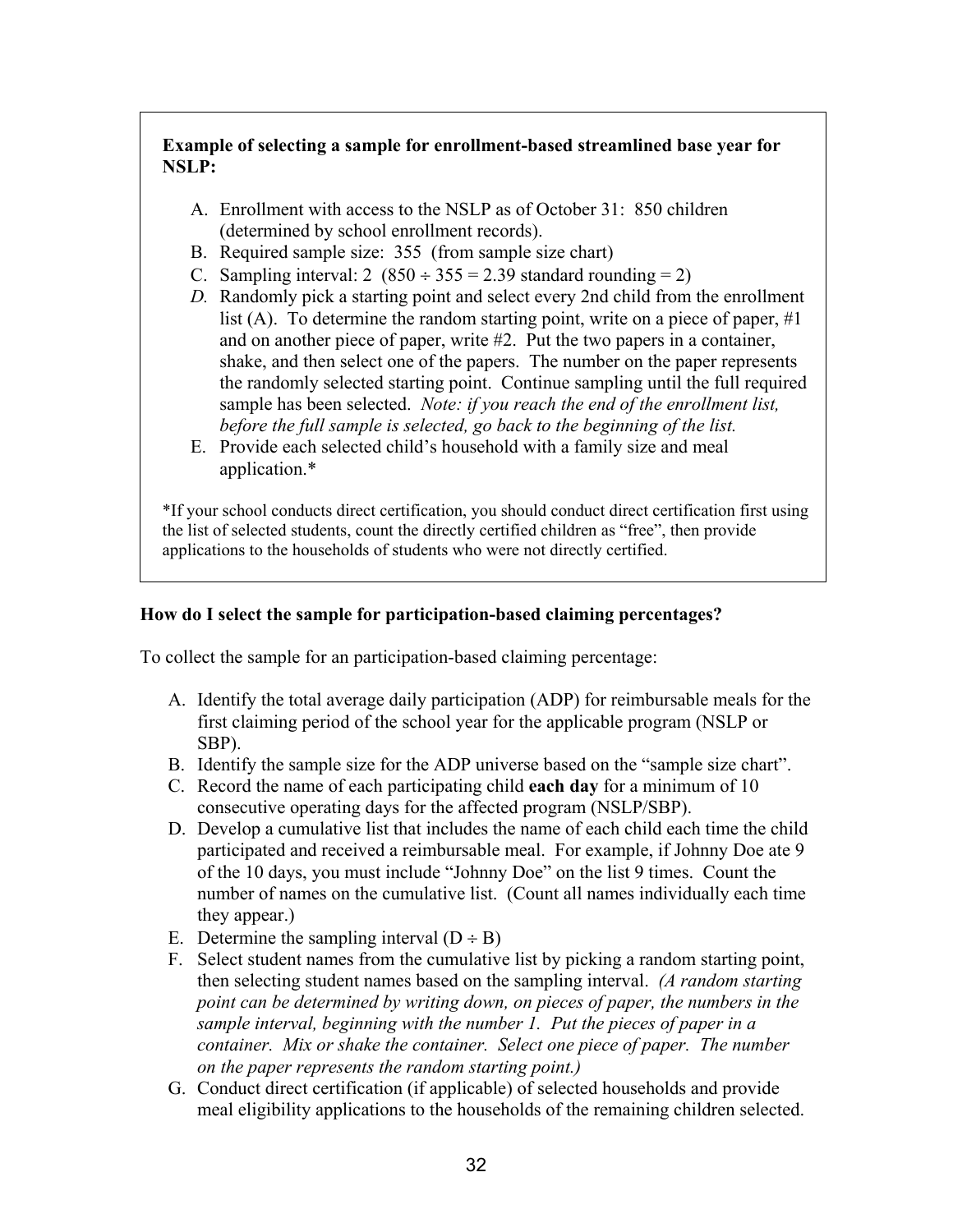#### **Example of selecting a sample for participation-based streamlined base year for NSLP:**

- A. Average daily participation for the first claiming period: 650 (determined by, "total participation  $\div$  operating days").
- B. Required sample size: 310 (from sample size chart).
- C. Day one shows the names of 650 student participants, day two shows 649, day three shows 651 and so on.
- D. Add each operating day's list of student participants onto a single list to develop a total participation list for the ten operating days. For example, if average daily participation is 650 students, the cumulative list for 10 operating days will show 6,500 names.
- E. Sampling interval:  $21 (6,500 \div 310 = 20.96$  standard rounding = 21).
- F. Select a random starting point and select every  $21<sup>st</sup>$  name on the list. Continue sampling until the full required sample has been selected. *Note: if you reach the end of the participation list, go back to the beginning of the list*.
- G. Provide each selected child's household with a family size and meal application.\*

\*If your school conducts direct certification, you should conduct direct certification first using the list of selected students, count the directly certified children as "free", then provide applications to the households of students who were not directly certified.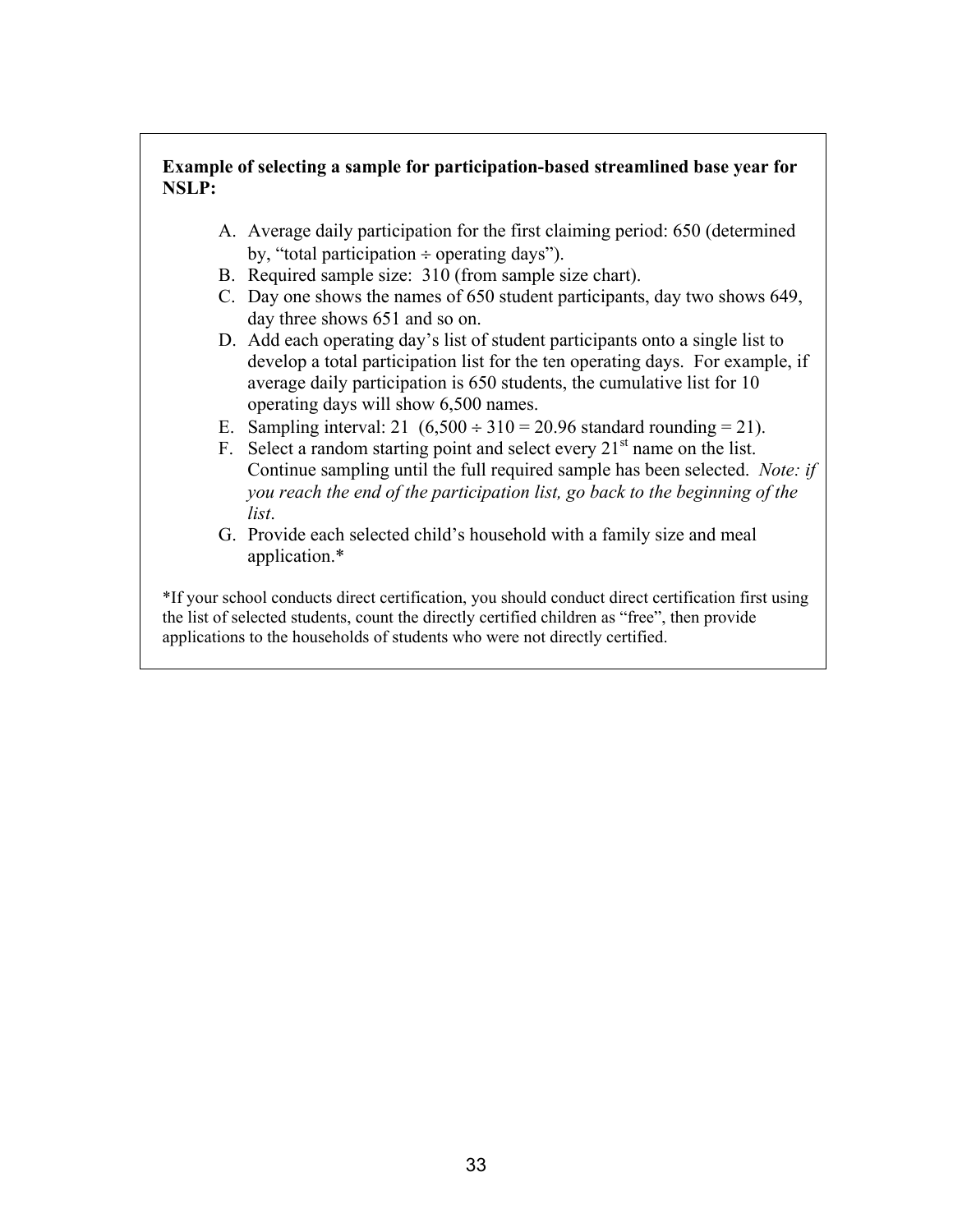#### **Why do I select my participation-based sample over multiple days?**

To select a sample for participation-based claiming percentages, the selection must take place over multiple operating days. This is to reduce bias in the sample. Selecting participating students for the sample on a single day could be influenced by the menu, weather, field trips or visiting students. To reduce the possibility of such bias, the sample of participating students must be drawn over enough operating days that the sample reasonably represents participation. For example, you may want to choose some of the sample from each day of a your cycle menu. At a minimum, there must be 10 consecutive operating days represented in your sample.

#### **How do I list my participating students in a cumulative list?**

 $\mathsf{r}$ 

Each participating child is listed the number of times they participate during the course of operating days from which the sample is taken. Therefore, you must list a child the same number of times they participated in the meal service program and received a reimbursable meal.

٦

| For example, Johnny Doe ate 9 days out of the 10 day sample period, Suzie<br>Johnson ate 5 out of the 10 days and Jane Smith ate 3 days out of the 10<br>days. The cumulative list would appear as follows: |  |  |  |  |  |
|-------------------------------------------------------------------------------------------------------------------------------------------------------------------------------------------------------------|--|--|--|--|--|
| Day 1 Johnny Doe<br><b>Suzie Johnson</b><br><b>Jane Smith</b>                                                                                                                                               |  |  |  |  |  |
| Day 2 Johnny Doe<br><b>Jane Smith</b>                                                                                                                                                                       |  |  |  |  |  |
| Day 3<br><b>Johnny Doe</b>                                                                                                                                                                                  |  |  |  |  |  |
| Day 4 Johnny Doe<br><b>Suzie Johnson</b>                                                                                                                                                                    |  |  |  |  |  |
| Day 5 Johnny Doe<br><b>Suzie Johnson</b><br><b>Jane Smith</b>                                                                                                                                               |  |  |  |  |  |
| Day 6<br>Suzie Johnson                                                                                                                                                                                      |  |  |  |  |  |
| Day 7<br><b>Johnny Doe</b>                                                                                                                                                                                  |  |  |  |  |  |
| Day 8<br><b>Johnny Doe</b>                                                                                                                                                                                  |  |  |  |  |  |
| Day 9<br><b>Johnny Doe</b>                                                                                                                                                                                  |  |  |  |  |  |
| Day 10 Johnny Doe<br><b>Suzie Johnson</b>                                                                                                                                                                   |  |  |  |  |  |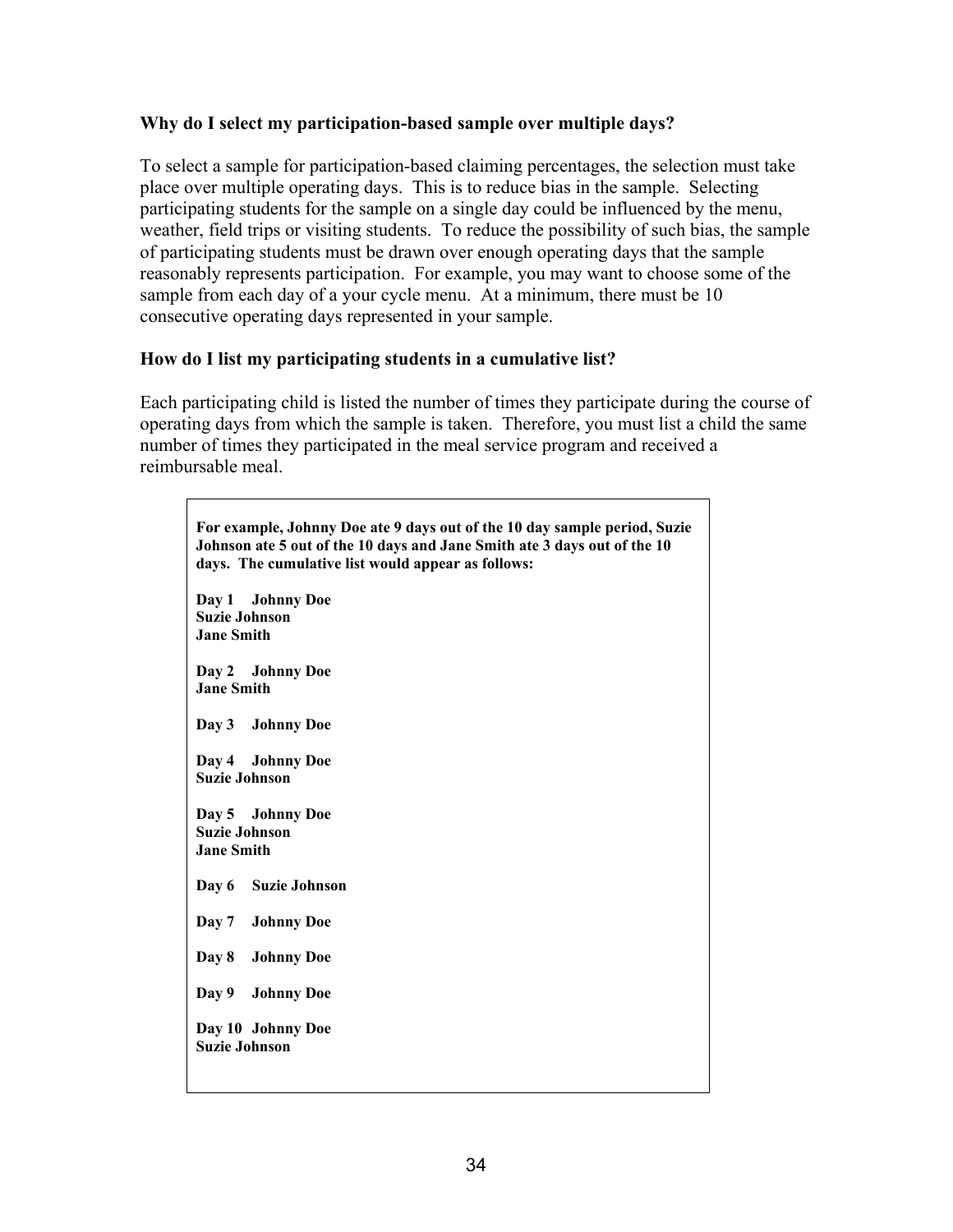#### **How do I select my sample from the list?**

Once you have determined a random starting point, select each student based on the sampling interval by moving down the list. Do not start again each day; simply carry on with the sampling interval across the list of all days of operation.

#### **What if I select a participating student more than once?**

If you select a student's name more than one time through the random selection process, the student is counted separately as one member of the sample for each time the name is selected. However, you do not need to provide multiple applications nor request multiple eligibility documents from the household. For example, using the scenario above, the random selection process might identify Johnny Doe 3 times. You would provide Johnny's family with one meal application. If Johnny were determined eligible for free meals, you would count this as 3 free meal participants in the sample size of 310.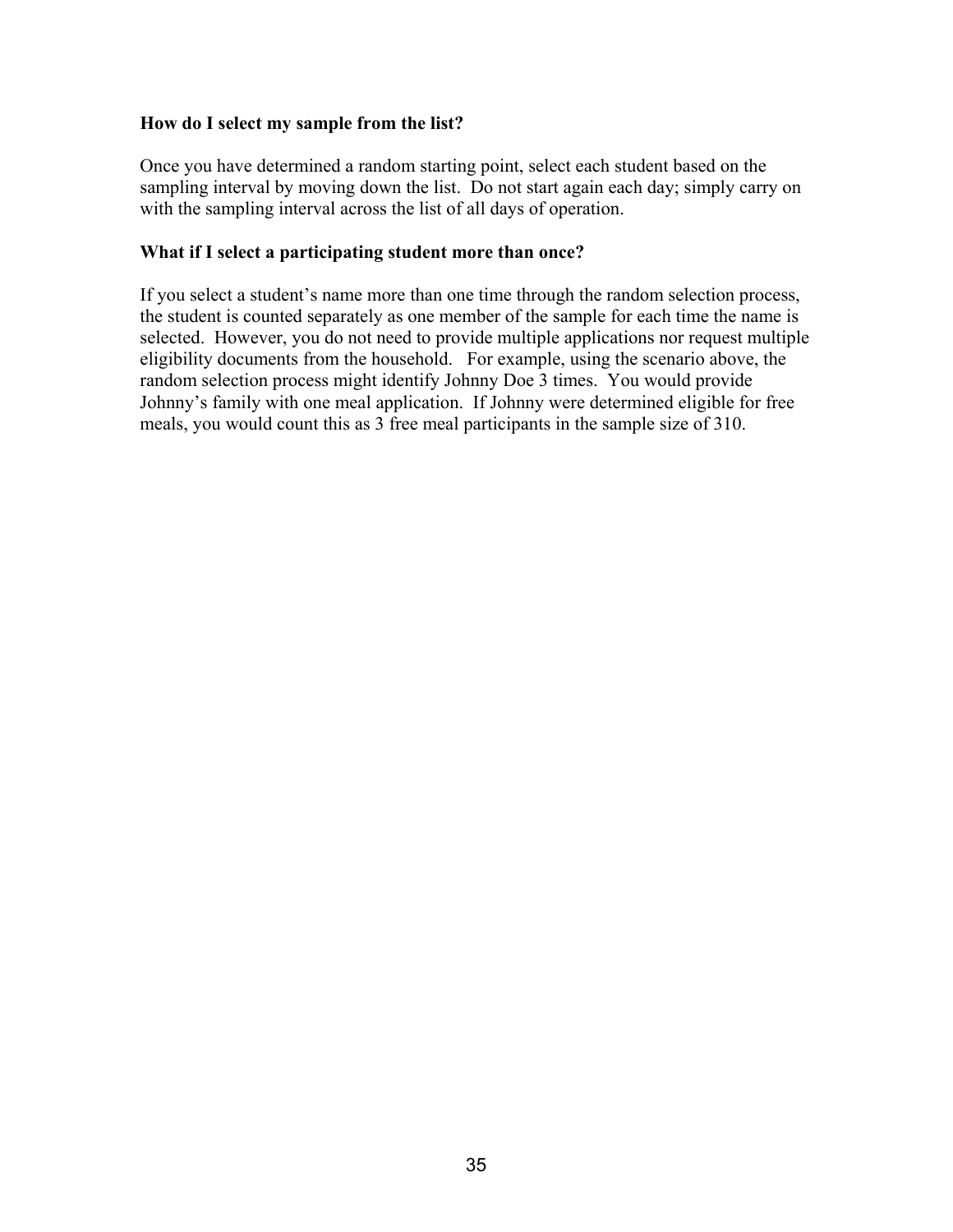# **Chapter 4 - Changes in the School Year**

This section addresses several situations in which a change has occurred. In general, when a Provision 2 school moves its student population to another facility on a permanent basis without co-mingling of other school populations, the Provision 2 procedures may be transferred. However, the Provision 2 procedures do not automatically follow a child(ren) in other transfer or visiting situations of a temporary nature. Likewise, the Provision 2 procedures may not be transferable when schools merge populations.

#### **Change In Facility**

#### **Scenarios when a new school is constructed**

**When a school participating in Provision 2 moves into a newly constructed building and the new school's enrollment is made up of the same population as the "old" Provision 2 school, can the new school continue to operate under Provision 2?** 

Yes. Since the newly constructed school's enrollment consists of the same attendance area and therefore the same enrollment makeup, the base year Provision 2 claiming percentages which were developed in the old facility may be used in the new school.

#### **If the new school draws attendance from various existing schools, some of the existing (sending) schools are Provision 2 while some are not, does the new school have to take new applications for its students?**

Yes. New applications must be taken either for standard procedures or for the establishment of a Provision 2 or Provision 3 base year.

#### **If the new school draws attendance from various existing schools and all of the existing (sending) schools operate under Provision 2, does the new school have to take applications for its students?**

Yes. The population of the new school is unique; therefore the ratio of meals claimed as free, reduced price and paid will also have changed.

#### **Scenarios when other changes in facilities are conducted**

#### **A Provision 2 school's entire student enrollment moves out of their school (school A). If another school's enrollment moves into school A, can they participate under Provision 2 and use the old claiming percentages?**

No. The eligibility for Provision 2 is tied to the school population, not the physical school building. If school A wishes to participate under Provision 2 with its new population, State approval must be granted and a new base year conducted.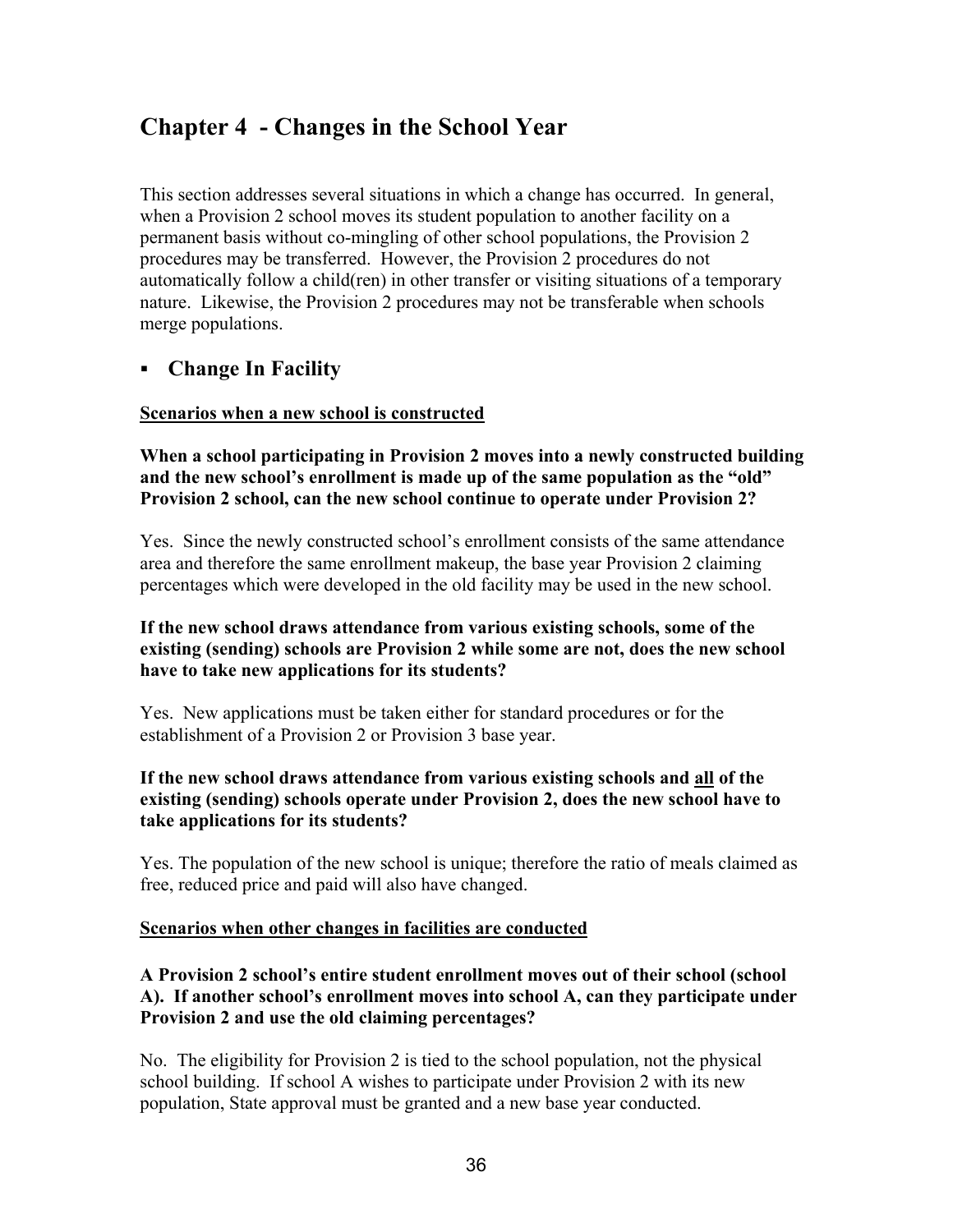#### **Change In Population**

#### **If all schools in a school food authority participate in Provision 2 and the school food authority combines or realigns their population with no changes to the existing overall population or attendance area, must the schools develop new claiming percentages under a new base year?**

Yes. The population of the individual schools changed, therefore the ratio of meals claimed as free, reduced price and paid will also have changed.

#### **If there is a realignment of attendance areas for any given Provision 2 school, must the affected school(s) reestablish their base year?**

Yes. The requirement to begin a new base year would apply immediately to any school which had a change in attendance area, even if this means dropping the Provision in midyear. Under such a situation, it is vital that affected students are given sufficient opportunity to apply for free and reduced price meal benefits.

#### **If two or more schools are participating in Provision 2 and there is a realignment of grades, must the affected school(s) reestablish a base year in order to remain on Provision 2?**

The Provision 2 schools can continue to use their current claiming percentages only when the realignment of grades does not affect the attendance area of a school. However, if the attendance area of a school changes as part of the grade realignment the current claiming percentages cannot be used in that school (see previous question and answer about changes in attendance area).

#### **What do you do about claiming percentages when two Provision 2 schools merge?**

A combined claiming percentage may be developed using base year data from both schools as long as the attendance area for the combined schools is the same as the attendance area for both schools prior to consolidation. The base year meal counts by category, free, reduced price and paid, must be added together and converted to claiming percentages. If the schools were at different points in their Provision 2 cycle, the merged school adopts the earlier school's position in the current 4-year cycle. For example if one school is in the  $3<sup>rd</sup>$  year of a cycle and the other school is in the  $2<sup>nd</sup>$  year, the cycle for the merged school is considered to be in the  $3<sup>rd</sup>$  year.

#### **What happens when a Provision 2 school and a non-Provision 2 school merge their student population, either into a new facility or an existing facility?**

If the school, which now consists of the merged student populations, wishes to operate under Provision 2, a new base year must be conducted.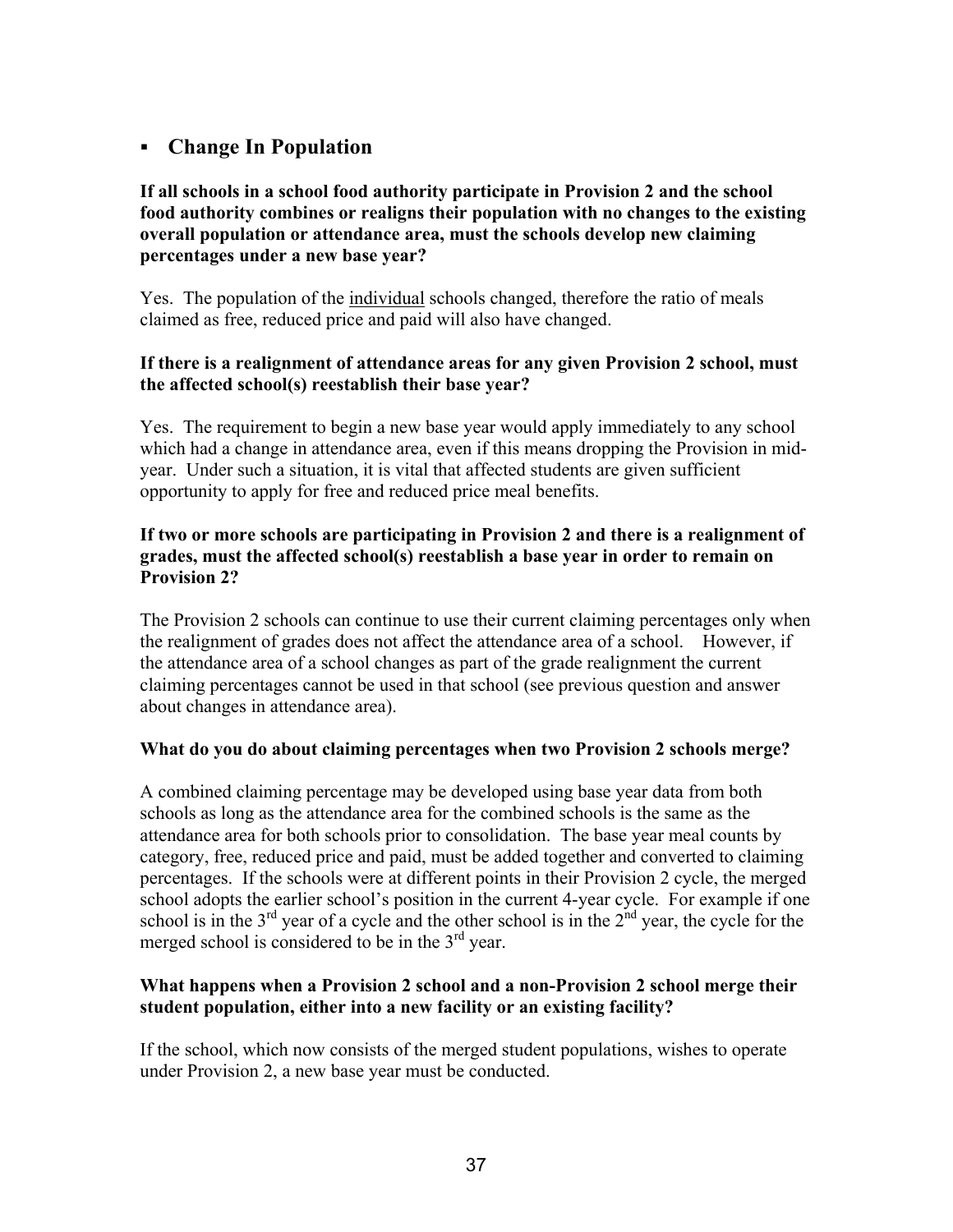#### **When schools re-align their student populations based on socioeconomic desegregation (i.e., equalizing the enrollment of all schools regarding needy/nonneedy students) can we continue to use base year claiming percentages?**

No. Realignment based on socioeconomic need requires the establishment of a new base year or return to standard procedures for all Provision 2 schools involved in the realignment.

#### **Change In Operating Days**

#### **What happens when a Provision 2 school starts or ends school earlier or later than the months for which claiming percentages were developed in the base year?**

If the school is using the annualized claiming percentage, the annual claiming percentage by type (F, R, P) is applied to the total meal counts for the earlier/later claim period. If the school is using month-by-month claiming percentages, the school would need to develop an annual claiming percentage from the base year data and apply that percentage to the earlier/later claiming period.

#### **Change in Scheduling**

#### **What happens when a Provision 2 school goes from a traditional school year to a year-round schedule in a non-base year?**

If the grades and attendance area remain the same, annual claiming percentages are calculated and applied to the total meal counts for each claiming period. If the school is using month-by-month claiming percentages, they may continue to use the monthly claiming percentages for respective months of the school year and apply the annual claiming percentage to the new months in the year-round schedule that did not have previous meal count data to calculate claiming percentages.

#### **Visiting Students**

#### **What is considered a "visiting student"?**

A student that is eligible to participate and is visiting a school on an infrequent basis is considered a visiting student. All other visitors (e.g. younger siblings who are not in school, grandparents, etc.) are not considered "visiting students".

#### **How are visiting students from a non-Provision 2 school counted and claimed when visiting a Provision 2 school?**

The school would not take payment from the visiting students and meals served to the visiting students would be included as part of the total count of meals served in the Provision 2 school.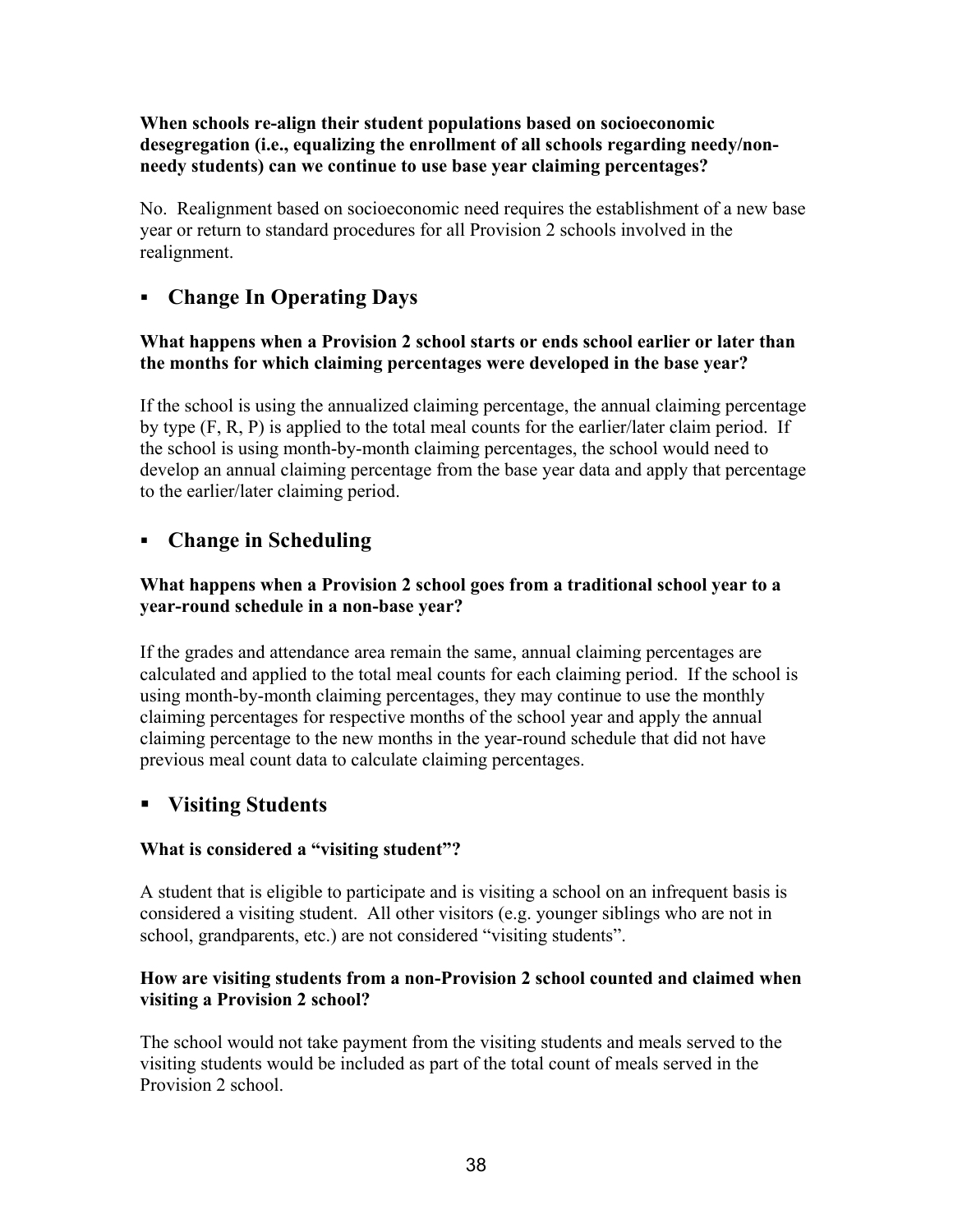#### **Must there be an adjustment to the claiming percentages due to the visiting students?**

No.

#### **If Provision 2 school students visit a non-Provision 2 NSLP school during lunch time, must they be offered a meal at no charge? If so, how are they claimed for reimbursement?**

Provision 2 school students visiting a non-Provision 2 NSLP school within the same school food authority should be offered a reimbursable meal at no charge. Such meals should be claimed according to the claiming percentages of the Provision 2 school. The school food authority food service account can to be used to cover the value of any reduced price and paid meals of visiting students.

Provision 2 school students visiting a non-Provision 2 NSLP school outside of their school food authority may be provided meals at no charge. In such cases when meals are offered at no charge, to the Provision 2 students, the Provision 2 school should pay the non-Provision 2 school for the value of any student meals claimed at the reduced price and paid rate.

In either case, the non-Provision 2 school must claim the reimbursable meals for visiting students in its claim for reimbursement according to the appropriate claiming percentages. For example, 20 students from a Provision 2 school visit a non-Provision school and all eat lunch at no charge. If the Provision 2 schools claiming percentages are 70% free, 10% reduced price and 20% paid, these percentages are applied to the visiting student meals. The non-Provision 2 school in this example would claim 14 meals free, 2 meals reduced price and 4 meals paid.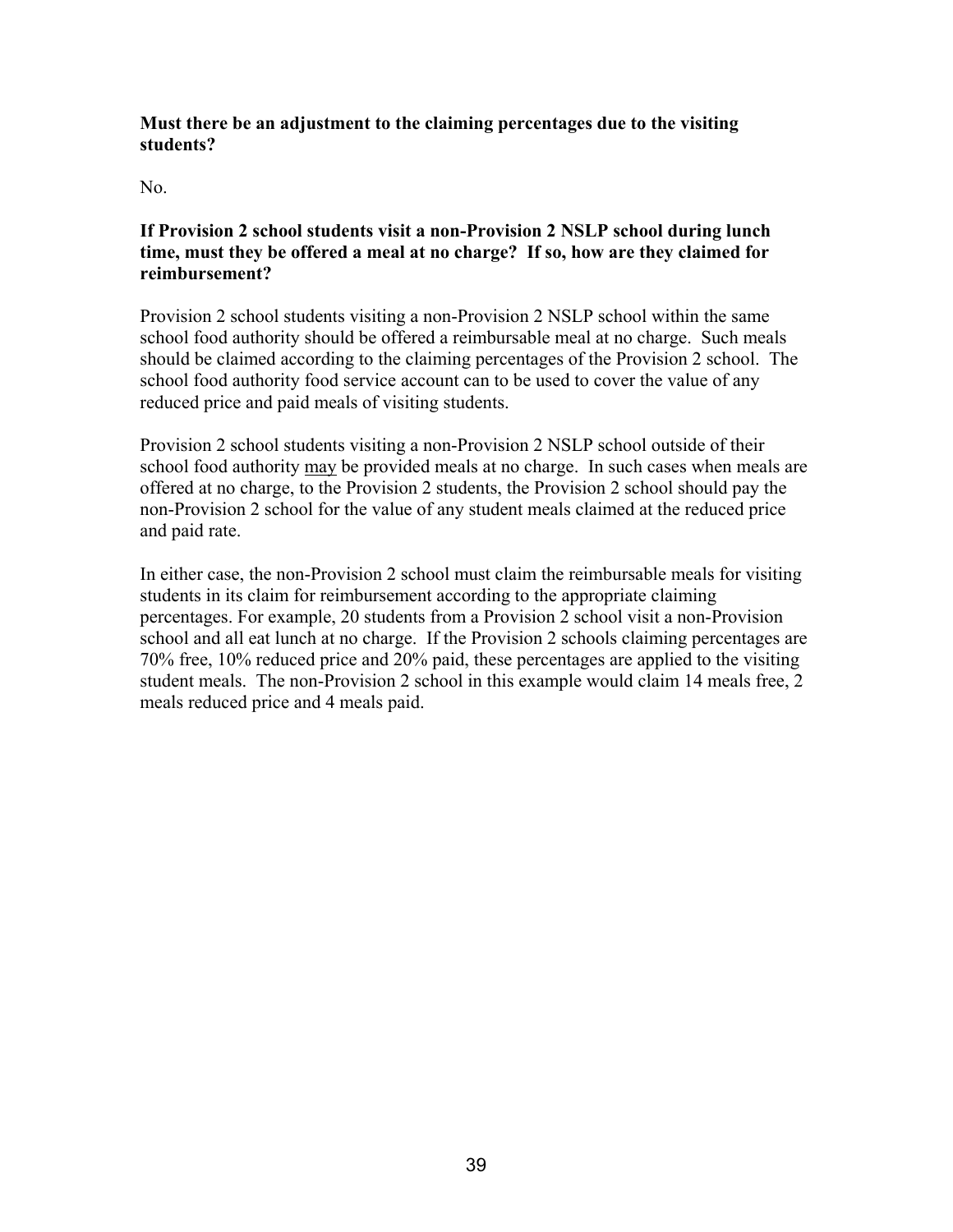# **Chapter 5 – Afterschool Snacks and Summer School**

#### **Afterschool Snacks**

#### **If a school starts an afterschool care program in a non-base year, how is area eligibility determined for snack reimbursement?**

Schools implementing Provision 2 may use the percentage of students **eligible** for free and reduced price meals in the NSLP (not the SBP) during the base year to determine area eligibility for the duration of the Provision. When the school establishes a new base year or goes back to standard meal counting and claiming procedures, the new eligibility data must be used for determination of area eligibility.

#### **How are afterschool snacks counted and claimed in Provision 2 schools?**

Most Provision 2 schools will be area eligible for the snack service; in these situations, all snacks served in the afterschool care program are counted and claimed as free snacks.

If the school is not area eligible and is using Provision 2 in the NSLP, the school may use base year derived claiming percentages for the NSLP to claim snacks by category. If the school is using Provision 2 in the SBP but not in the NSLP, the school must use standard application and meal counting and claiming procedures for the afterschool snack service (SBP Provision 2 claiming percentages may not be used in the afterschool snack service).

#### **Summer School**

#### **Can a Provision 2 school use Provision 2 procedures in its summer school?**

If a Provision 2 school offers summer school to students, all of whom are enrolled in that Provision 2 school, the school may use Provision 2 in the summer school. If summer school starts in a non-base year, the school may:

- Apply the base year annualized claiming percentages for the NSLP to summer school; or
- Establish a base year for summer school operations and use "summer school" claiming percentages in subsequent non-base years.

If a Provision 2 school offers summer school to students who, during the regular school year, are enrolled in a non-Provision 2 school or in another Provision 2 school, the school may:

• Offer standard program operations to summer school students, i.e., standard application and meal counting and claiming procedures.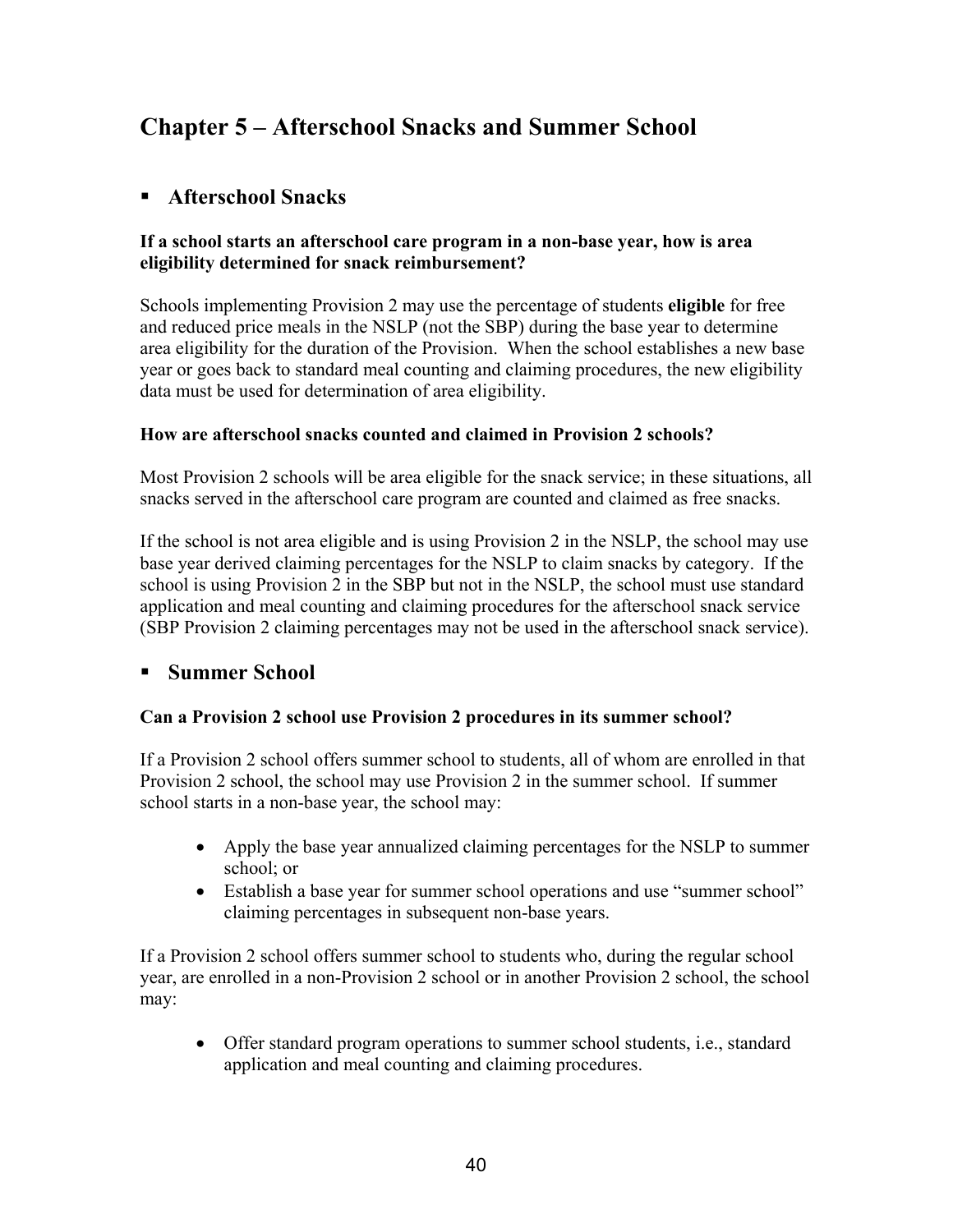• Establish a base year for summer school operations and use "summer school" claiming percentages in subsequent non-base years for the summer school session's meal counting and claiming process.

#### **What if children enrolled in a Provision 2 school during the school year attend a non-Provision 2 school for summer school?**

The non-Provision 2 school would need to take free and reduced price applications from the children from the Provision 2 school and charge them accordingly, if applicable (standard application and meal counting and claiming procedures apply).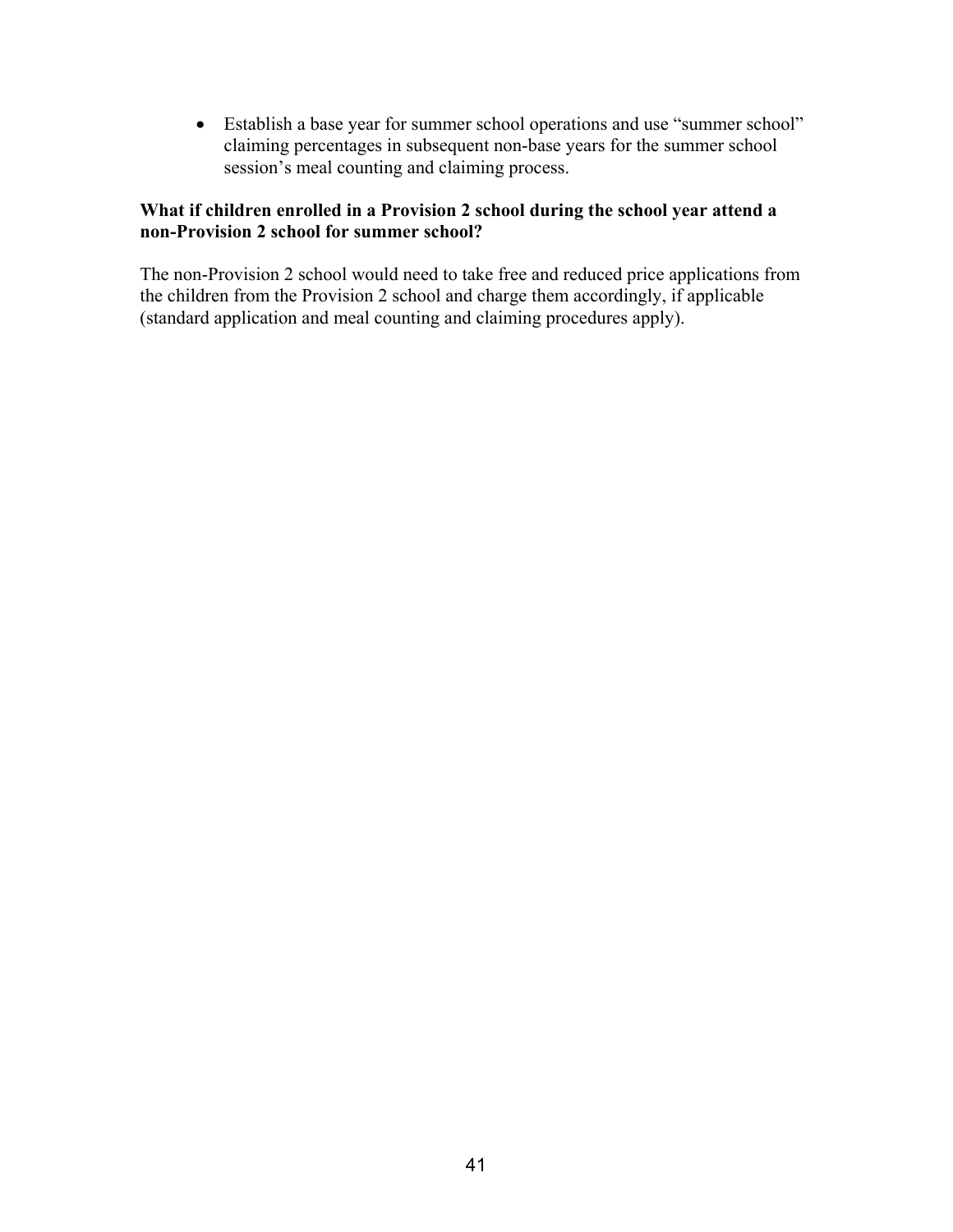# **Chapter 6 - Provision Transfers**

After operating Provision 2 you may find that standard procedures or Provision 3 would fit the needs of your school and the students. You may apply to change from one procedure to another if conditions are met as described below. In all cases, any change is subject to State agency approval.

#### **Return To Standard Procedures**

#### **What are the public notification requirements if we return to standard counting and claiming procedures in one of the non-base years?**

Should a school decide to return to standard counting and claiming procedures during a non-base year of the Provision 2 cycle, school officials must notify the public that the school is returning to standard practice. At that time, school officials would send out the letter to households and free and reduced price applications and conduct direct certification. The children must continue receiving meals at no charge for a reasonable period of time (at least 30 operating days) during which time the school may continue to use the Provision 2 claiming percentages. At the end of that time, the school may begin charging for meals and claiming reimbursement based on eligibility as determined by new applications submitted by the households. Any household that fails to apply for free and reduced price meal benefits for their children, or who are not directly certified, must pay the full price of the meal.

#### **Converting From Provision 2 To Provision 3**

#### **May a school convert from Provision 2 to Provision 3 during the four-year cycle without taking new applications and making new eligibility determinations?**

Yes, under the following conditions:

- The State agency approves;
- Your policy statement is updated;
- The base year for determining the level of reimbursement is the initial Provision 2 base year (when eligibility determinations were made);
- Base year enrollment data is available; and
- The four-year cycle ends at the same point in time as if the school had not converted.

For example, a school starts on Provision 2 with a base year in school year 2000-2001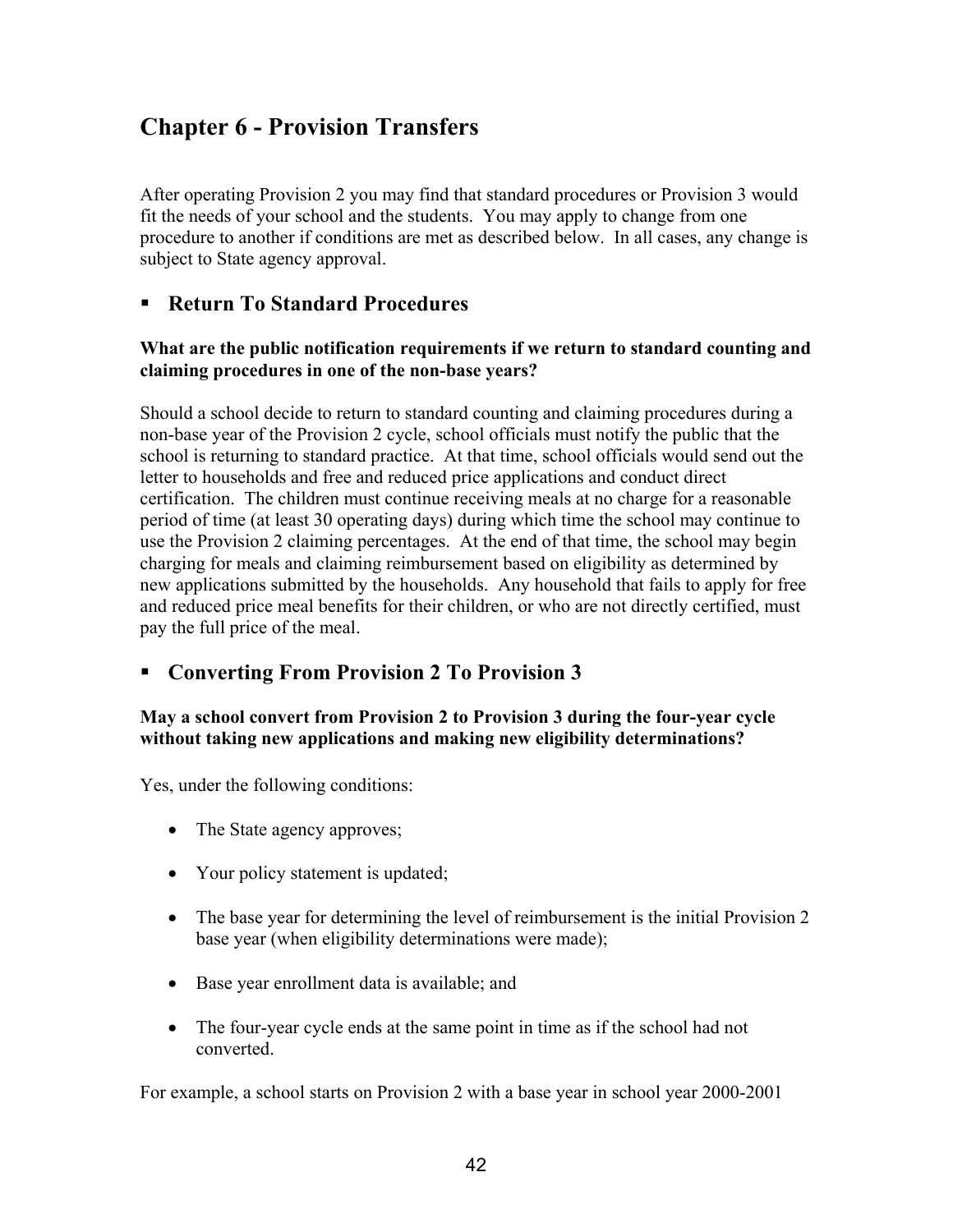and converts to Provision 3 in school year 2002-2003. The base year level of assistance (2000-01) is adjusted for inflation and enrollment for 2002-03 and for 2003-04, at which time the cycle ends and the school must apply for an extension, start a new base year, or return to standard counting and claiming procedures.

#### **May a school convert from Provision 2 to Provision 3 at the end of the four-year cycle?**

Yes, under the following conditions:

- The State agency approves;
- The State agency approves socioeconomic data which allows an extension, thereby validating the economic conditions and subsequent conversion;
- Your policy statement is updated;
- The base year for determining the level of reimbursement is the initial Provision 2 base year (when eligibility determinations were made);
- Base year enrollment data is available; and
- The four-year cycle ends at the same point in time as if the school had not converted.

At the end of the four-year cycle if you applied for an extension but it was not granted, you may conduct a streamlined base year for Provision 2 or Provision 3 if approved by the State agency.

#### **Converting From Provision 3 To Provision 2**

#### **May a school convert from Provision 3 to Provision 2 during a four-year cycle?**

Yes, under the following conditions:

- All meals were served to participating students at no charge during the Provision 3 base year  $\frac{1}{2}$  $\frac{1}{2}$  $\frac{1}{2}$ ;
- The State agency approves;
- Your policy statement is updated;

<span id="page-42-0"></span><sup>1</sup> <sup>1</sup> During the base year for Provision 3, which is not included in the Provision  $3$  4-year cycle, schools have the option to charge students eligible for reduced price and paid benefits or to provide all meals at no charge.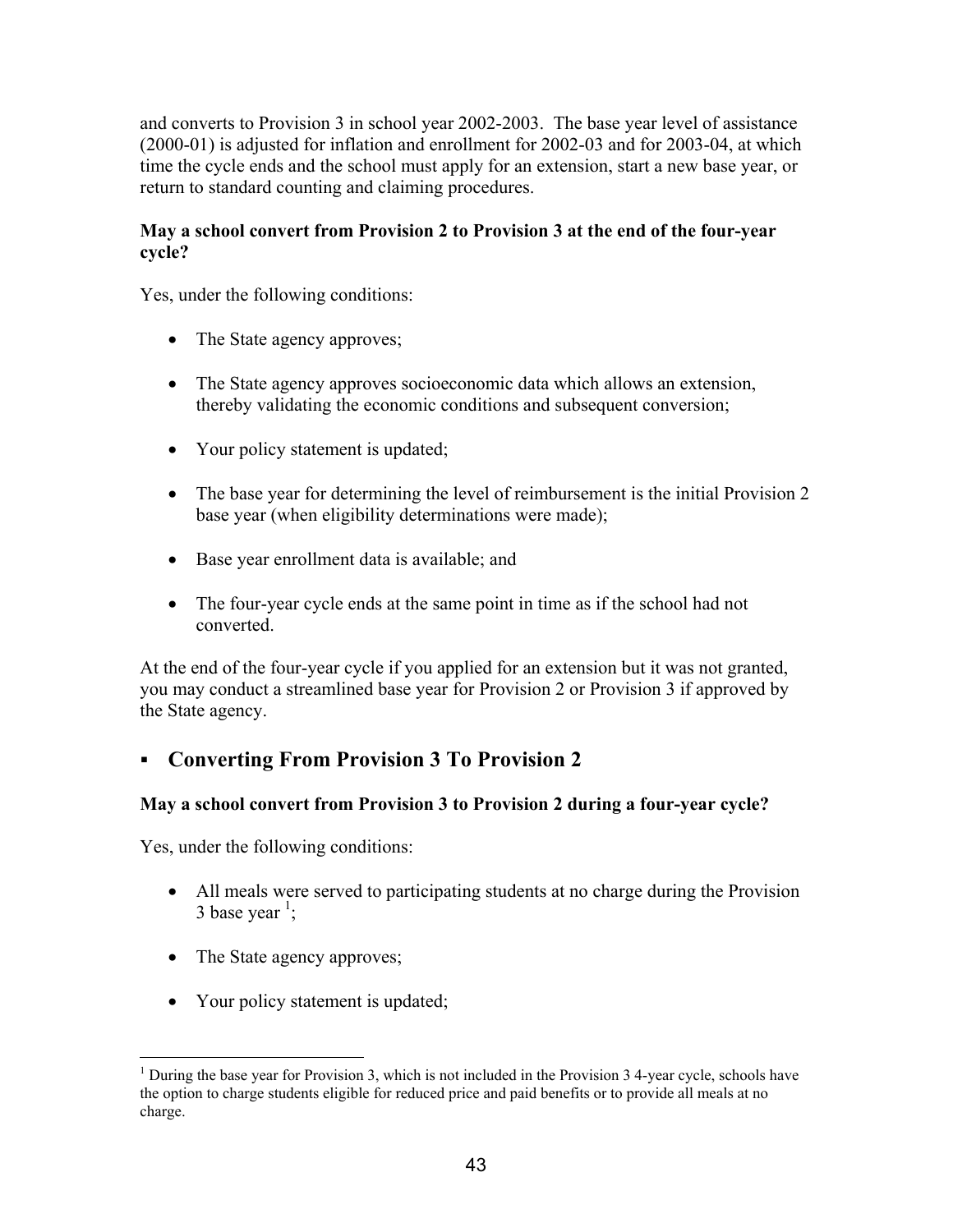- The base year for determining claiming percentages is the initial Provision 3 base year (when eligibility determinations were made and meals were counted by category); and
- The four-year cycle ends at the same point in time as if the school had not converted.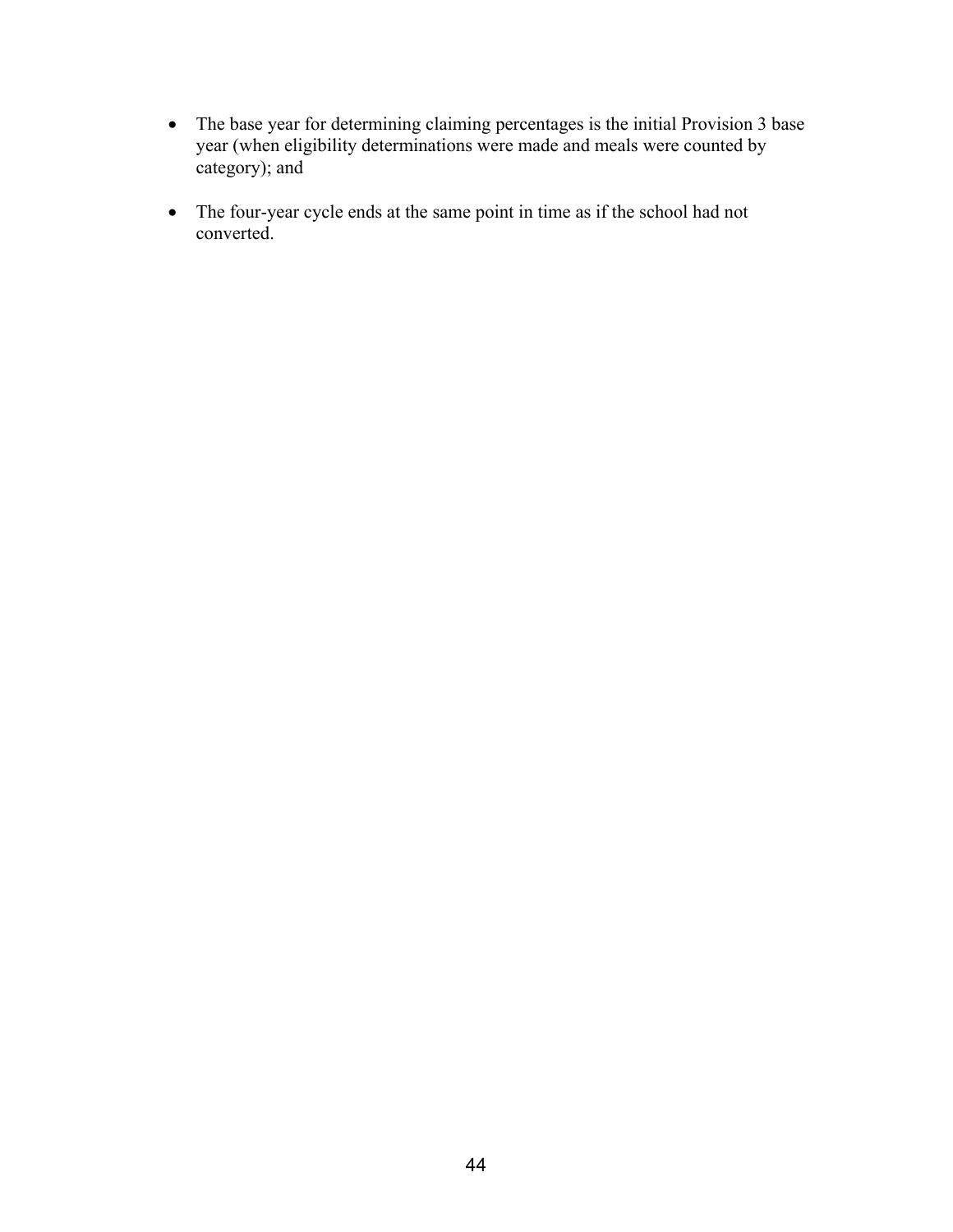# **Chapter 7 – State Monitoring**

#### **Will we have a CRE during the base year?**

The State agency is encouraged to schedule a CRE in the base year to ensure that proper application procedures, direct certification, meal counting and claiming and Provision 2 procedures are being followed. If the State agency cannot conduct a full review, an abbreviated review is recommended to evaluate the applications, benefit issuance documents, verification documents and the meal counting and claiming system.

#### **What records should we have available for the CRE or abbreviated review conducted in the base year?**

You should have all of the standard program materials available for your State agency reviewer, including:

- Public notification documents including media releases and parent/guardian letters;
- Applications for free and reduced price meals;
- Direct certification records;
- Benefit issuance documents;
- Student transfer records;
- Meal counting and claiming documents;
- Verification documentation;
- On-site review documents;
- Edit check documents;
- Data showing the calculation of claiming percentages;
- Extension data, i.e., socioeconomic data (if you plan on applying for an extension);
- Claim for reimbursement documents; and
- Any other documents pertaining to the operation of your NSLP.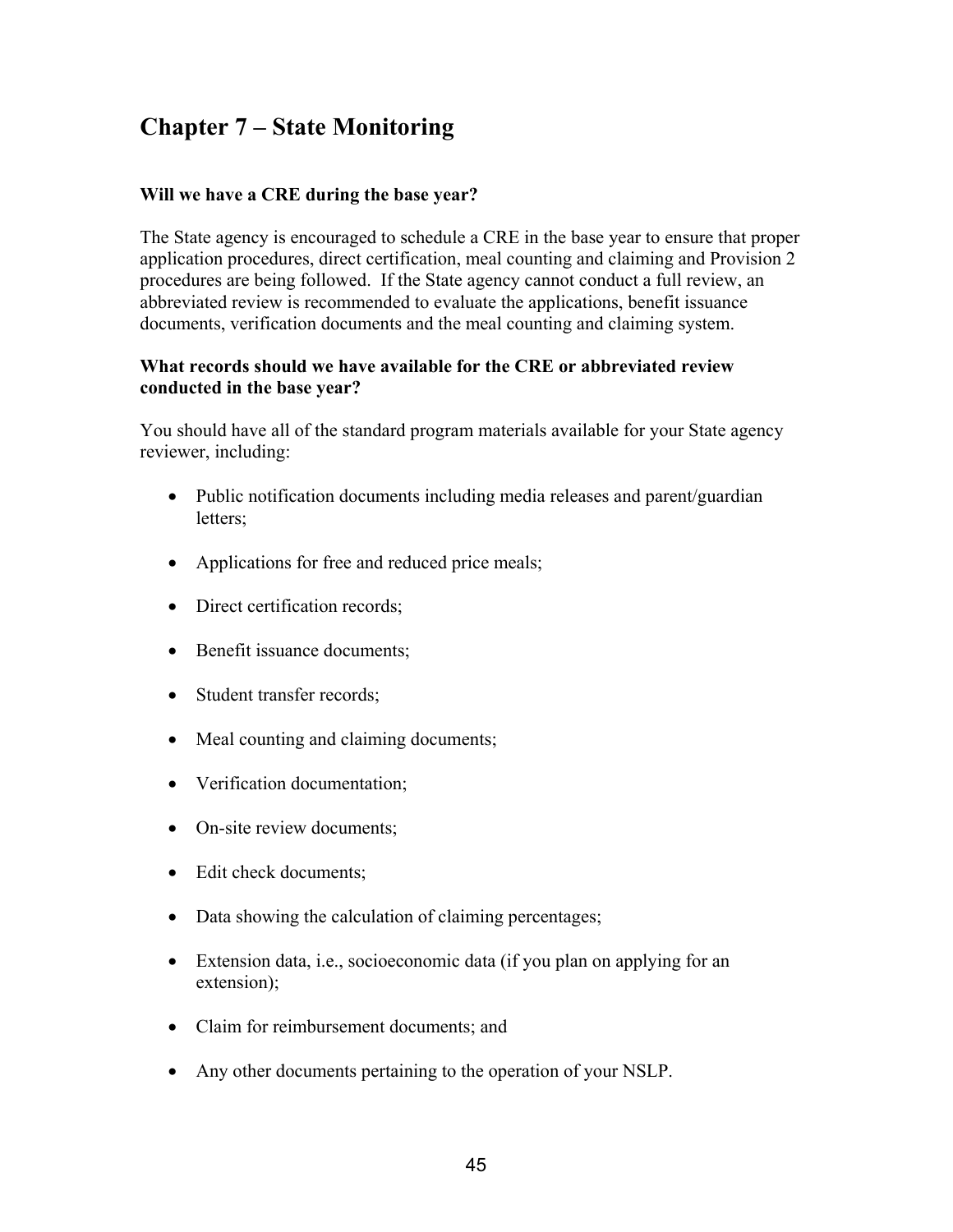#### **What records must we have available for the state reviewer if a CRE is conducted in a non-base year of my Provision 2 cycle?**

You must have all of the base year records available, plus any current year meal counting and claiming documents, as well as current Claims for Reimbursement.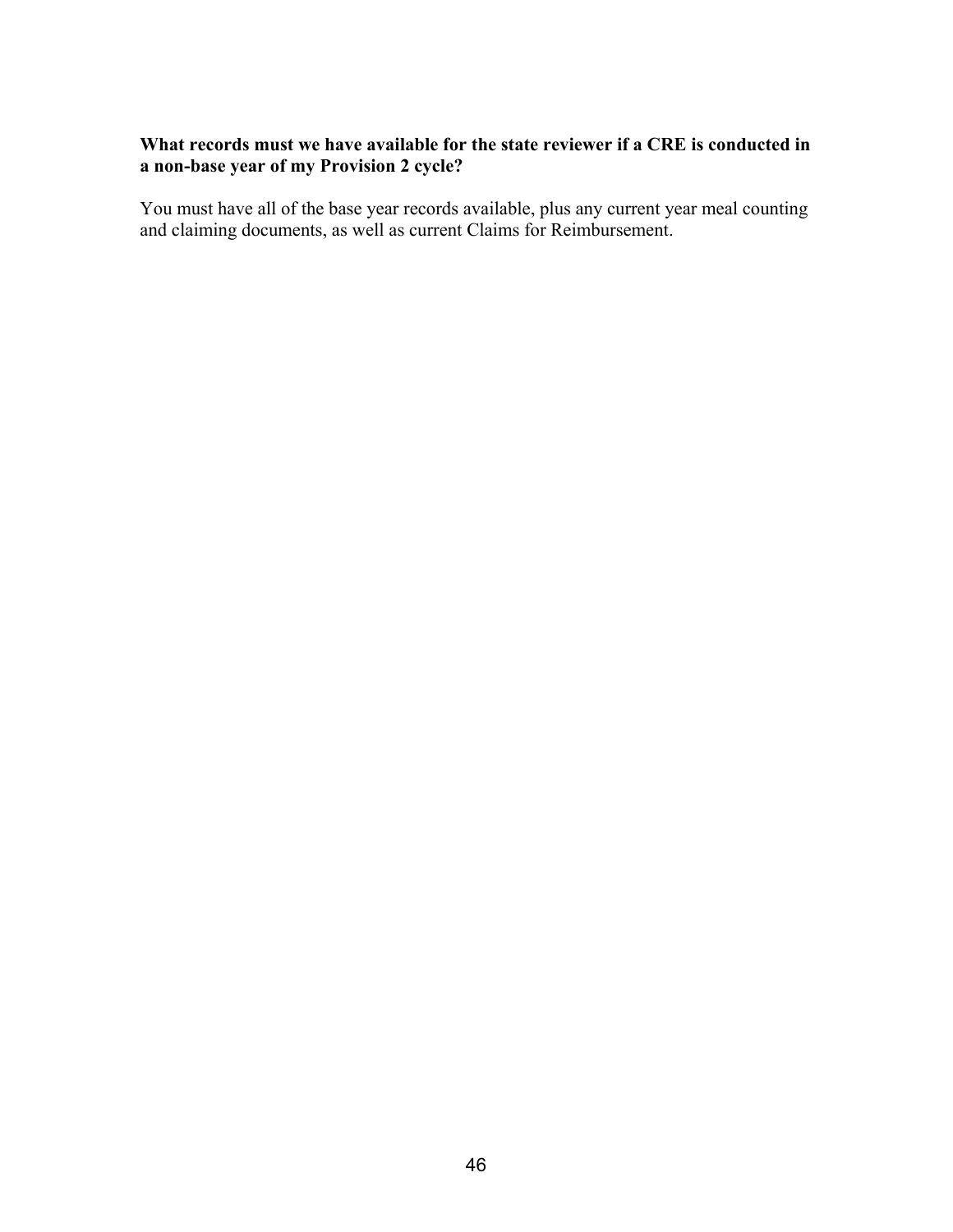# **Chapter 8 – Recordkeeping**

This Chapter provides guidance on the retention of records for Provision 2 for both the base year and for non-base years. In addition to the retention requirements cited below, both base year and non-base year records must be retained beyond these timeframes if required for audit resolution. Reference to Provision 2 records in no way diminishes the responsibility of the school food authority to maintain the standard records supporting their participation in the NSLP. A recordkeeping summary is included in chart form at the end of this chapter.

#### **What are the record retention requirements for base year records?**

Base year records, for schools on Provision 2, which support subsequent years' reimbursement, must be retained during the period Provision 2 is in effect, including all extensions. Since claims for the base year and all subsequent years are based on base year data, retention of these records is essential. Additionally, such records must be retained for three years after submission of the final Claim for Reimbursement for the last fiscal year which used the base year data.

For example, a school may have established a Provision 2 base year in school year 1998- 99, received two 4-year extensions then returned to standard procedures during school year 2010-11. If the school food authority of the Provision 2 school filed the final Claim for Reimbursement for fiscal year 2010 in November 2010, the Provision 2 base year records would be required to be retained until November 2013 (or longer if there are open audit issues).

#### **What if the school does not retain the required base year records?**

If a State agency determines that the school or school food authority has not maintained the required base year records for a participating school, the State agency would require the school to return to standard application and meal counting procedures. States are also required to calculate fiscal action when records are not retained. It would be the State agency's option whether to allow the school to begin a new base year at the start of the next school year; a streamlined base year would not be permissible at that time.

#### **What are considered base year records?**

Base year records include:

- All approved and denied free and reduced price applications;
- Direct certification data;
- Changes in eligibility status as a result of verification and other reasons;
- Daily meal counts, by type;
- Calculation of claiming percentages;
- Attendance areas of each school participating in Provision 2;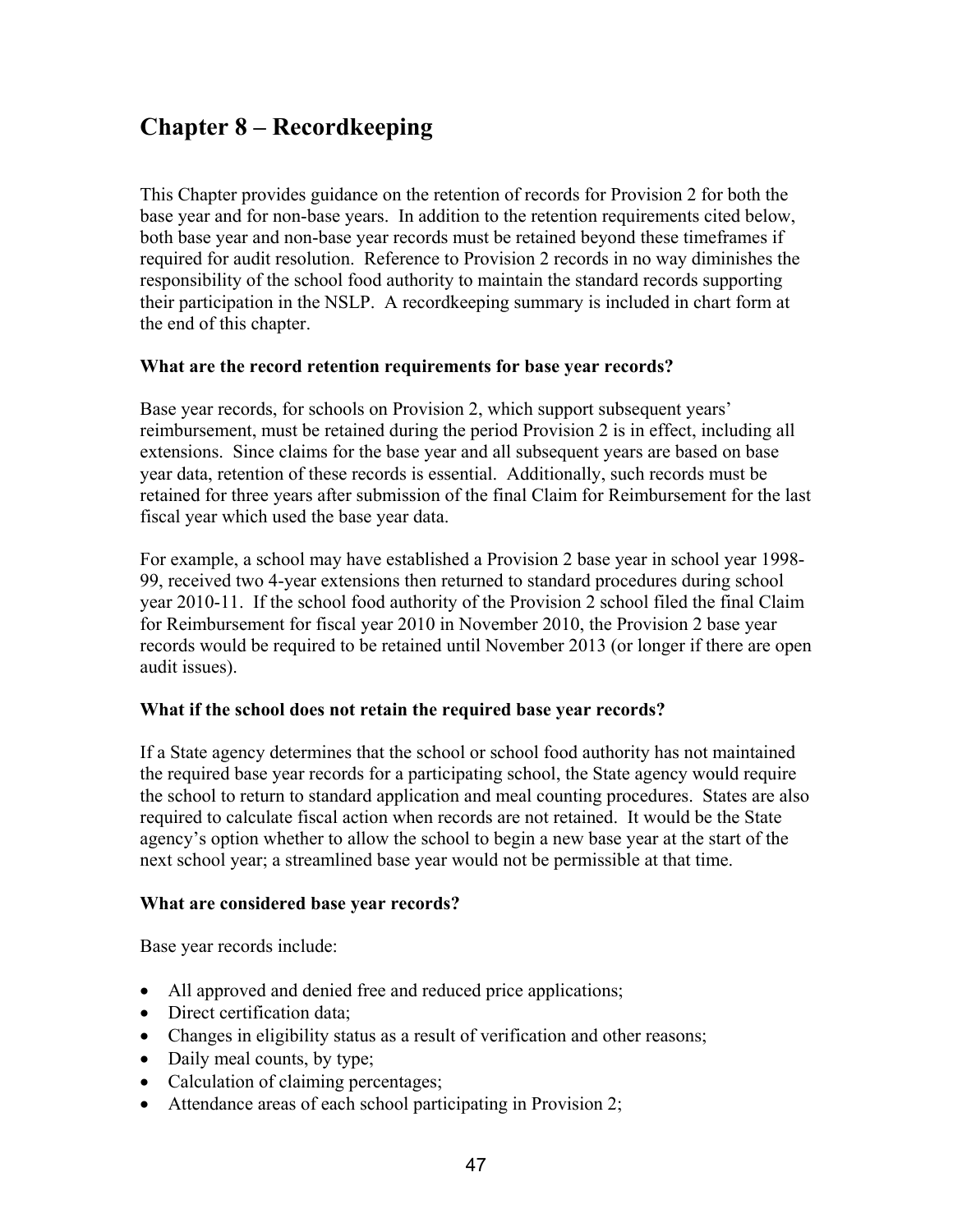- The socioeconomic data that will be used as the base year data if an extension is granted;
- Any extension authorizations from the State agency;
- Edit check and on-site review documentation:
- Verification records; and
- Claims for Reimbursement

#### **What are the record retention requirements for non-base year records?**

Non-base year records must be retained for three years after submission of the final Claim for Reimbursement for the fiscal year to which they pertain.

#### **What are considered non-base year records?**

Non-base year records for Provision 2 include:

- Total daily meal counts of reimbursable meals;
- Edit check and on-site review documentation; and
- Reimbursement claims

#### **Are there any other records that must be retained?**

In addition to the base year and non-base year records listed above, supplementary records also must be kept for specific situations.

#### Extension records

School food authorities that are granted an extension of Provision 2 must retain records of the socioeconomic data used to determine the income level of the school's population for the base year and the year(s) in which the extensions are made. Such records must be retained for the same period as base year records.

#### Streamlined base year records

When the State agency approves a streamlined base year, you must retain all records related to the statistical methodology and the determination of new claiming percentages. Inasmuch as this is now the base year equivalent, all data must be retained for the same period as the base year records. Note that the previous base year's data, the socioeconomic data for any extensions to that earlier base year and all pertinent recent non-base years' data must be retained for the appropriate period.

#### **Recordkeeping Summary Chart**

The duration of Provision 2 record retention requirements are identified below. This list does not include those record retention requirements that are not specific to a Provision 2 school. For example, the chart does not include the free and reduced price policy statement, which SFAs submit for all of its schools, or documentation of internal controls that, again, is a requirement that applies to all schools in the school food authority.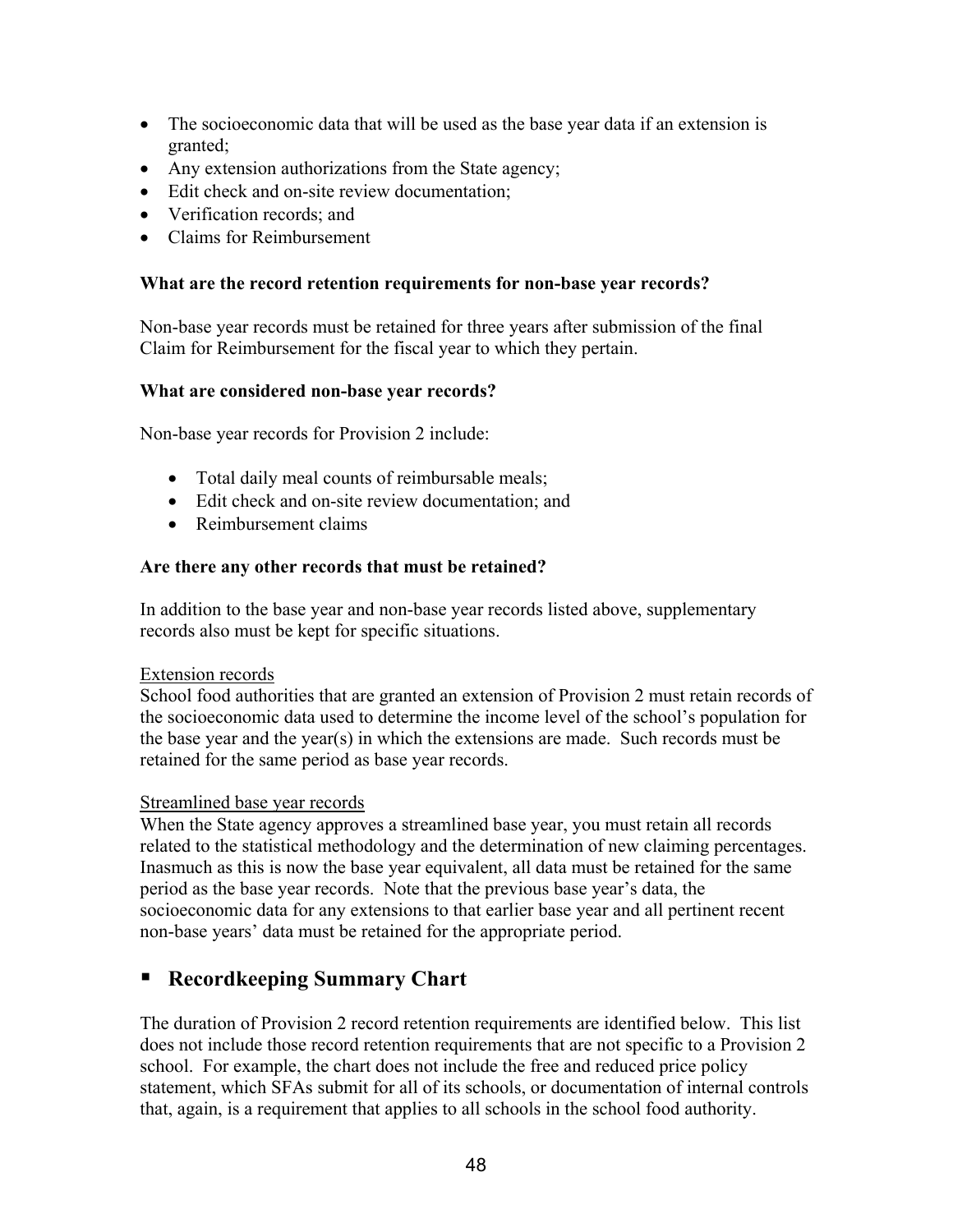| <b>Type of Record</b>                                   | Recordkeeping                                                                                                            | <b>Retention</b>                  | <b>Availability</b>         |
|---------------------------------------------------------|--------------------------------------------------------------------------------------------------------------------------|-----------------------------------|-----------------------------|
| <b>Base Year</b>                                        |                                                                                                                          |                                   |                             |
| Socioeconomic data                                      | TANF, FDPIR, direct<br>certification, local<br>zoning, etc., or approved<br>alternate                                    | Cycle, extensions, $+$<br>3 years | SFA or school               |
| Eligibility certification                               | Applications, direct<br>certification, benefit<br>issuance documents                                                     | Cycle, extensions, $+$<br>3 years | SFA by school,<br>or school |
| Verification Changes                                    | Changes in eligibility<br>status as a result of<br>verification description                                              | Cycle, extensions, +<br>3 years   | SFA or SA                   |
| Meal Counting                                           | Documentation of meal<br>counts, by type.                                                                                | Cycle, extensions, $+$<br>3 years | School                      |
| <b>Base Year</b><br><b>Reimbursement Claims</b>         | Claim forms                                                                                                              | Cycle, extensions, $+$<br>3 years | <b>SFA</b>                  |
| Extensions                                              | Statistical method and all<br>supporting documents;<br>and socioeconomic data<br>source; and extension<br>authorizations | Cycle, extensions, $+$<br>3 years | SFA or school               |
| Attendance Area of<br><b>Each Provision 2</b><br>School | Description of area<br>served by school                                                                                  | Cycle, extensions, +<br>3 years   | SFA or school               |
| Calculation of<br><b>Claiming Percentages</b>           | Documentation of<br>calculation of claiming<br>percentages                                                               | Cycle, extensions, +<br>3 years   | SFA or school               |
| <b>Non-Base Year</b>                                    |                                                                                                                          |                                   |                             |
| <b>Reimbursement Claims</b><br>-- Non-Base Year         | Claim forms                                                                                                              | Current $FY + 3$ years            | <b>SFA</b>                  |
| <b>Meal Counts</b>                                      | Documentation of total<br>reimbursable meal counts<br>by school                                                          | Current $FY + 3$ years            | SFA or school               |

# **Duration of Provision 2 Recordkeeping Requirements**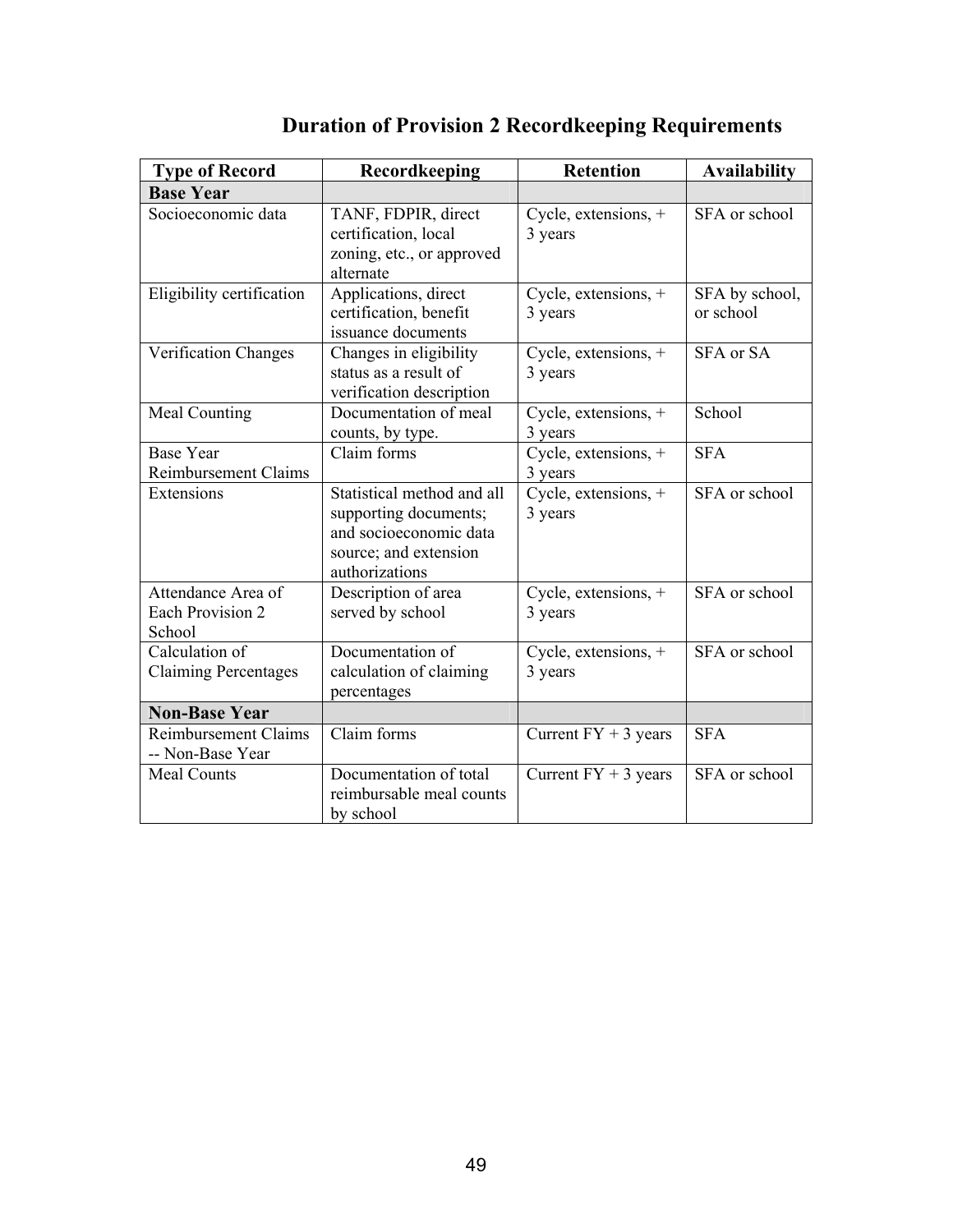# **Glossary of Terms**

Terms unique to Provision 2:

**Base Year** means the last school year for which eligibility determinations were made and meal counts by type were taken with all meals served at no charge, or the last year in which a school conducted a streamlined base year period. It is the first year, and is part of the four-year cycle.

**Claiming Percentage** means the ratio of each meal category (free, reduced price, and paid) to the total reimbursable meals served in the base year. At a minimum, the claiming percentage is expressed to the nearest tenth  $(10<sup>th</sup>)$  of a percent, e.g., 20.5 percent. If the total percentages for free, reduced price, and paid meals do not equal 100 percent, the paid category must be adjusted to make it 100 percent.

**Cost Differential** means the difference between the cost of serving lunches and/or breakfasts at no charge to all participating children and the Federal reimbursement for these meals. When the overall nonprofit school food service account activity is insufficient to cover Program costs, the school food authority of a school participating in Provision 2 must pay the difference from non-Federal sources.

**Cycle** means the four-year period, which includes the base year and three non-base years. It also refers to any authorized four-year extensions.

**Extension** means any additional four-year cycle of non-base year claiming, following the initial Provision 2 cycle.

**Meals at No Charge** means reimbursable meals served to children without charge regardless of children's free, reduced price or paid category of meal eligibility.

**Negligible Improvement** means five percent or less improvement, after adjusting for inflation, in the income level of the school population, as established through use of approved socioeconomic data.

**Non-base Year** means years two, three, and four of the Provision 2 cycle and any consecutive years beyond year four in which Provision 2 has been extended.

**Socioeconomic Data** means data that may be used by school food authorities to establish the income level of the school's population. See Chapter 3.

**Standard Application or Direct Certification Procedures** means annually distributing free and reduced price meal applications at the beginning of the school year and or determining children's eligibility for free and reduced price meals based on household size/income information or the inclusion of a food stamp, FDPIR or TANF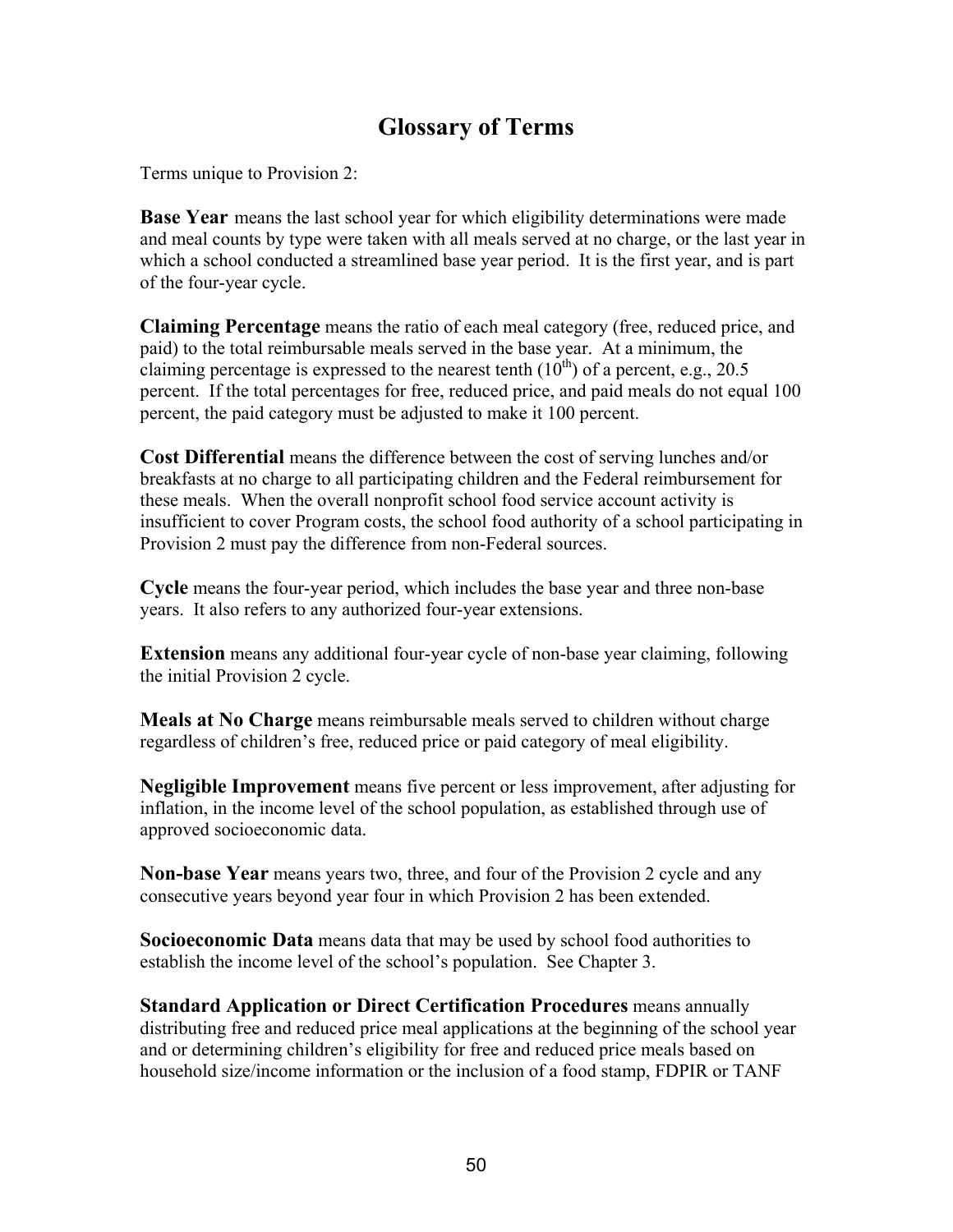case number provided by households; and/or obtaining information directly from food stamp, FDPIR or TANF officials to determine children's eligibility for free meals.

**Standard Meal Counting and Claiming Procedures** means using free and reduced price eligibility information from the application and direct certification procedures and taking daily counts of reimbursable meals, according to the children's eligibility category, at the point of service.

**Streamlined Base Year** means a method for developing claiming percentages (Free, Reduced price and paid), taking meal counts and establishing Claims for Reimbursement. A streamlined base year is only available when a Provision 2 school has completed at least one standard 4-year cycle, and has applied for, and has been denied, an extension.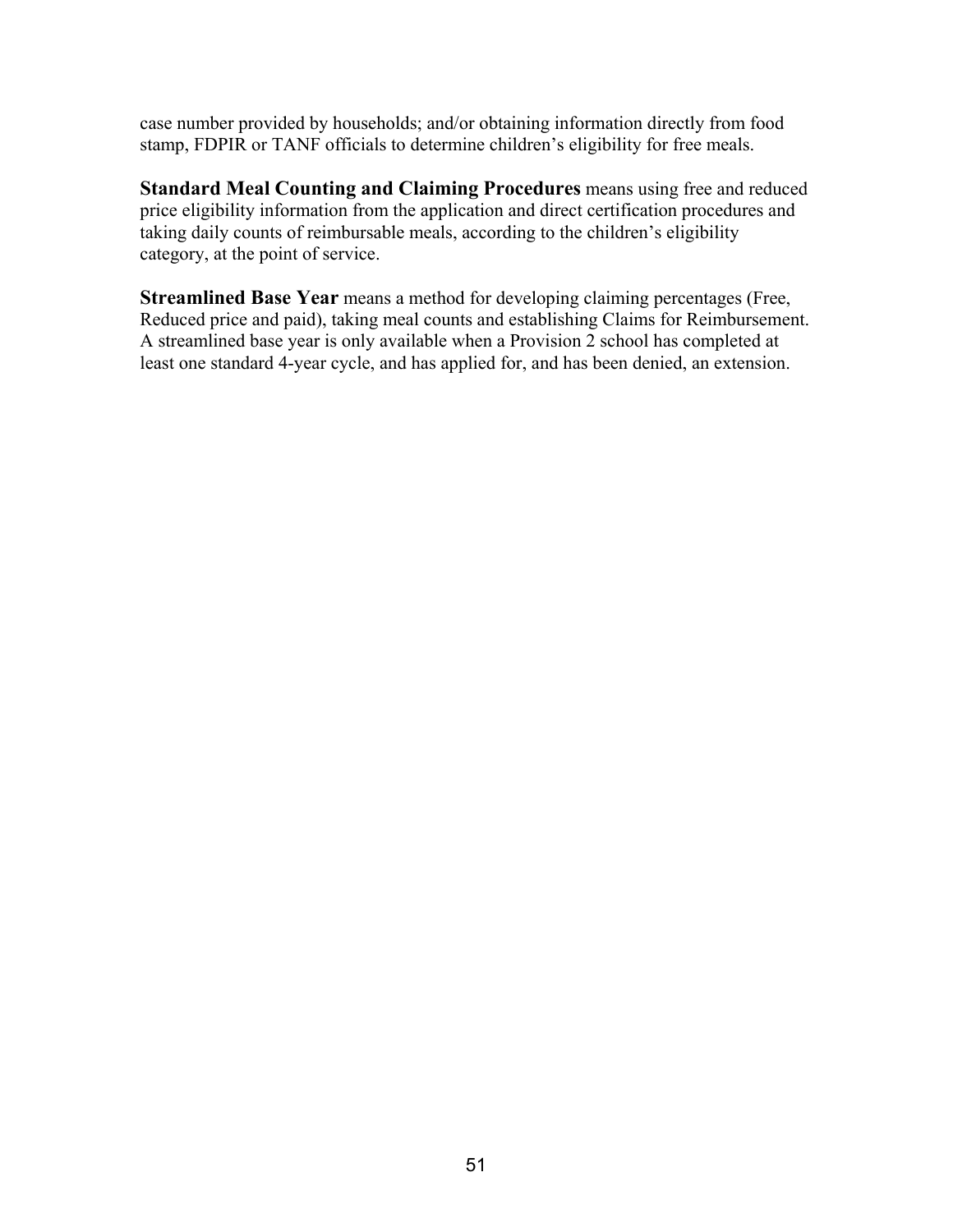# **Appendix A**

#### **SPECIAL ASSISTANCE ALTERNATIVES**

#### **NATIONAL SCHOOL LUNCH PROGRAM AND SCHOOL BREAKFAST PROGRAM**

In an effort to reduce paperwork at the local level, Congress has incorporated into Section 11(a)(1) of the National School Lunch Act three alternative Provisions to the normal requirements for annual determinations of eligibility for free and reduced price school meals and daily meal counts by type (free, reduced price and paid meals) at the point of service.

#### *PROVISION 1*

- This Provision reduces application burdens by allowing free eligibility to be certified for a 2-year period.
- In schools where at least 80 percent of the children enrolled are eligible for free or reduced price meals, annual notification of program availability and certification of children eligible for free meals may be reduced to once every 2 consecutive school years. All other households must be provided a meal application and are allowed to apply for meal benefits each school year. There is no requirement to serve meals at no charge to all students.
- Schools must continue to record daily meal counts of the number of meals served to children by type as the basis for calculating reimbursement claims.
- Provision 1 has been an option for schools since publication of regulations in 1980.

#### *PROVISION 2*

- This Provision reduces application burdens and simplifies meal counting and claiming procedures. It allows schools to establish claiming percentages and to serve all meals at no charge for a 4-year period.
- Schools must serve meals to all participating children at no charge for a period of 4 years. During the first year, or base year, the school makes eligibility determinations and takes meal counts by type. During the next 3 years, the school makes no new eligibility determinations and counts only the total number of reimbursable meals served each day. Reimbursement during these years is determined by applying the percentages of free, reduced price and paid meals served during the base year to the total meal count for the claiming month. The base year is included as part of the 4 years.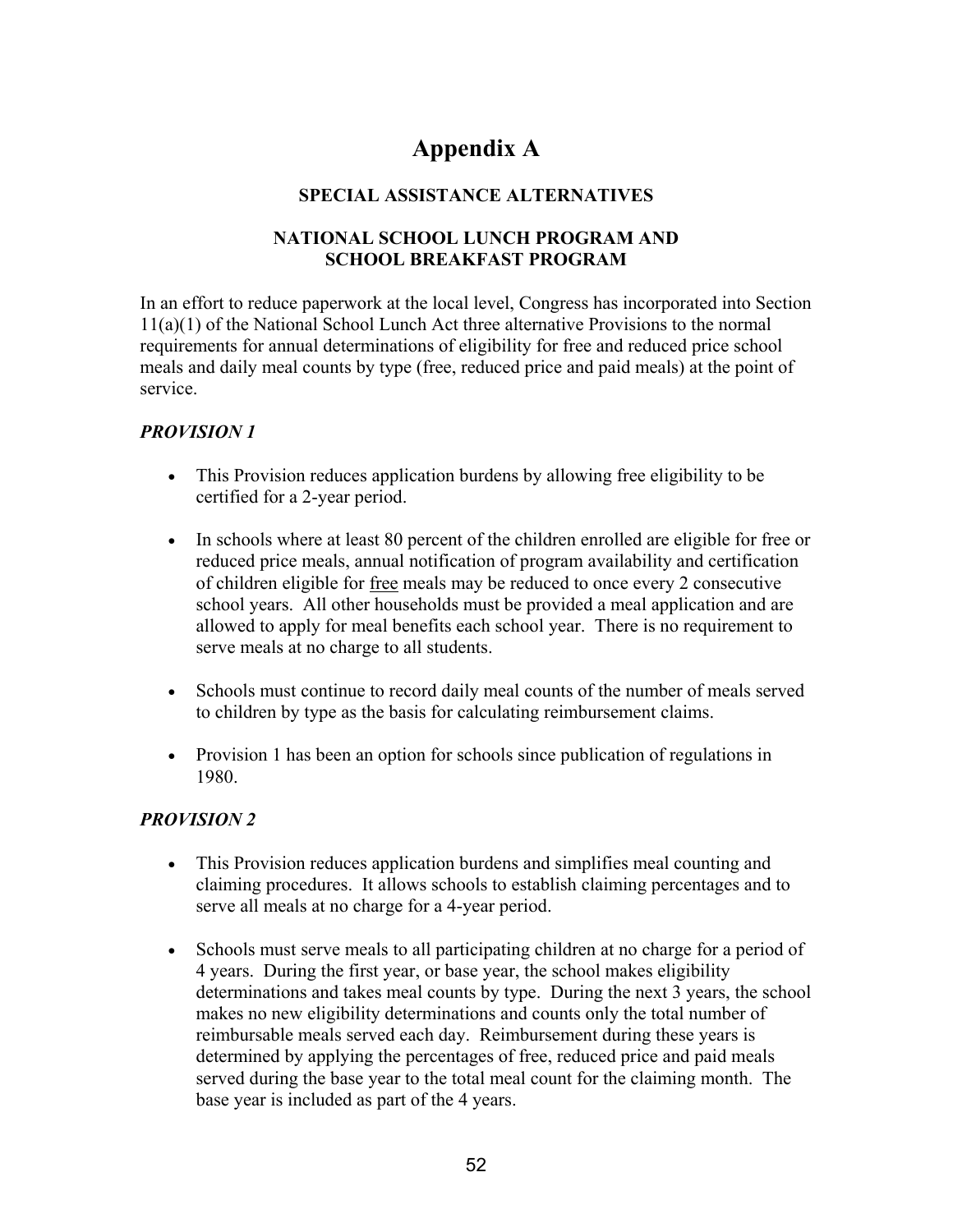- At the end of each 4-year period, the State agency may approve 4-year extensions if the income level of the school's population remains stable compared to the base year.
- Schools electing this alternative must pay the difference between Federal reimbursement and the cost of providing all meals at no charge. The money to pay for this difference must be from sources other than Federal funds.
- Provision 2 has been an option for schools since publication of regulations in 1980.

#### *PROVISION 3*

- This Provision reduces application burdens and meal counting and claiming procedures. It allows schools to simply receive the same level of Federal cash and commodity assistance each year, with some adjustments, for a 4-year period.
- Schools must serve meals to all participating children at no charge for a period of 4 years. These schools do not make additional eligibility determinations. Instead, they receive the level of Federal cash and commodity support paid to them for the last year in which they made eligibility determinations and meal counts by type, which is the base year. For each of the 4 years, the level of Federal cash and commodity support is adjusted to reflect changes in enrollment, inflation and operating days. The base year is not included as part of the 4 years. It is the school's option whether to charge for reduced price and paid meals during the base year.
- At the end of each 4-year period, the State agency may approve 4-year extensions if the income level of the school's population remains stable compared to the base year.
- Schools electing this alternative must pay the difference between Federal reimbursement and the cost of providing all meals at no charge. The money to pay for this difference must be from sources other than Federal funds.
- Provision 3 has been an option for schools since 1995 through an implementing memorandum.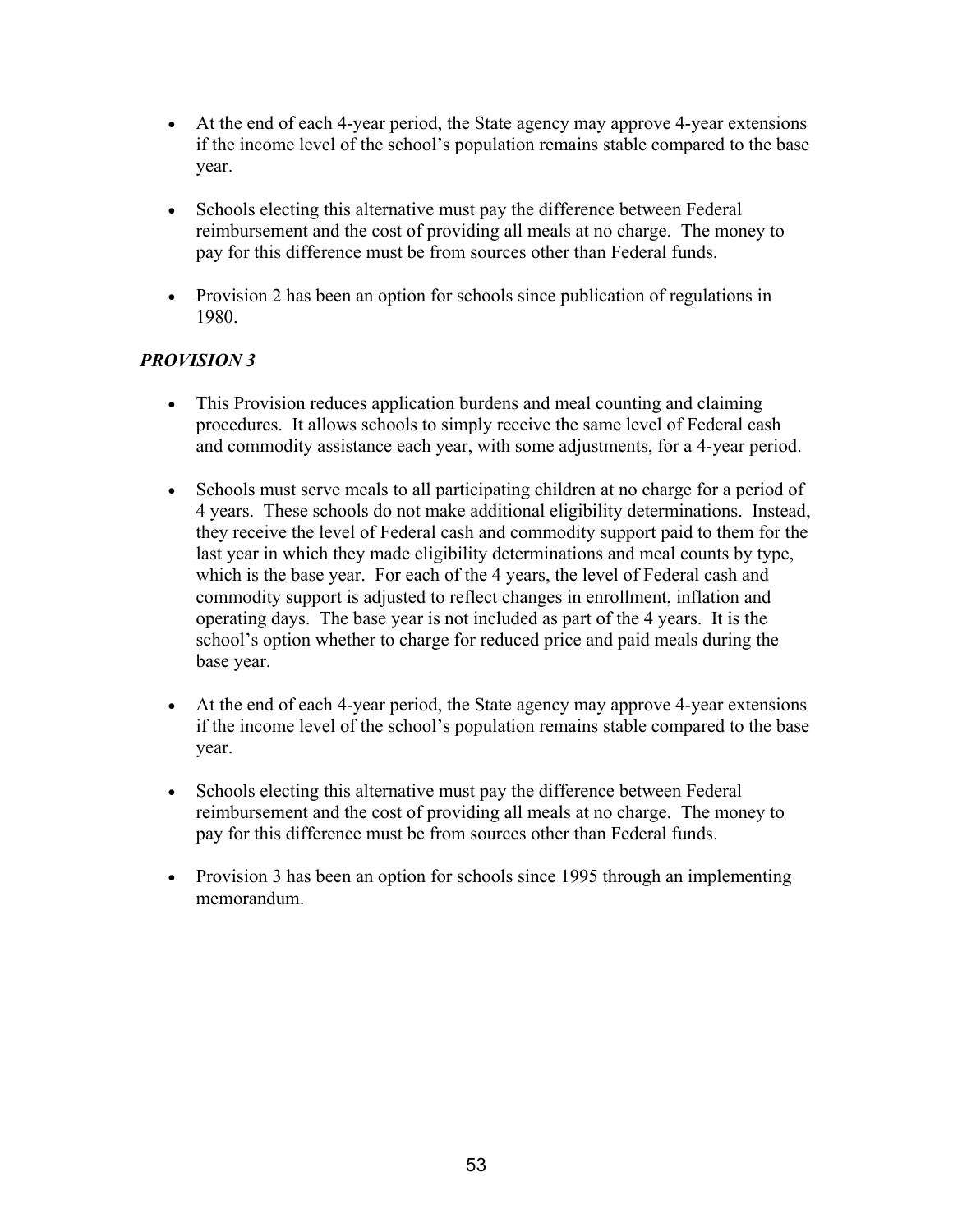#### **Appendix B Example of Claiming Percentages**

#### **Monthly Claiming Percentages:**

 $\overline{a}$ 

For each Provision 2 school, the meal count, taken by type (free, reduced price, and paid) at the point of service in April 2000 (base year) was as follows:

**Free Meals Claimed for April 2000** = 22,500

**Reduced Price Meals Claimed for April 2000** = 5,000

**Paid Meals Claimed for April 2000** = 2,500

The sum of daily meal counts at the point of service is a total of 30,000 total student meals served during the claiming period (one month).

**Free Meals** = 75.0% of total student meals  $(22,500 \div 30,000)$ 

**Reduced Price Meals** =  $16.7\%$  of total student meals  $(5,000 \div 30,000)$ 

**Paid Meals** =  $8.3\%$  of total student meals  $(2.500 \div 30.000)$ 

The total meal count for April 2001 (non-base year) was 32,125 reimbursable meals.

**Free Meal Claim for April 2001:** 32,125 x 75% (.750) = 24,093.75 free meals, rounded to **24,094.**[1](#page-53-0)

**Reduced Price Meal Claim for April 2001:** 32,125 x 16.7% (.167) = 5,364.875 reduced price meals rounded to **5,365.** 

**Paid Meal Claim for April 2001:** 32,125 x 8.3% (.083) = 2,666.375 paid meals rounded to **2,666.**

**Confirm Total Meal Count:** 24,094 free  $+ 5,365$  reduced price  $+ 2,666$  paid  $= 32,125$ meals. If this confirmation step does not equal the total, recheck calculation and rounding. If these are correct, and the rounded totals by type, do not equal total meals, (due to rounding, rather than math error) make adjustments in the paid category in order that the sum of the free, reduced price and paid meals claimed equals the total.

#### **Repeat above procedures for each month (claiming period) of the school year. The**

<span id="page-53-0"></span> $<sup>1</sup>$  Meal claims must be made in whole numbers. When the free, reduced price or paid meal calculations</sup> result in fractions, use standard rounding procedures (five and above round up, four and below round down) as applied to the first digit after the decimal.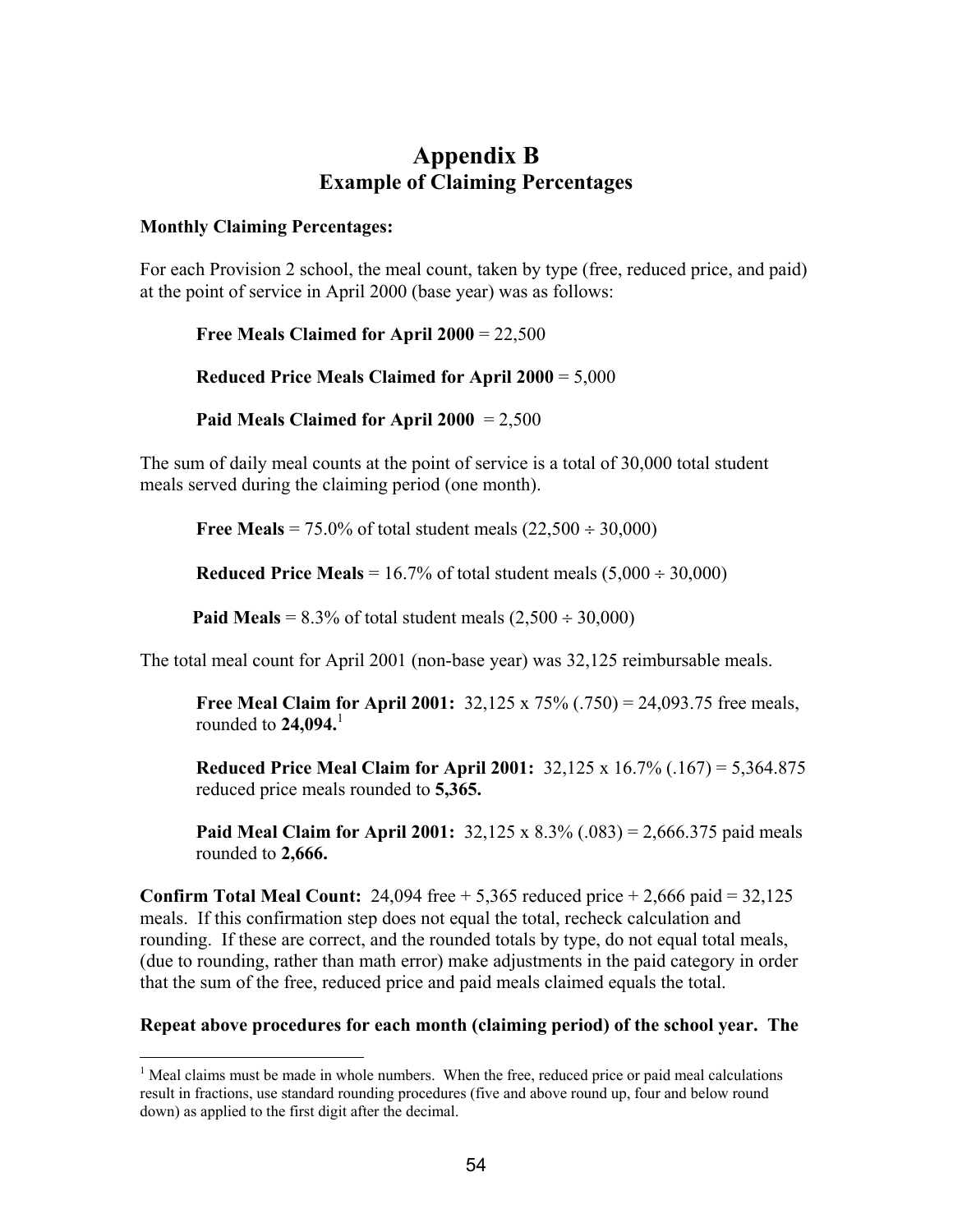**claiming percentages for each category will vary from month to month.** 

#### **Annual Claiming Percentages:**

For each Provision 2 school, the daily meal count is taken by type (free, reduced price, and paid) at the point of service for each day in the base year. The base year meals are added together, by type (with the exception of the first claiming period if approved for delayed implementation). Do not add monthly claiming percentages together to obtain annual claiming percentages.

**Note:** If delayed implementation is approved by the State agency, the first claiming period of the school year is not considered to be a part of the base year. While a standard categorical count is taken at the point of service (or approved alternate) for each claiming period of the school year, a monthly claiming percentage is not calculated for the delayed implementation period. For the claiming period of each non-base year corresponding to the delayed implementation period of the base year, an annual claiming percentage must be calculated, derived from all months of the base year except the first claiming period of the school year. Monthly percentages may be used for the remaining months.

Convert the meals to annual claiming percentages by type:

**Total meals claimed for the year**  Each month's total meal count added together  $= 250,000$  meals

#### **Free claiming percentage calculation for the year:**

Total free meal counts for the year 175,250 175,250 free meals ÷ 250,000 total meals = .701 or 70.10%

#### **Reduced price claiming percentage calculation for the year:**

Total reduced price meal counts for the year 45,500 45,500 reduced price meals  $\div 250,000$  total meals = .182 or 18.20%

**Paid claiming percentage calculation for the year:**  Total paid meal counts for the year 29,250 29,250 paid meals  $\div$  250,000 total meals = .117 or 11.70%

Confirm the claiming percentages:  $70.10\% + 18.20\% + 11.70\% = 100\%$ If the total does not equal 100%, make an adjustment to the paid claiming percentage to make the total equal 100%.

**Apply these claiming percentages to each month's total meal count during the nonbase years of the cycle and approved extensions.**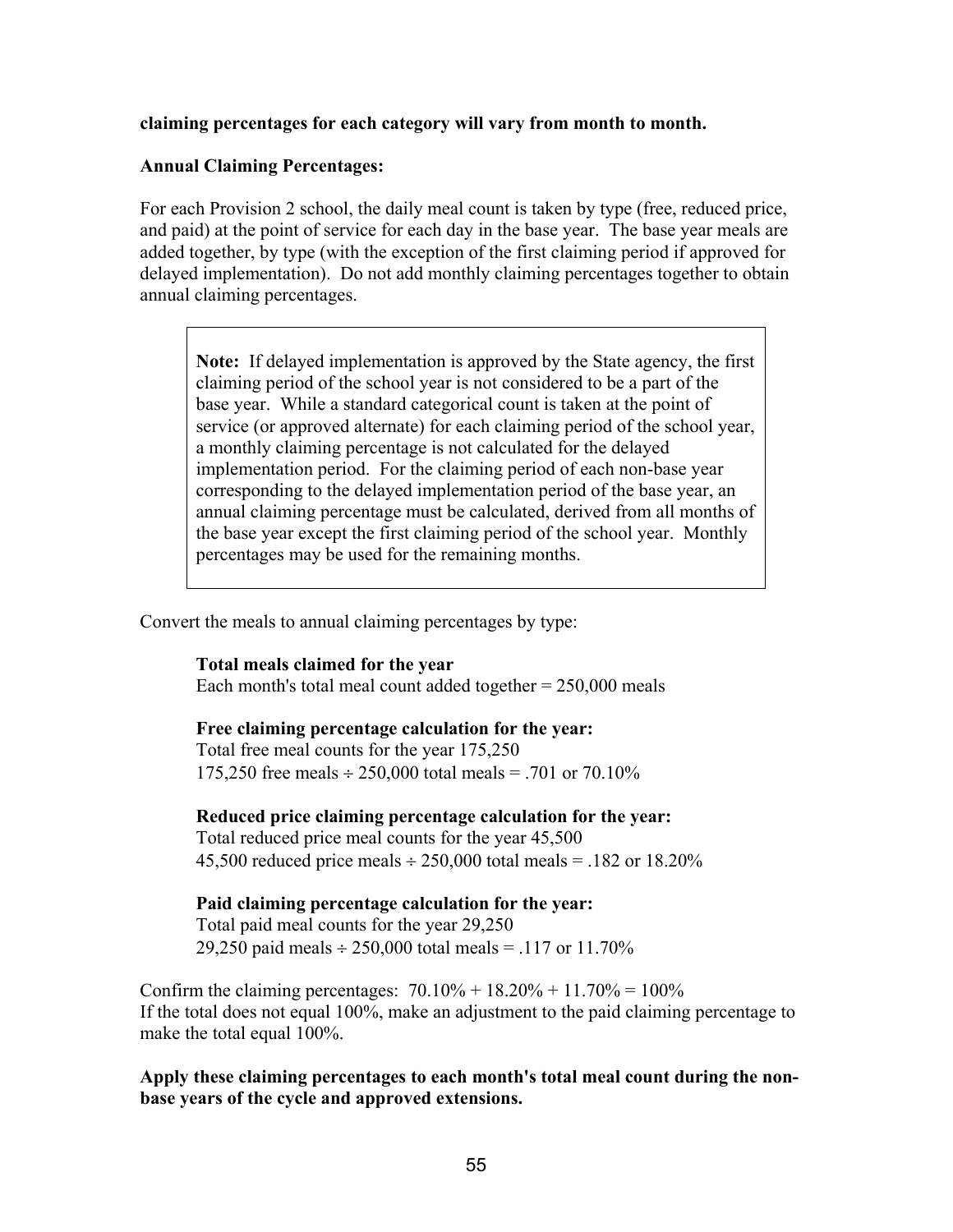### **Appendix C Internal Control Requirements**

Excerpt From the National School Lunch Program Regulations (7 CFR Part 210)

#### **Sec. 210.8 Claims for reimbursement.**

 (a) **Internal controls**. The school food authority shall establish internal controls which ensure the accuracy of lunch counts prior to the submission of the monthly Claim for Reimbursement. At a minimum, these internal controls shall include: an on-site review of the lunch counting and claiming system employed by each school within the jurisdiction of the school food authority; comparisons of daily free, reduced price and paid lunch counts against data which will assist in the identification of lunch counts in excess of the number of free, reduced price and paid lunches served each day to children eligible for such lunches; and a system for following up on those lunch counts which suggest the likelihood of lunch counting problems.

 (1) **On-site reviews**. Every school year, each school food authority with more than one school shall perform no less than one on-site review of the lunch counting and claiming system employed by each school under its jurisdiction. The on-site review shall take place prior to February 1 of each school year. Further, if the review discloses problems with a school's meal counting or claiming procedures, the school food authority shall: ensure that the school implements corrective action; and, within 45 days of the review, conduct a follow-up on-site review to determine that the corrective action resolved the problems. Each on-site review shall ensure that the school's claim is based on the counting system authorized by the State agency under Sec.  $210.7(c)$  of this part and that the counting system, as implemented, yields the actual number of reimbursable free, reduced price and paid lunches, respectively, served for each day of operation.

 (2) **School food authority claims review process**. Prior to the submission of a monthly Claim for Reimbursement, each school food authority shall review the lunch count data for each school under its jurisdiction to ensure the accuracy of the monthly Claim for Reimbursement. The objective of this review is to ensure that monthly claims include only the number of free, reduced price and paid lunches served on any day of operation to children currently eligible for such lunches.

 (i) Any school food authority that was found by its most recent administrative review conducted in accordance with Sec. 210.18, to have no meal counting and claiming violations may:

 (A) Develop internal control procedures that ensure accurate meal counts. The school food authority shall submit any internal controls developed in accordance with this paragraph to the State agency for approval and, in the absence of specific disapproval from the State agency, shall implement such internal controls. The State agency shall establish procedures to promptly notify school food authorities of any modifications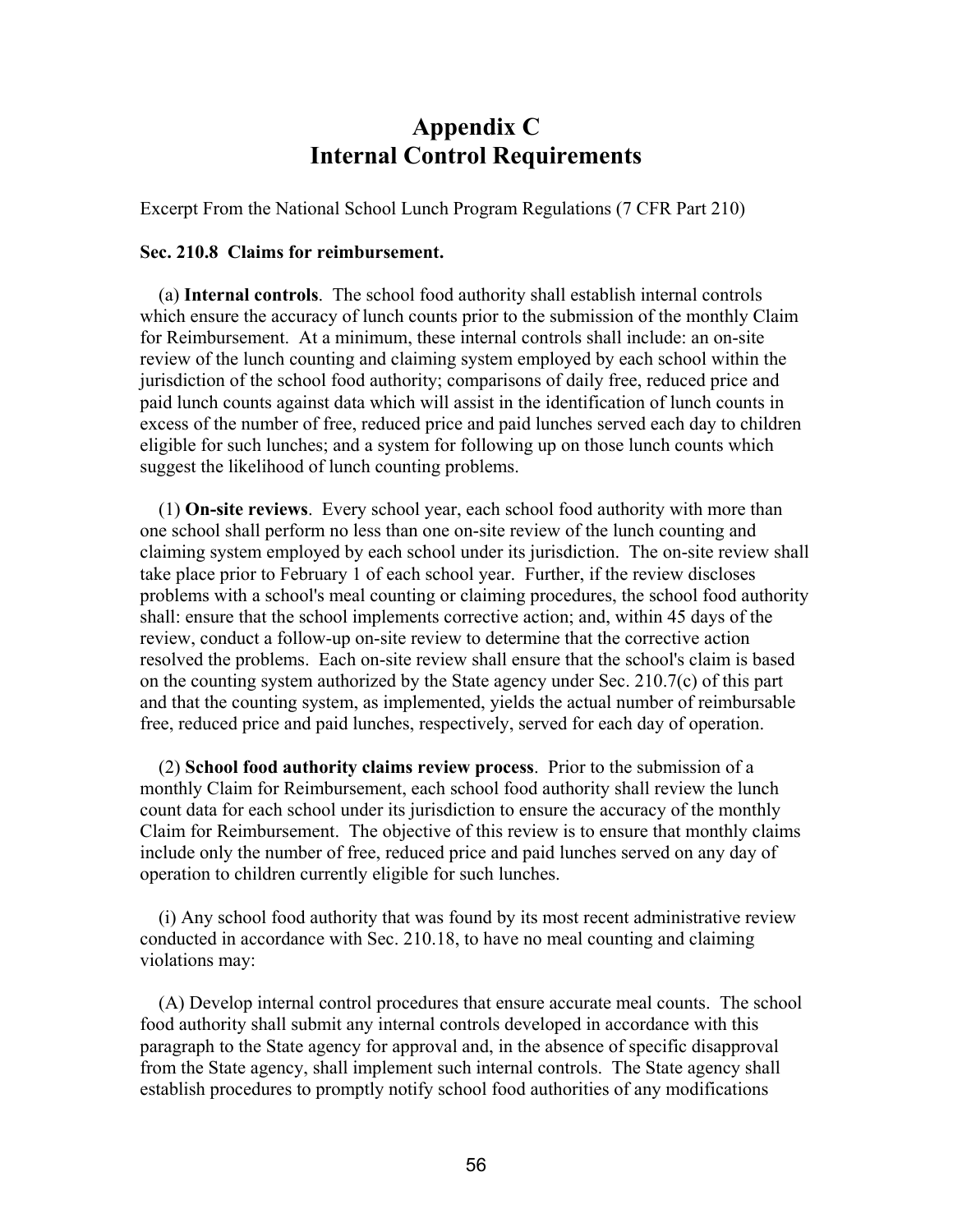needed to their proposed internal controls or of denial of unacceptable submissions. If the State agency disapproves the proposed internal controls of any school food authority, it reserves the right to require the school food authority to comply with the Provisions of paragraph (a)(3) of this section; or

(B) Comply with the requirements of paragraph (a)(3) of this section.

 (ii) Any school food authority that was identified in the most recent administrative review conducted in accordance with Sec. 210.18, or in any other oversight activity, as having meal counting and claiming violations shall comply with the requirements in paragraph  $(a)(3)$  of this section.

#### (3**) Edit checks**.

 (i) The following procedure shall be followed for school food authorities identified in paragraph (a)(2)(ii) of this section, by other school food authorities at State agency option, or, at their own option, by school food authorities identified in paragraph  $(a)(2)(i)$ of this section: the school food authority shall compare each school's daily counts of free, reduced price and paid lunches against the product of the number of children in that school currently eligible for free, reduced price and paid lunches, respectively, times an attendance factor.

 (ii) School food authorities that are identified in subsequent administrative reviews conducted in accordance with Sec. 210.18 as not having meal counting and claiming violations and that are correctly complying with the procedures in paragraph (a)(3)(i) of this section have the option of developing internal controls in accordance with paragraph  $(a)(2)(i)$  of this section.

 (4) **Follow-up activity**. The school food authority shall promptly follow up through phone contact, on-site visits or other means when the internal controls used by schools in accordance with paragraph  $(a)(2)(i)$  of this section or the claims review process used by schools in accordance with paragraphs  $(a)(2)(ii)$  and  $(a)(3)$  of this section suggest the likelihood of lunch count problems. When problems or errors are identified, the lunch counts shall be corrected prior to submission of the monthly Claim for Reimbursement. Improvements to the lunch count system shall also be made to ensure that the lunch counting system consistently results in lunch counts of the actual number of reimbursable free, reduced price and paid lunches served for each day of operation.

 (5) **Recordkeeping**. School food authorities shall maintain on file, each month's Claim for Reimbursement and all data used in the claims review process, by school. Records shall be retained as specified in Sec. 210.23(c) of this part. School food authorities shall make this information available to the Department and the State agency upon request.